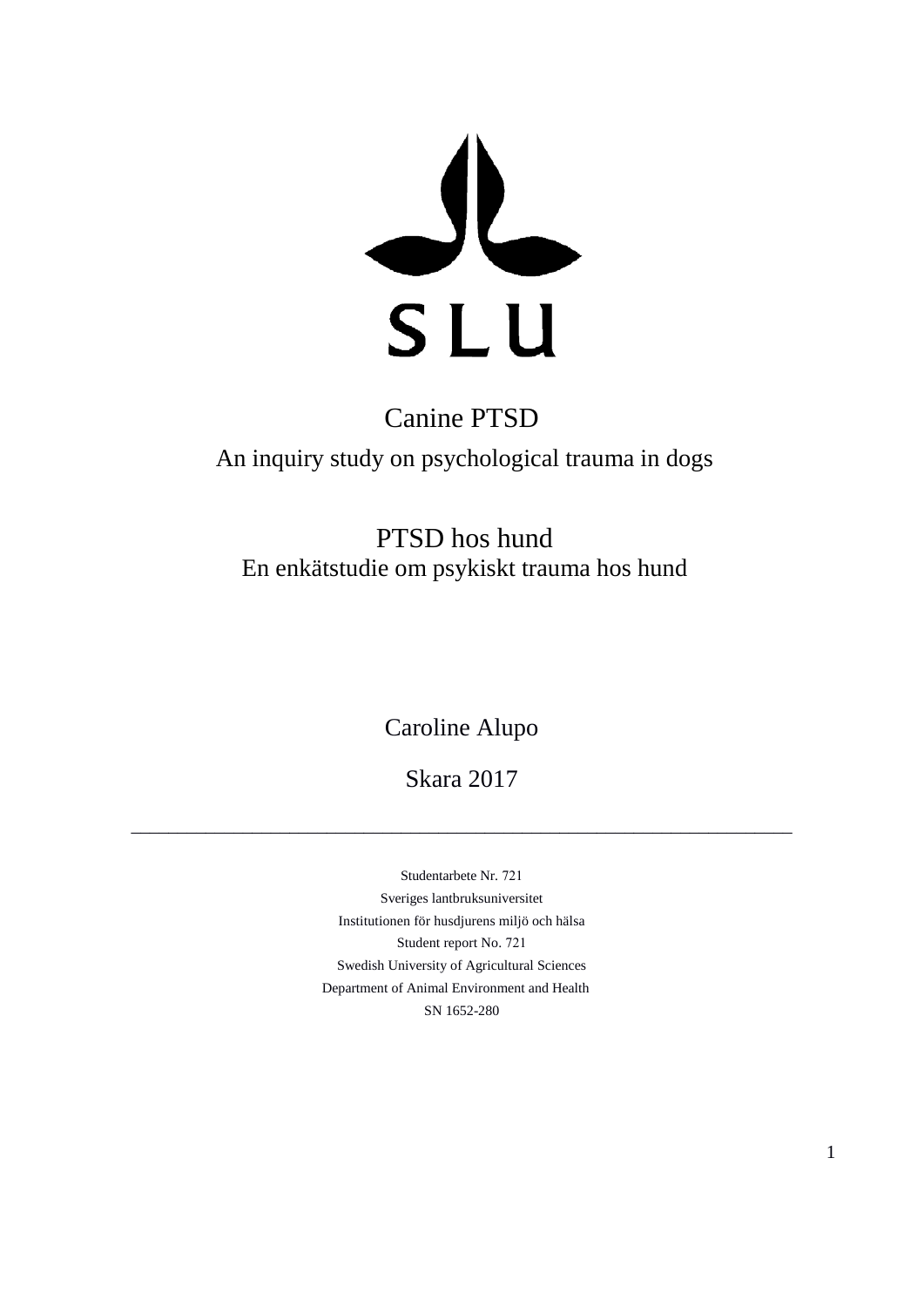SLU

### Canine PTSD

An inquiry study on psychological trauma in dogs

PTSD hos hund

En enkätstudie om psykiskt trauma hos hund

Caroline Alupo

Magisterarbete, Skara 2017

Avancerad D, 30 hp, Examensarbete i biologi, kurskod EX7018

Handledare: Maria Andersson, Jenny Loberg Biträdande handledare: Elin Weber

Institutionen för husdjurens miljö och hälsa, Box 234, 532 23 Skara

Examinator: Claes Anderson

Institutionen för husdjurens miljö och hälsa, Box 7068, 750 07 Uppsala

Nyckelord: Ethology, canis familiaris, behavioural problems, stress disorder, dog psychology

Serie: Studentarbete/Sveriges lantbruksuniversitet, Institutionen för husdjurens miljö och hälsa, nr. 721 ISSN 1652-280X

> Sveriges lantbruksuniversitet Fakulteten för veterinärmedicin och husdjursvetenskap Institutionen för husdjurens miljö och hälsa Box 234, 532 23 SKARA E-post: hmh@slu.se, Hemsida: www.slu.se/husdjurmiljohalsa

I denna serie publiceras olika typer av studentarbeten, bl.a. examensarbeten, vanligtvis omfattande 7,5-30 hp. Studentarbeten ingår som en obligatorisk del i olika program och syftar till att under handledning ge den studerande träning i att självständigt och på ett vetenskapligt sätt lösa en uppgift. Arbetenas innehåll, resultat och slutsatser bör således bedömas mot denna bakgrund.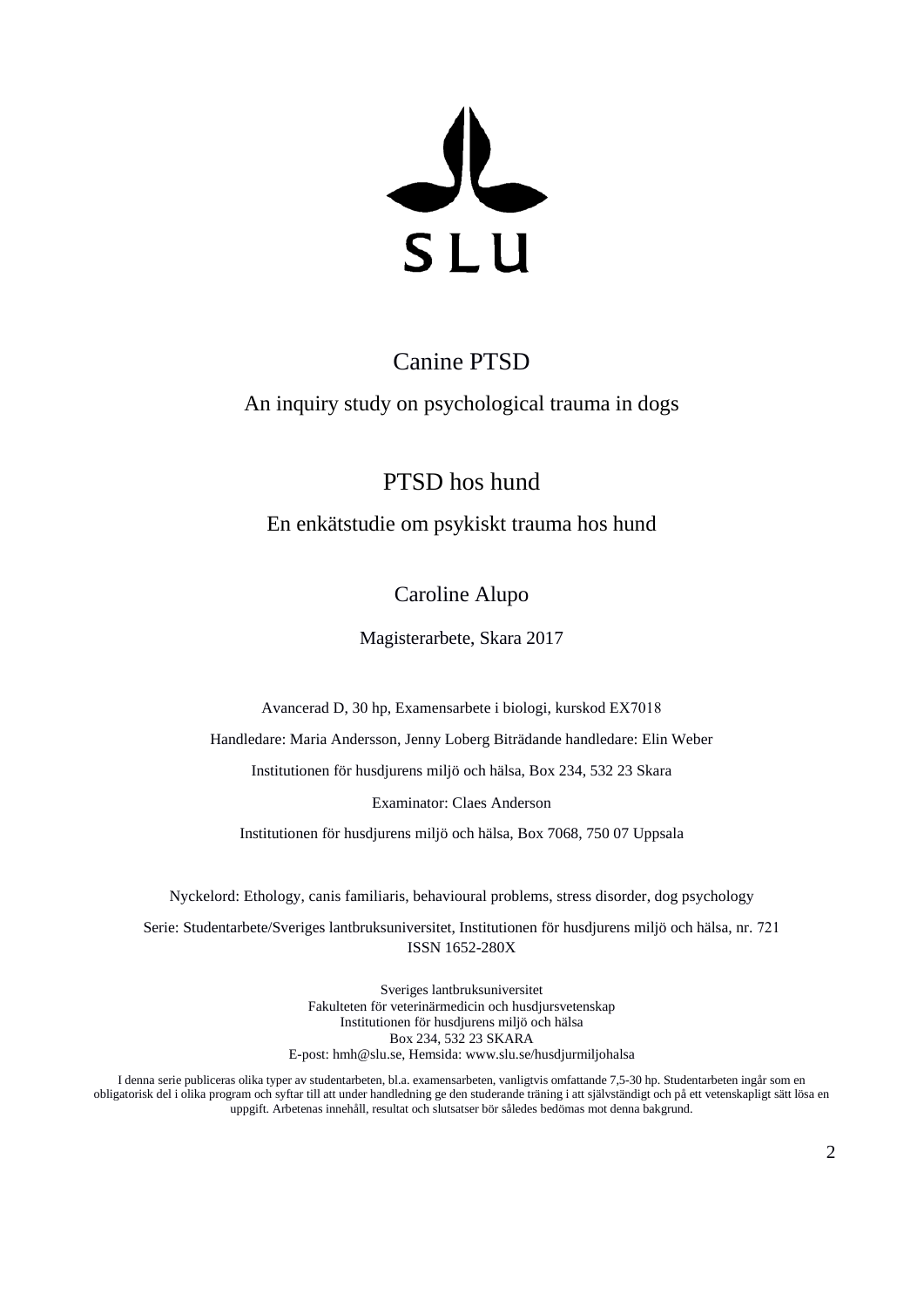### **Table of contents**

| 2.2. Diagnostic and Statistical Manual of Mental Disorders - number 5 (DSM-V)7    |   |
|-----------------------------------------------------------------------------------|---|
|                                                                                   |   |
|                                                                                   |   |
|                                                                                   |   |
|                                                                                   |   |
|                                                                                   |   |
|                                                                                   |   |
|                                                                                   |   |
|                                                                                   |   |
|                                                                                   |   |
| 4.3. Owners approach to the dog's behavioural changes after traumatic incident 15 |   |
|                                                                                   |   |
|                                                                                   |   |
|                                                                                   |   |
|                                                                                   |   |
|                                                                                   |   |
|                                                                                   |   |
|                                                                                   |   |
|                                                                                   |   |
|                                                                                   |   |
|                                                                                   |   |
|                                                                                   |   |
|                                                                                   |   |
|                                                                                   |   |
|                                                                                   |   |
|                                                                                   |   |
|                                                                                   |   |
|                                                                                   |   |
|                                                                                   |   |
|                                                                                   |   |
|                                                                                   | 3 |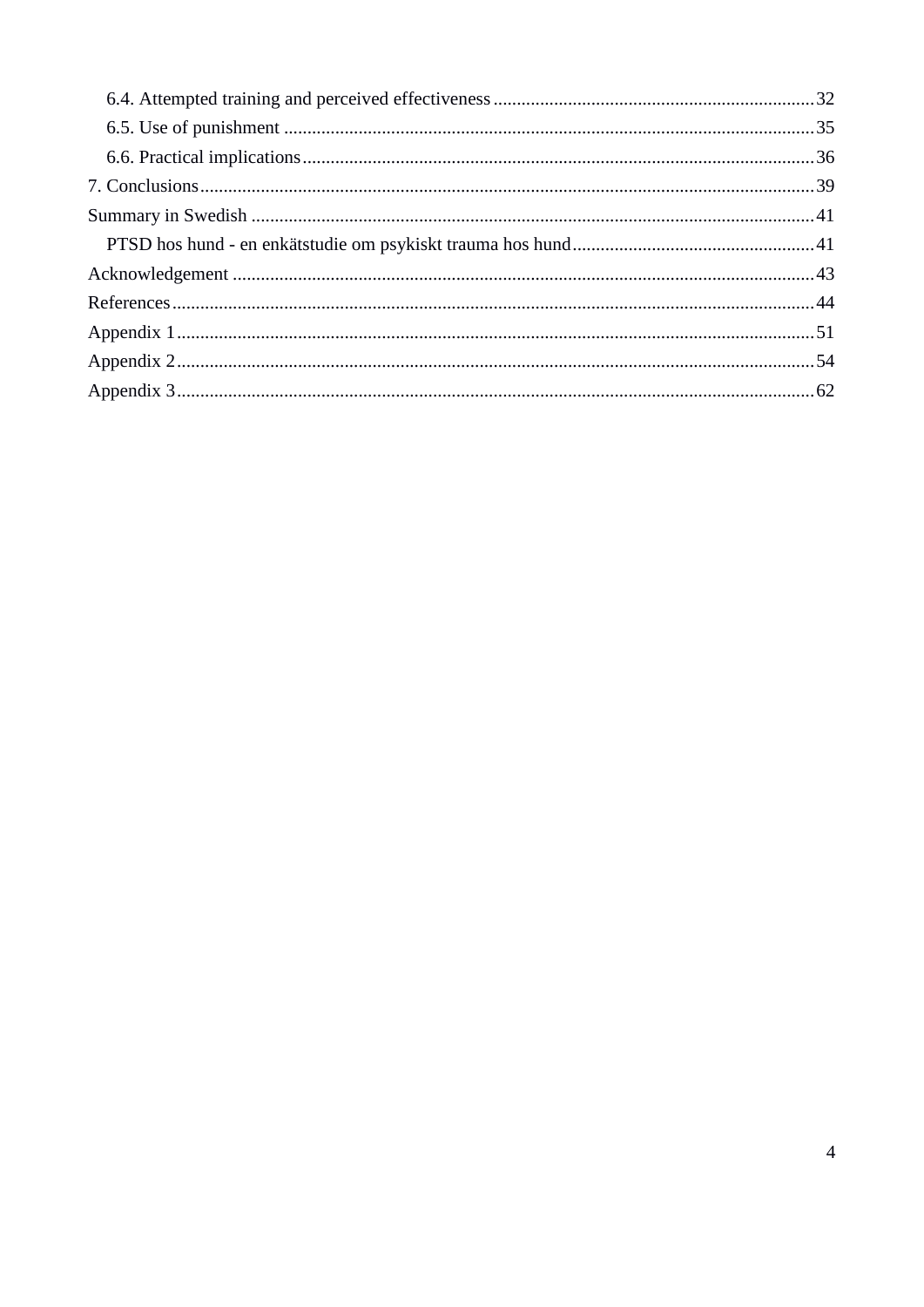## <span id="page-4-0"></span>**Abstract**

Canine post-traumatic stress disorder (PTSD) is a subject in need of scientific attention, as dogs suffer greatly from traumatisation. Previous animal studies prove the disorder not only to be a human phenomenon. This study investigates canine symptoms of PTSD, and if the Diagnostic and Statistical Manual of Mental Disorder 5th edition (DSM-V) can be used as a guideline when diagnosing dogs. Another aim was to research the characteristics of the traumatising incidents, the so called stressor. Furthermore, sleep disturbance and gastrointestinal issues were studied as well as the dog owners' perception on the effectiveness of training methods and the use of punishment. Data was collected via an online questionnaire.

The results are based on 57 cases of dogs, the dog owners state their dogs to have experienced a potentially traumatising incident, subsequently developing symptoms such as; increased reactivity, vigilance, self-destructive behaviour, sleep disturbance, startle responses, fear induced behaviours, general stress symptoms, avoidance, withdrawal, avoidance of triggers and aggression. Both active and passive coping strategies were detected. These symptoms resemble the key criteria required when diagnosing PTSD in humans.

The traumatising experiences catalysing PTSD symptoms in dogs had humans as a common denominator; harsh handling, domineering training attempts, attacks, abuse and/or neglect. Being attacked by other dogs, accidents and experience of fireworks were other recurrent incidents. In regards of training, tattling and BAT were perceived effective and very effective by the dog owners. Methods such as positive punishment and CAT were often perceived as ineffective or even stated to have a bad effect.

The reported use of punishment, attempted to control extrovert symptoms, was alarming and strongly advised against when dealing with dogs in general, and in PTSD dogs in particular, since harsh handling and domineering was a common stated stressor leading to the onset of PTSD. The suffering experienced by PTSD dogs is extensive and in many cases easy to prevent. The strongest preventive tool being the understanding of dogs´ emotional life.

### Keywords:

*canis familiaris, ethology, canine PTSD, post-traumatic stress disorder, dog psychology*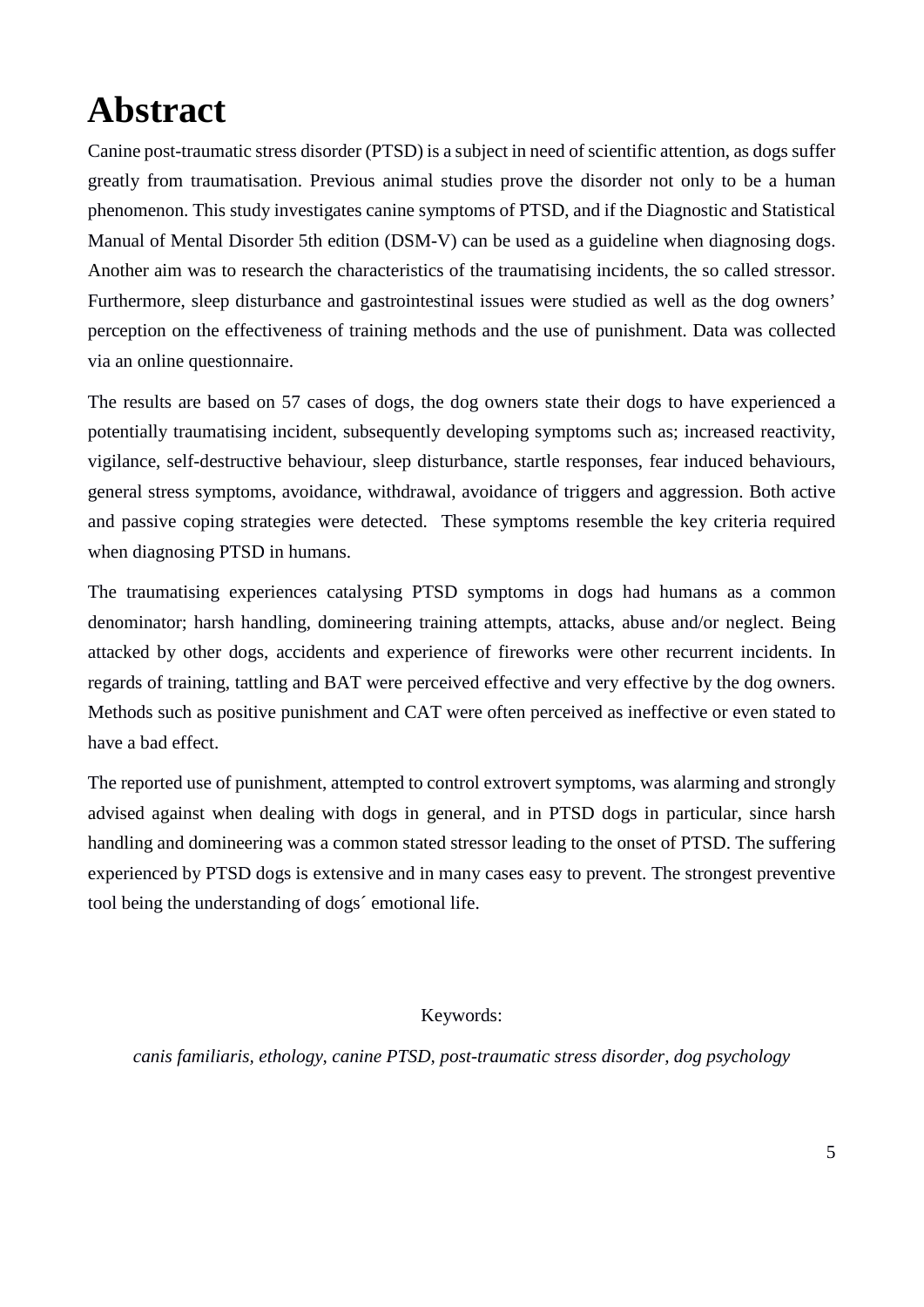## <span id="page-5-0"></span>**1. Introduction**

People experiencing an extreme stressor risk suffering from an anxiety disorder called post-traumatic stress disorder (PTSD), detrimental mental health and suffering being a serious consequence (Breslau and Kessler 2001). During years of working with dogs with behavioural problems, it has become obvious that anxiety, aggression and fear induce behaviours are common. This is a significant welfare concern, especially if the distress is persistent and vast, as is often the case if the symptoms are catalysed by the experience of an extreme and stressful incident. Can dogs suffer from post-traumatic stress disorder such as humans? What are the cardinal symptoms relevant for diagnosis? These are questions this study aims to answer, in purpose to enlighten the welfare concern for traumatised dogs.

## <span id="page-5-1"></span>**2. Background**

## <span id="page-5-2"></span>**2.1. Post-traumatic stress disorder**

PTSD was first classified in the 1980's fifth edition of the Diagnostic and Statistical Manual of Mental Disorder (DSM-V), a diagnostic tool used worldwide to diagnose psychological illness. But the concept of the disorder goes back further in time. It was first defined by Kardiner (1941) in his book *The Traumatic Neuroses of War*, where he described the patients to be in a state of readiness, in constant alert for expectation of the trauma to return as the memory had become pathogenic. PTSD is often associated with victims of war, torture, natural disasters, catastrophes, accidental injury, abuse, kidnapping and rape (van der Kolk 1987).

Most people recover from initial symptoms of shock after experiencing an extreme stressor (Kessler 1995). Epidemiological studies indicate that most will adapt within 1-4 weeks following exposure, whereas PTSD sufferers do not (Bryant 2006; Foa et al. 2006). 20-30% of people exposed to intense stressors develop PTSD (Breslau et al. 1991) and will feel a sense of ongoing threat even when out of harm (Dunmore et al. 1999). People with PTSD are heavy laden by persistent vigilance and a heightened sensitivity to threat or perceived threat (Kardiner 1941). Symptoms such as agitated behaviour, lethargy, passivity, numbing, avoidance, hyper-reactivity and withdrawal are common (Mineka and Hendersen 1985). PTSD is complex and to understand the nature of this memory disorder one needs to look into the correlation of the stressor, the stressed, the individual's experience and the symptoms that follow and persist (Schneiderman et al. 2005).

PTSD is a psychological as well as physiological disorder (Kardiner 1941). Research on PTSD patients has involved the limbic system (Bremmer et al. 1995, Rauch et al. 1996) and show how persistent stress reactions cause hormones and neurochemicals to emit into the bloodstream at a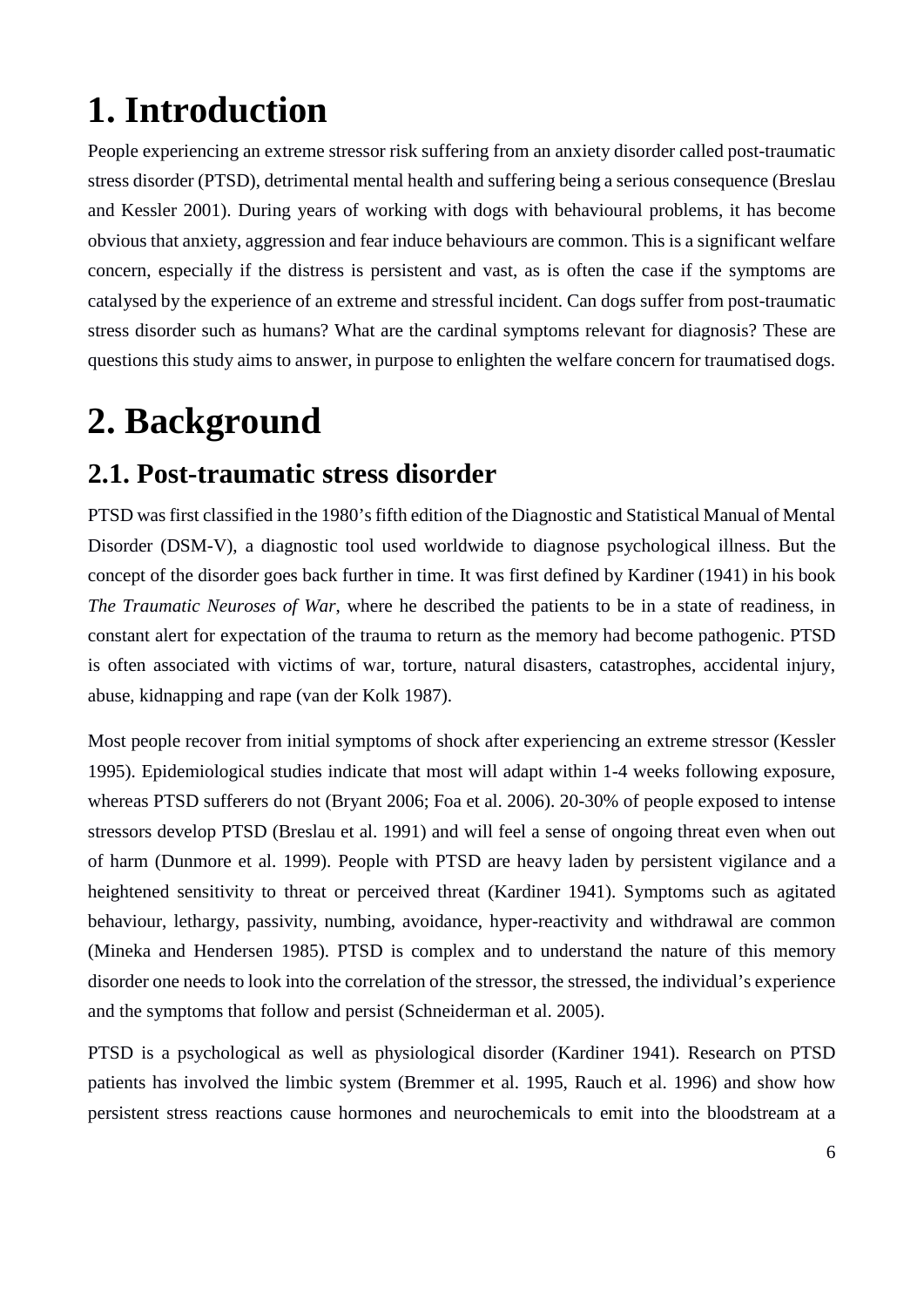higher extent than the norm, risking immunological changes as a result (Anisman et al. 1999). The subject is a matter of patho-physiology as emotional changes due to traumatisation alters the neurobiological regulation. There is a vast difference between a normal stress response, conditioned fear, acute shock and the complexity of PTSD with its bio-behavioural changes.

## <span id="page-6-0"></span>**2.2. Diagnostic and Statistical Manual of Mental Disorders – number 5 (DSM-V)**

When rehabilitating dogs with behavioural problems such as fear and aggression, one notices that some canines do not follow the norm (authors unpublished observations). They may not respond to rehabilitative attempts as expected and some seem unable to form new associations to previous fear conditioned stimuli. Moreover, a high level of stress is prominent in these dogs, symptoms are often severe and the dog's overall health is affected. These dogs have often been subjected to an extreme stressor and thereafter developed severe symptoms of distress.

At first it may seem far-fetched to diagnose canine PTSD using a diagnostic tool relevant for mental disorder diagnosis in humans, such as the Diagnostic and Statistical Manual of Mental Disorder 5th edition (DSM-V by American Psychiatric Association 2013). However many of the symptoms are comparable across species, studies on rats, mice, cats dogs, monkeys and humans show equivalent results (Seligman 1967; Maier 1973; Osborne et al. 1975; Maier 1987; Foa et al. 1992; Beerda et al. 1997; Yamamoto 2003; Peremans 2009; Nagasawa et al. 2012; Cohen et al. 2014).

DSM-V clarifies that a traumatic incident (referred to as "the stressor" in DSM-V) is often perceived as a life threatening incident, there is a perceived endangerment of serious injury or a sexual violation.

One or more of the scenarios listed below are needed for classification in humans:

- the individual directly experiences the traumatising incident
- the individual witnesses the traumatic incident in person
- the individual learns of the traumatic incident which affected a close family member or friend (cases of actual or threatened death being violent or accidental)
- the individual experiences first hand repeated or extreme exposure to details of the traumatic incident (not through media)

The DSM-V (Appendix 1) was updated in 2013 and diagnostic criteria for PTSD are classified into four categories:

### **1) Intrusion symptoms**

A cardinal manifestation of PTSD is re-experiencing the traumatic incident (DSM-V, APA 2013). When diagnosing PTSD by the category intrusion, symptoms below are common (DSM-V, APA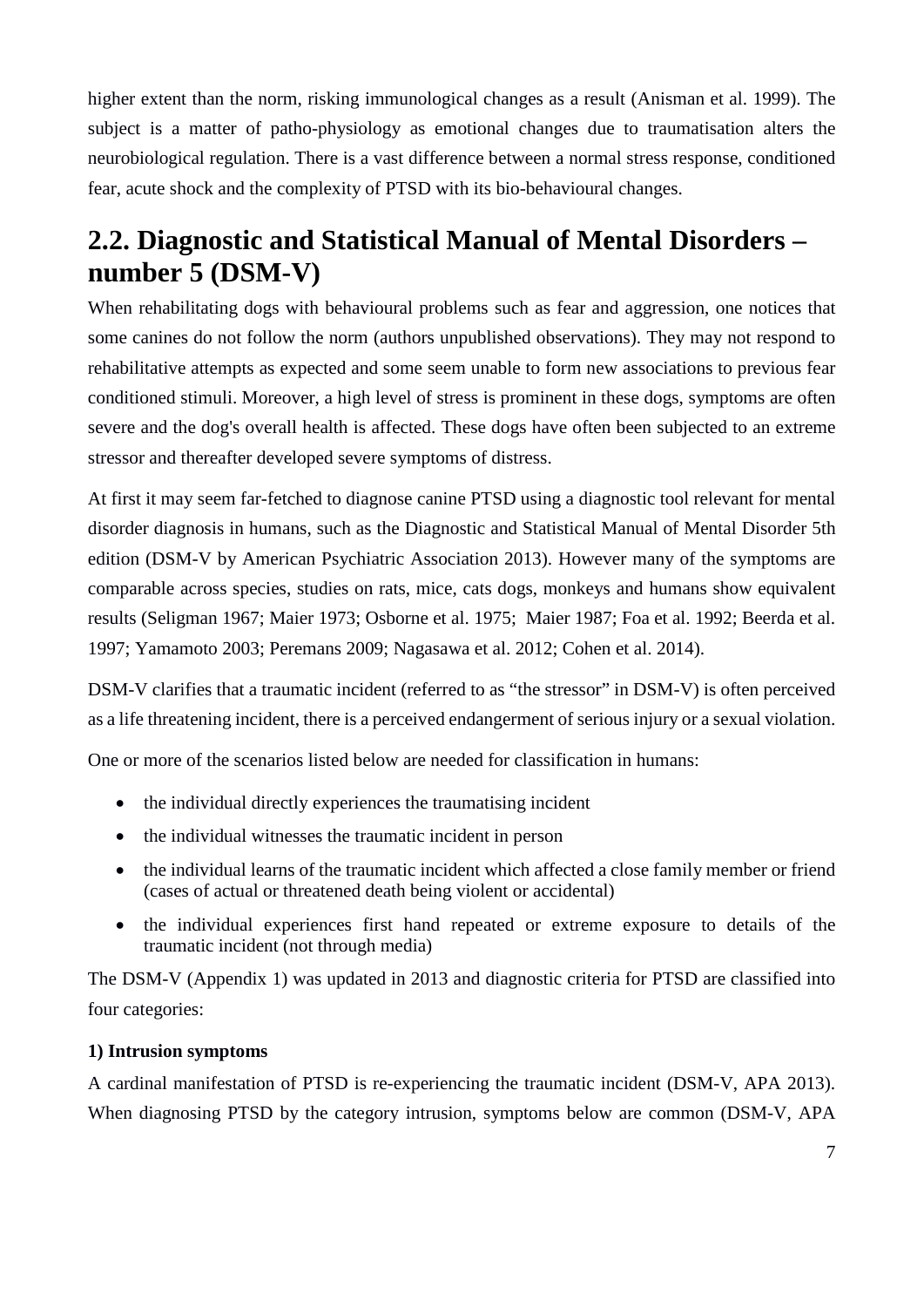2013):

- Recurrent, involuntary and intrusive memories
- Traumatic nightmares
- Dissociative reactions, flashbacks
- Intense and prolonged distress
- Marked physiological reactivity after exposure to trauma-related triggers
- Other intense and prolonged psychological distress.

(one of the symptoms above is required for a positive diagnosis)

People with PTSD often have anxiety and fear responses in the form of reactions to primary and sometimes even secondary trauma-triggers (a trigger being an experience causing someone to recall a traumatic memory). These triggers symbolise or resemble the traumatic incident. Studies show how PTSD victims react to triggers with increased heart rate, increased skin conductance, increased blood pressure and intense psychological distress (Bessel and van der Kolk 2001; Foa et al. 1992; Cohen et al. 2014).

Re-traumatisation is common, and can occur if the PTSD sufferer experiences a situation resembling the initialising traumatic incident (Duckworth and Follette 2012). This situation can initiate relapse, resulting in worsening and/or new symptoms (Duckworth and Follette 2012).

### **2) Avoidance**

Behaviours elicited by a memory of the trauma can be seen as active or passive avoidance. When diagnosing PTSD by the category avoidance, symptoms listed below will be common (DSM-V, APA 2013):

- Trauma-related thoughts or feelings
- Trauma-related external reminders, avoidance of triggers
- Psychological numbing such as disassociation
- Analgesia

(one of the symptoms above is required for positive diagnosis)

### **3) Negative alterations in cognitions and mood**

When diagnosing PTSD by the category negative alterations in cognition and mood, the symptoms below are fundamental for diagnosis (DSM-V, APA 2013):

- Inability to recall key features of the traumatic incident
- Persistent (and often distorted) negative beliefs and expectations about oneself or the world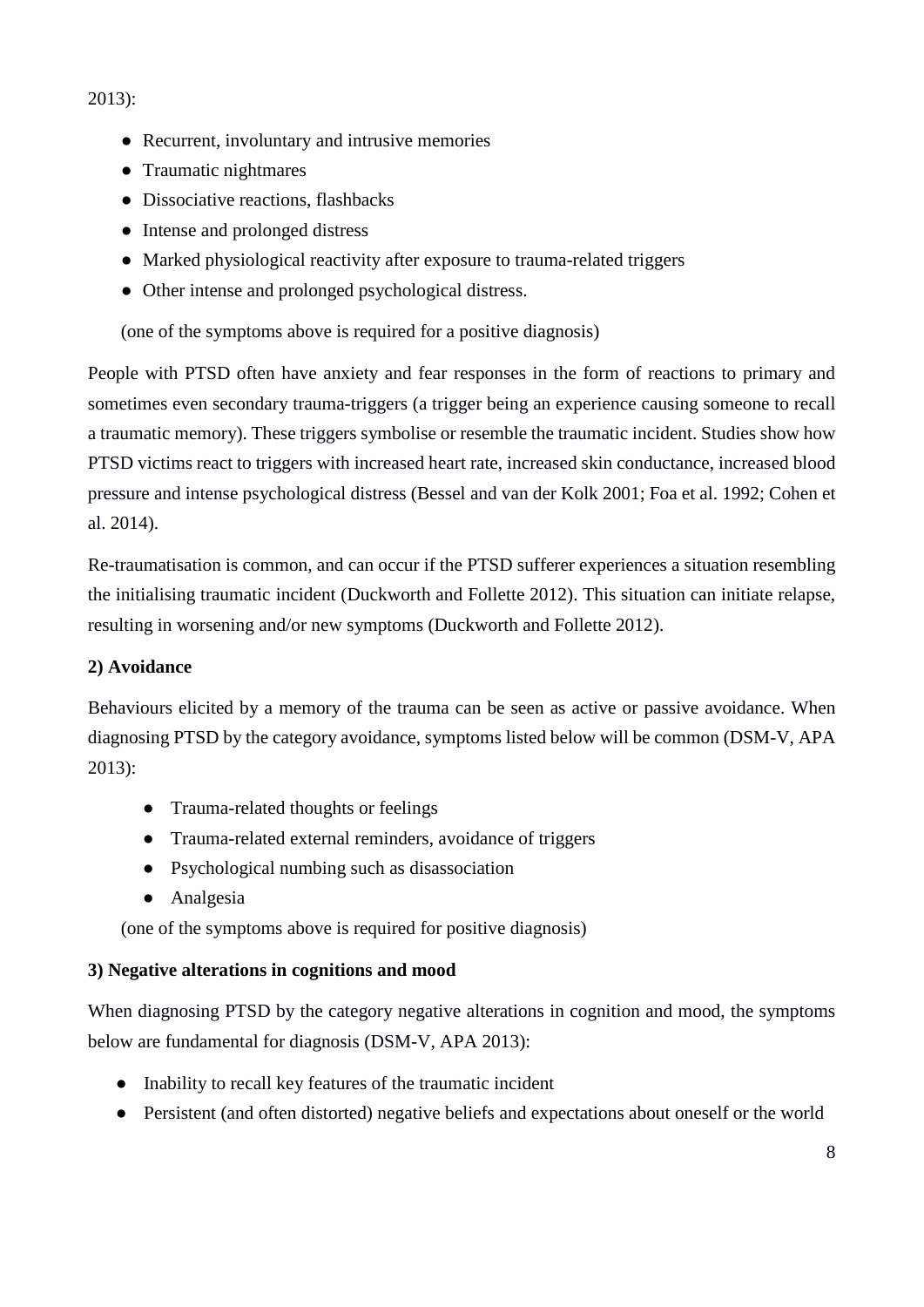- Persistent distorted blame of self or others for causing the traumatic incident or for resulting consequences
- Persistent negative trauma-related emotions (e.g., fear, horror, anger, guilt, or shame)
- Markedly diminished interest in (pre-traumatic) significant activities
- Feeling alienated from others
- Constricted affect: persistent inability to experience positive emotions (two of the symptoms above is required for positive diagnosis)

Furthermore, people with PTSD often meet the criteria for depression (Davidsson et al. 1985).

### **4) Symptoms of alterations in arousal and reactivity**

Retrospective studies show that exaggerated startle response, continuous preparedness, aggression, self-destructive behaviour, increased and persistent psychological arousal and hyperarousal is prevalent in PTSD sufferers (Bessel and van der Kolk 2001).

When diagnosing the disorder by the category alterations in arousal and reactivity, the symptoms below are commonly noted (DSM-V, APA 2013):

- Irritable or aggressive behaviour
- Self-destructive or reckless behaviour
- Hyper-vigilance
- Exaggerated startle response
- Problems concentrating
- Sleep disturbance

(two of the symptoms above is required for positive diagnosis**)**

All symptoms required for diagnosis need to be onset immediately or 1 month subsequent to experiencing the stressor. Furthermore, persistence of the symptoms are required for more than one month. A full diagnosis is not possible until at least six months after the trauma, due to the possibility of delayed expression (DSM-V, APA 2013).

## <span id="page-8-0"></span>**2.3. Gastrointestinal symptoms**

Chronic stress tends to be damaging to health and can affect the function of the gut by altering the microbiota (Konturek 2011). Thus risking the development of gastrointestinal complications and diseases such as ulcers, IBS, overgrowth of bacteria, compromised intestinal barrier and leaky gut syndrome (Lyte 2011; Bowe and Logan 2011). Corticotropin releasing factors coordinates an organism's response to stress and modulates inflammation, gut permeability, pain reception and gut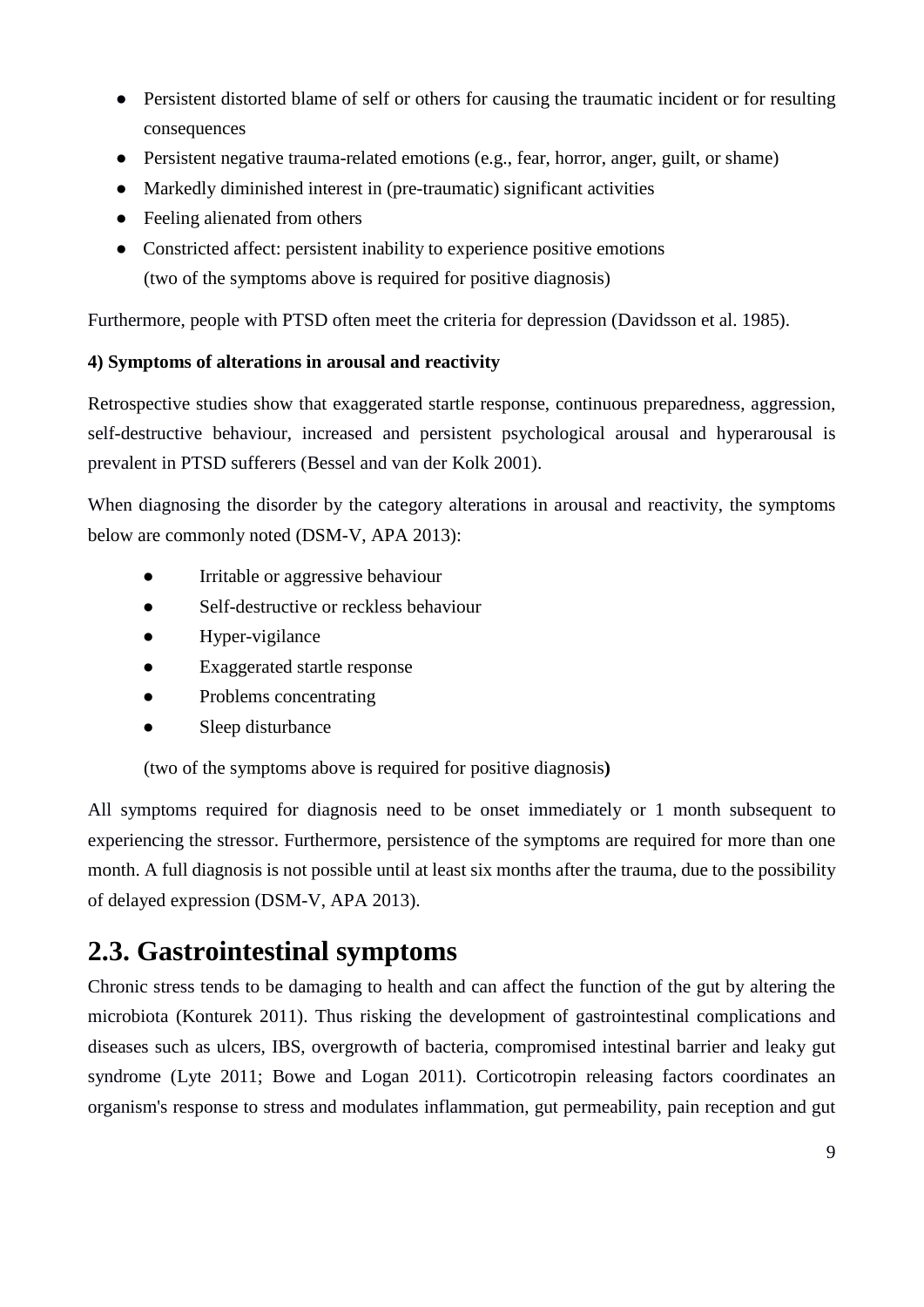motility among others (Konturek 2011). An overly stressed individual can therefore have an affected digestion, nutrient uptake and excretion (Konturek 2011). Approximately 36% of patients with the diagnosis irritable bowel syndrome (IBS) also meet criteria for PTSD (Irwin et al. 1996).

### <span id="page-9-0"></span>**2.4 Sleep disturbance**

Sleep disturbance is a central symptom for PTSD patients, as repetitive nightmare and dysfunctional rapid eye movement (REM) sleep mechanisms is common (DSM-V, APA 2013). Dysfunctional REM sleep is argued to be a sleep disturbance specific for this disorder (Ross et al. 1994). A study of combat veterans show how repetitive anxiety dreams occurred during REM sleep, indicating that a dysregulation of the REM sleep control system may be involved in the pathogenesis of PTSD (Ross et. al. 1994).

## <span id="page-9-1"></span>**2.5. Translational studies**

Even though most PTSD research is done on humans, the disorder has shown to be just as prevalent in animals. Experimental neurosis, abundantly researched using animal models, show results most relevant for the understanding of PTSD in animals (Foa et al. 1992). These animal studies have allowed pre- and post trauma exposure observations, giving more detailed information of the characteristics of stress disorders caused by shock and trauma (Mineka 1985).

Research has been done on rats (*Rattus norvegicus*) (Maier 1973; Brennan 1975; Osborne 1975; Baker 1976; Fanselow 1982; Abbott 1985; Maier 1987), rhesus monkeys (*Macaca mulatta*) and dogs (*Canis familiaris*) (Hollis and Overmier 1973; Rush 1982). Masserman (1943) addressed psychological trauma in cats (*Felis catus*) by subjecting them to shock that was both uncontrollable and unpredictable, two parameters highly relevant in the outcome of PTSD (Foa et al. 1992). The results showed the cats to exhibit great fear, defensive responses, agitation, phobias, passivity and irregular and rapid pulse (indicating the development of an emotional disorder) when shocked and unable to predict and control circumstances important to their welfare. Masserman noted that the symptoms lasted over time, without the presence of triggers, validating the long lasting effects prominent for PTSD. Animal studies on experimental neurosis thus emphasises that PTSD is not solely a human phenomenon.

Regarding the characteristics of the stressors commonly causing PTSD in animals, studies show how weak uncontrollable shock leads to habituation of fear, whereas strong uncontrollable shock does not (Annau and Kamin 1961). Rats exposed to unpredictable shock, regardless of strength, showed more freezing response and ulceration, higher levels of plasma corticosterone levels, greater weight loss, greater rise in body temperature and more generalised fear and arousal than rats exposed to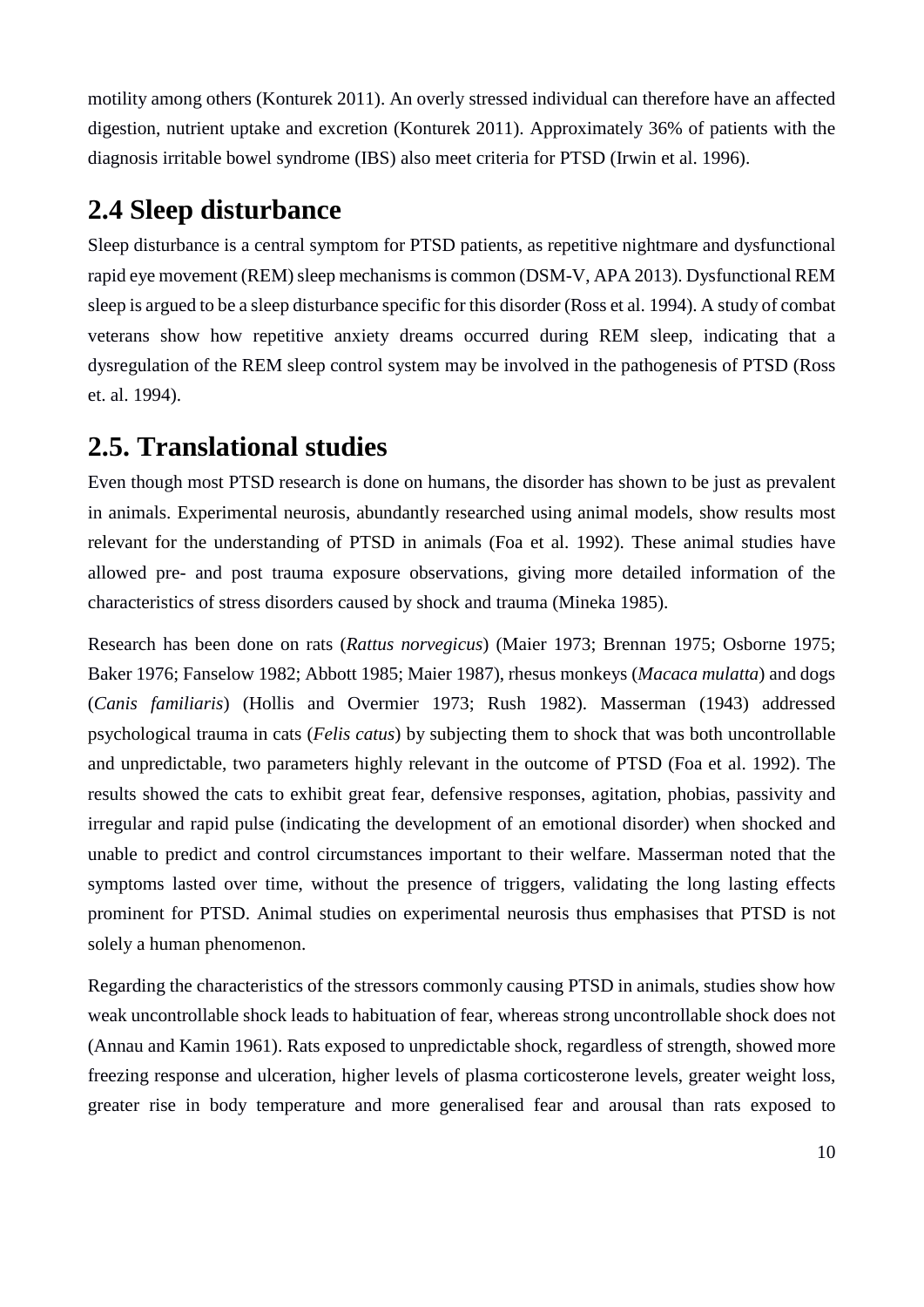predictable shock (Seligman 1968; Weiss 1970). Furthermore, loss of control is more stressful than lack of control (Mineka and Kihlstrom 1978), as it leads to greater levels of arousal, stomach ulcers and higher corticosterone levels than lack of control, in rats (Tsuda and Hirai 1975).

Dogs exposed to unpredictable and inescapable shock subsequently, developed a generalised learning deficiency in regards of escape and active avoidance of shock (Overmeier and Seligman 1967, Seligman and Maier 1967). Such studies indicate that anxiety disorders such as PTSD, may impair cognitive performance and affect learning (Overmeier and Seligman 1967; Seligman and Maier 1967; Hollis and Overmier 1973).

Previous research highlights how dogs can develop PTSD like symptoms, Yamamoto (2003) found that 15 out of 82 dogs exhibiting abnormal behaviour after experiencing an earthquake in western Japan. Yamamoto reported symptoms such as persistence tremor, anorexia, intermittent howling, excitement or repeated diarrhoea. After another earthquake in Fukushima in Japan, 2011, a rescue centre received stray dogs as a result. A sample of these dogs and a control group of abandoned dogs, from other areas (not earthquake affected), were included in a study on PTSD in dogs (Nagasawa et al. 2012). Behavioural characteristics as well as urine cortisol levels were compared, and the dogs affected by the earthquake had 5-10 fold higher cortisol levels. Nagasawa argued that not only the earthquake, but also the separation from their family, and the unusual living environment following affected the dog's ability to maintain normal behaviour and endocrine stress response (Nagasawa et al. 2012).

In the author's experience it has been observed that dogs pathologically change with the development of PTSD. This is often a gradual process, resulting in a disability to function as before experiencing the trauma, PTSD being a degenerative psychological condition if untreated, according to the author.

The reaction to, and avoidance of triggers, is of importance when diagnosing PTSD in dogs. One author argues that trauma-trigger responses in animals are intrusion symptoms, as the response and avoidance of the triggers are likely to be expressions of re-experiencing (Wagner 1979, 1981). Primary triggers, in this study, are defined as a first hand fear associations to the stressor, the trigger often resembles something memorised from the traumatic incident. For example a dog attacked in a park by a large and screaming man can develop fear reactions to large men, or screaming. In this study, secondary triggers are defined as second hand associations to the stressor. A secondary trigger may symbolise something indirectly associated to the traumatic incidents, surroundings being a common example. In the scenario above a fright of parks can develop.

A gap between the knowledge among practitioners and scientifically proven facts occur in many areas of expertise. When investigating the opinion on canine PTSD, among experts, some of the world's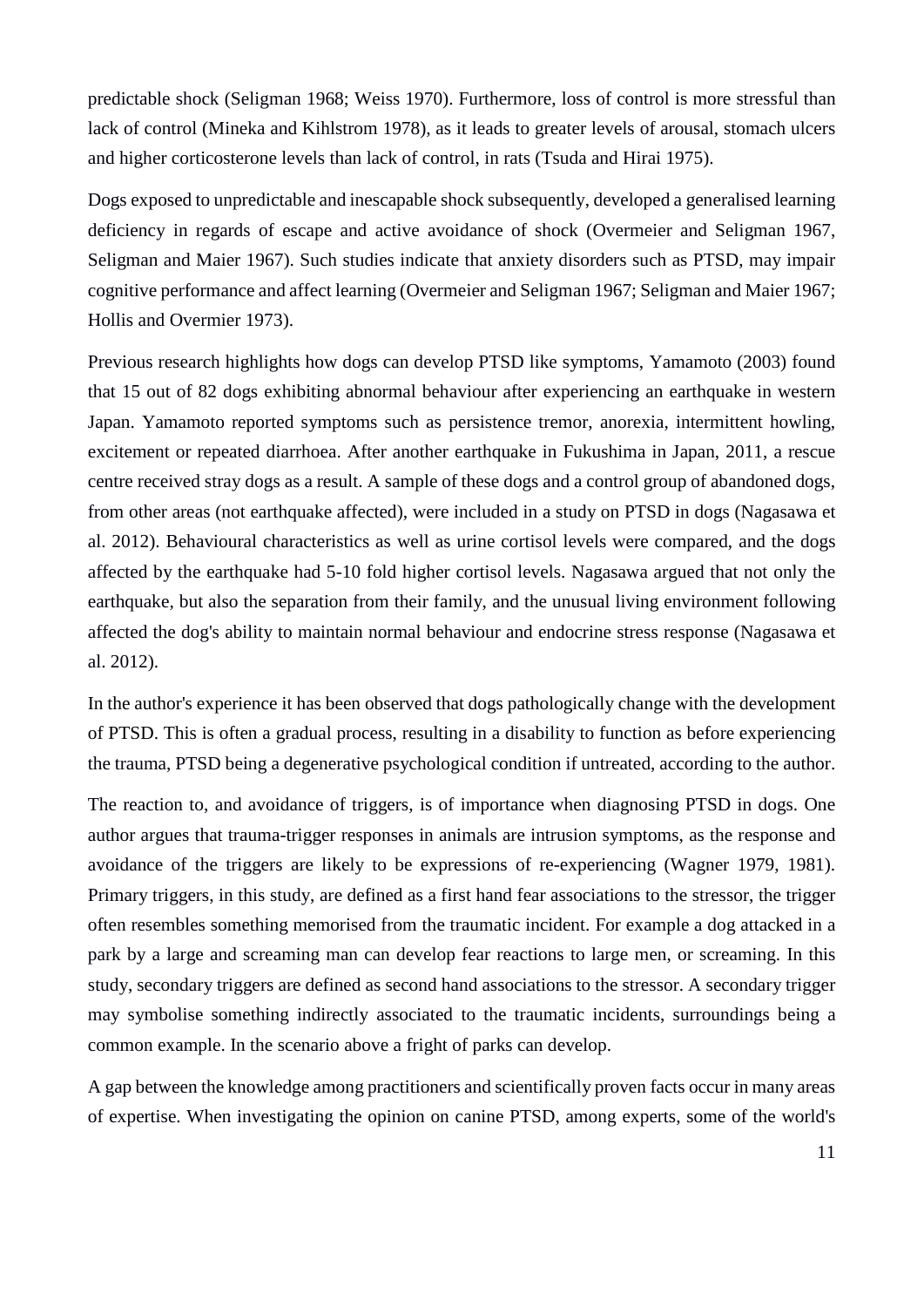leading canine behaviourists are convinced dogs can develop PTSD. Canine behaviourist Grisha Stewart, specialised in dog reactivity says "*Yes I would say that dogs have similar symptoms to humans in response to trauma. Obviously we cannot speak to dogs in the same way that we can with humans, but they certainly develop long-lasting behavioural responses to trauma and sensitivities to triggers similar to that of PTSD in humans.*" (personal communication 2017-4-27). Dr. Nicholas H. Dodman, director of The Animal Behaviour Clinic at the Cummings School of Veterinary Medicine at Tufts University, believes dogs never really recover from the result of traumatisation. "*It is more management. Dogs never forget.*" (Dao 2011). In an interview with the New York Times Dr. Walter F. Burghardt Jr., chief of behavioral medicine at the Daniel E. Holland Military Working Dog Hospital at Lackland Air Force Base, who specialises in canine PTSD, states that "*5 % of the approximately 650 military dogs deployed by American combat forces are developing canine PTSD. Of those, about half are likely to be retired from service.*" (Dao 2011). His experience is based on US military dogs used in bomb detection, as well as search and rescue dogs.

Overall, the subject of canine PTSD is sparsely investigated. There is debate on the adequacy of translational research and the transfer of conclusions regarding mental health issues in humans on to other species. Nevertheless, as argued by Cohen et al. (2014) if animal models for PTSD research are relevant to humans the conversely should be considered. Therefore, the DSM-V could be a valid guideline for diagnosing PTSD even in dogs, as similarities between the species in regards of cognitive functions have been found. For instance, dogs with anxiety disorders, used in a singlephoton emission computed tomography study on serotonin receptors, gave results similar to humans (Vermeire et al. 2009). Furthermore, Peremans et al. (2003) revealed results on how dogs' impulsive aggression can be concordant with those in humans as our limbic systems have similarities.

When evaluating the cardinal symptoms for PTSD in humans from a canine perspective, one sees that many of the symptoms can be transferable into behaviours noticeable in dogs, for instance; aggression, restlessness, self-destructiveness, fear induced behaviours, reactions to and avoidance of triggers, loss of interest in previously enjoyed activities, depression, development of/or increase in overall stress symptoms, increased arousal, reactivity, vigilance, startle responses and withdrawal.

In regards of the categories; intrusion symptoms and negative change in cognition and mood, feelings, thoughts, dreams and flashbacks are common symptoms of PTSD in humans (DSM-V 2013). These criteria need to be excluded when diagnosing dogs, as we cannot get first-hand information on observed pictures or memories of the trauma and prove for instance flashbacks. When diagnosing PTSD in dogs, non-verbal observations can only be taken into account. Since one (the category of intrusion) or two (the category of negative change in mood and cognition) symptoms from each category are required for full diagnosis, eliminating symptoms concerning thoughts, feeling,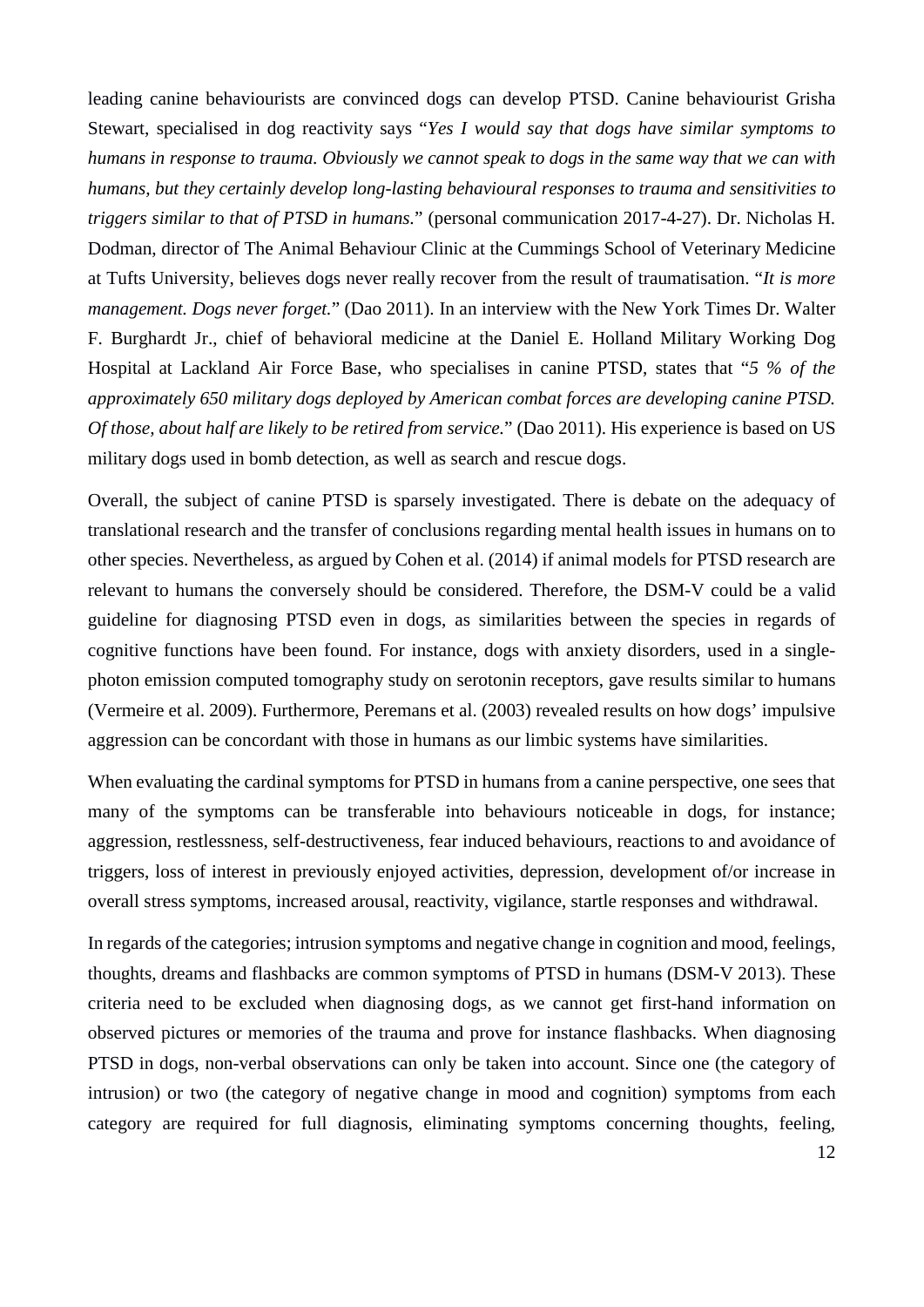memories does not jeopardise a correct diagnosis, as long as the dog exhibits a sufficient amount of symptoms.

# <span id="page-12-0"></span>**3. Aims**

The aim of this study is to investigate psychological trauma in dogs. The following questions will be investigated:

1) Is the DSM-V a relevant diagnostic tool for canine PTSD?

2) What are the cardinal symptoms of PTSD in dogs?

3) What sort of stressors commonly traumatises dogs?

4) Does traumatisation affect dogs sleeping pattern and gastrointestinal health?

5) What training methods are perceived effective by the dog's owners?

6) Is the use of punishment common, among dog owners, when trying to handle PTSD symptoms in dogs? If so, to what extent and of what sort of punishment is typical?

## <span id="page-12-1"></span>**4. Material and method**

To find dogs for the study, data was collected from dog owners via an online questionnaire consisting of 65 questions (Appendix 2). The questionnaire was never headlined "PTSD in dogs", and questions when formatted short and objective to increase the chance of reliable answers, minimising the risk of dog owners drawing their own conclusions regarding their dog's diagnosis, as this would risk proper diagnosis. The survey was distributed via outlets such as the author's website, the website of the Swedish University of Agricultural Sciences, Facebook forums and email addresses acquired by the Nationwide Swedish Kennel Club. Participants ranged from all over Sweden and data was collected over a 5 month period, October 2015 to February 2016.

## <span id="page-12-2"></span>**4.1 Diagnosis**

Each received questionnaire was first checked if it was completely filled in. Five telephone interviews were carried out to gain further information as gaps occurred in these survey replies. Thereafter each case was assessed in regards of the criteria below. An excel process chart with the diagnostics questions listed was used as a template to gain an overview of the results. As soon as a case failed to fulfil one of the diagnostics steps (see step 1-6 below) it was excluded from the study. Dogs included in the study, had to meet the criteria for PTSD according to the DSM-V.

1) The owner's description of the initialising incident (question 11) had to validate the stressor to be a direct exposure possibly perceived as life threatening, or a risk of serious injury. The characteristics of the stressor was judged according to whether the incident could have been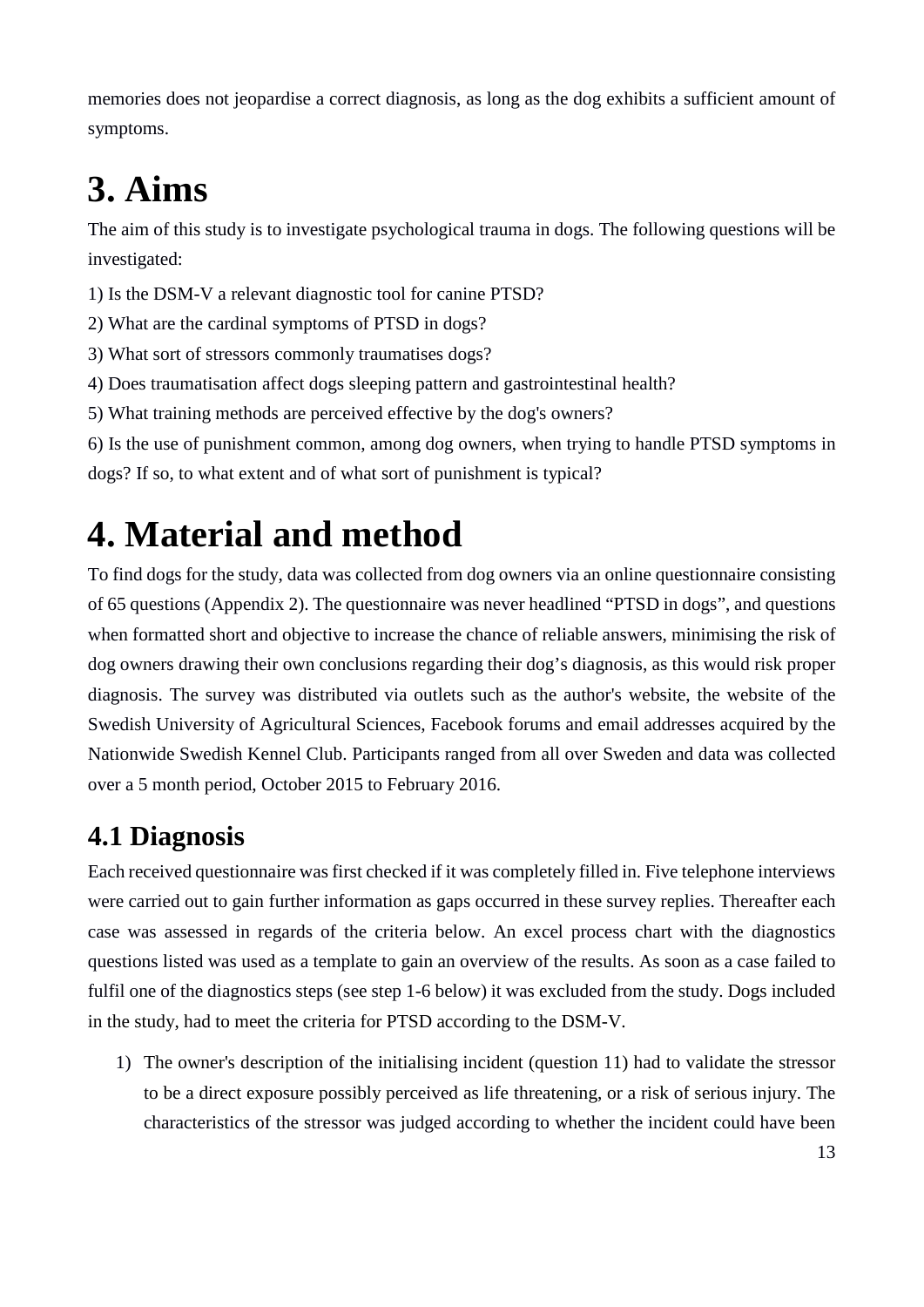experienced as uncontrollable, unpredictable and/or inescapable shock, as well as potential feelings of lack or loss of control, in accordance to important findings in the animal literature regarding PTSD.

- 2) 6 month needed to have passed since the dog experience of the stressor (question 12). The symptoms had to have developed post-trauma and been persistent for more than one month (question 13, 44).
- 3) There had to be one or more signs of re-experience such as intense and prolonged distress and marked physiological reactivity when exposed to trauma-related triggers (question 15:1, 15:2, 15:3, 17:1, 17:2, 25, 30). Excluded from the list of symptoms were flashbacks and nightmares considered to unreliable for diagnosis. However nightmares were looked into ina separate section, since being a cardinal symptom for PTSD.
- 4) At least one symptoms of avoidance was required such as trauma-related external reminders, avoidance of triggers, psychological numbing, dissociation or analgesia (question 16, 17:1, 17:2, 32). With the exception of avoidance of thoughts associated to the trauma, being irrelevant in this study as solely non-verbal observations by dog owners are taken into account.
- 5) Two or more signs of negative alterations in cognitions and mood were required, such as a persistent (and often distorted) negative expectations, persistent negative trauma-related emotions (e.g., fear or anger) and markedly diminished interest in previously enjoyed activities (questions 14, 18, 19, 20, 21, 28, 29, 32, 38). Excluded from the list of symptoms are beliefs, feelings of blame, feeling alienated from others, persistent inability to experience positive emotions since being hard to validate via the opinion of the owner.
- 6) Two or more symptoms of alterations in arousal and reactivity was mandatory, such as irritable or aggressive behaviour, self-destructive or reckless behaviour, hypervigilance, startle responses (question 16, 18, 19, 20, 21, 23, 24, 29, 37). Sleep disturbance was looked into, but excluded as a criteria for diagnosis, since considered to be a factor to unreliable to determine via dog owner observations.

See Appendix 2 to view the diagnostic questions in detail.

Survey answers were assessed by the author, a certified dog psychologist with over 12 years of experience working with dogs with problematic behaviours, including traumatised dogs.

To minimise false diagnosis, the following groups were excluded:

1) Dogs with ongoing diseases, history of injury, dogs with stated pain, or dogs under medication,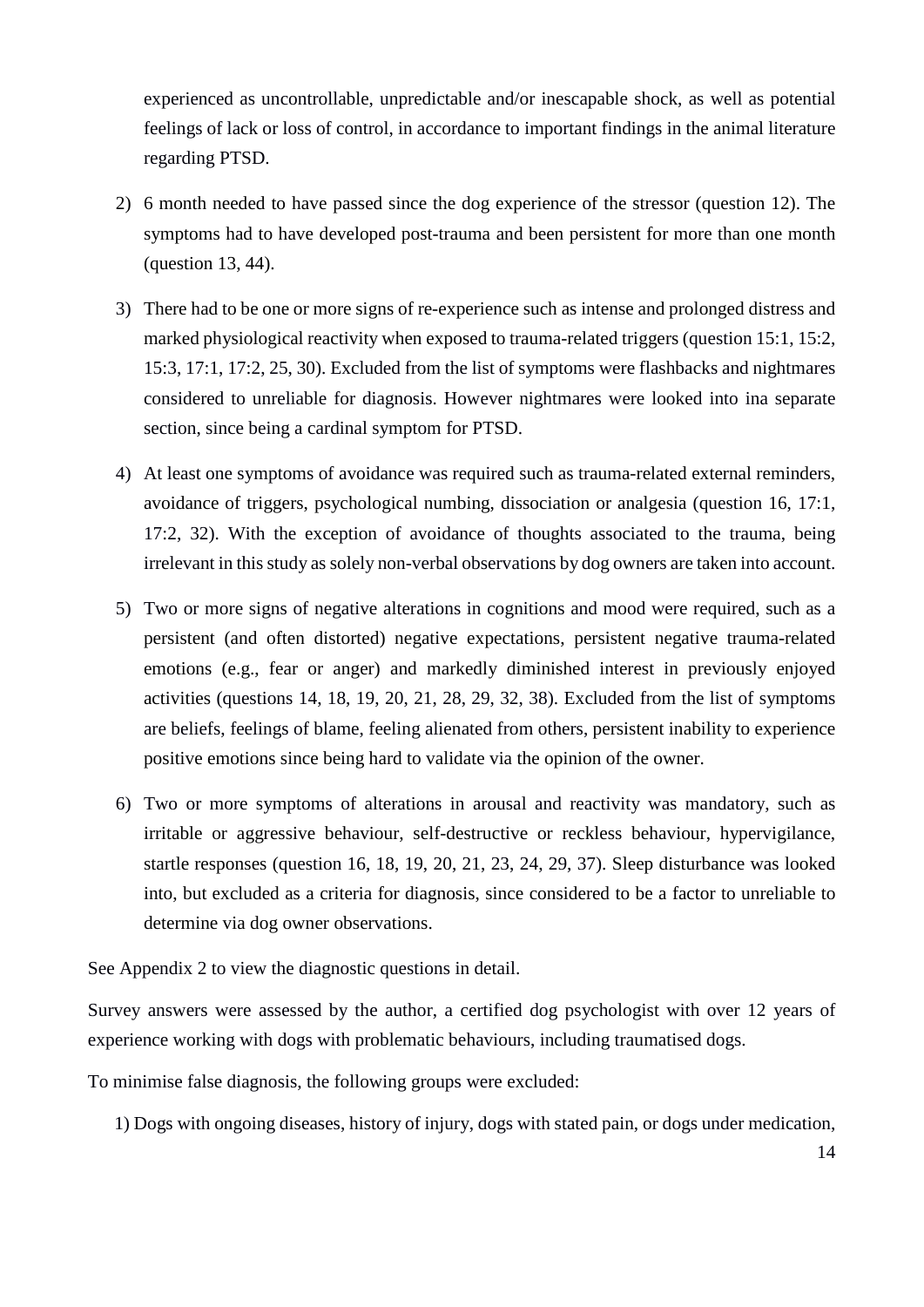as the effects on behaviour can be similar to symptoms of trauma.

- 2) Dogs given minimal amount of physical and mental stimulation in regards to age, breed and life stage. In the author's experience it has been observed that under-stimulation can cause behavioural symptoms resembling canine PTSD. Standardising insufficient levels of exercise and mental activity cannot be done, since being dependent on the individual need of each dog. A three year old Alaskan Malamute living in an inner city environment will need an entirely different set up to a 12 year old Toy Poodle living on a farm.
- 3) Dogs indirectly exposed to a potentially traumatising incident, such as witnessing a stressor.

Dogs with unknown or incomplete background information, were not excluded as long as they showed significant symptomatology. Even in human PTSD research pre-observations are not always possible. Studies on children subjected to trauma at an early age, war veterans without preobservations or PTSD sufferers with memory loss in the form of blackouts from the trauma, leaves blanks regarding the stressor or previous mental health status. An inability to recall key features of the traumatic incident is in itself a symptom for PTSD (DSM-V, 2013). Thus, dogs with little or no background information were kept in the case sample if additional diagnostic criteria were met.

To gain deeper knowledge regarding what commonly traumatises dogs, question 11 (Appendix 2) addressed the stressor. Recurring incidents were of interest as well.

## <span id="page-14-0"></span>**4.2. Physical symptoms**

### <span id="page-14-1"></span>**4.2.1. Gastrointestinal symptoms**

Due to the occurrence of gastrointestinal symptoms in stress related mental health issues in humans, question 27:1 and 27:2 addressed this topic (Appendix 2).

### <span id="page-14-2"></span>**4.2.2. Sleep disturbance**

As sleep disturbance is fundamental when diagnosing PTSD in humans, the issue was addressed in question 15, 22, and 25 (Appendix 2).

## <span id="page-14-3"></span>**4.3. Owners approach to the dog's behavioural changes after traumatic incident**

To view the topic from an anthrozoological perspective question 33, 46, 50 (Appendix 2) screened owner's management of their dog's behavioural problems in regards of an aversive or affirmative approach.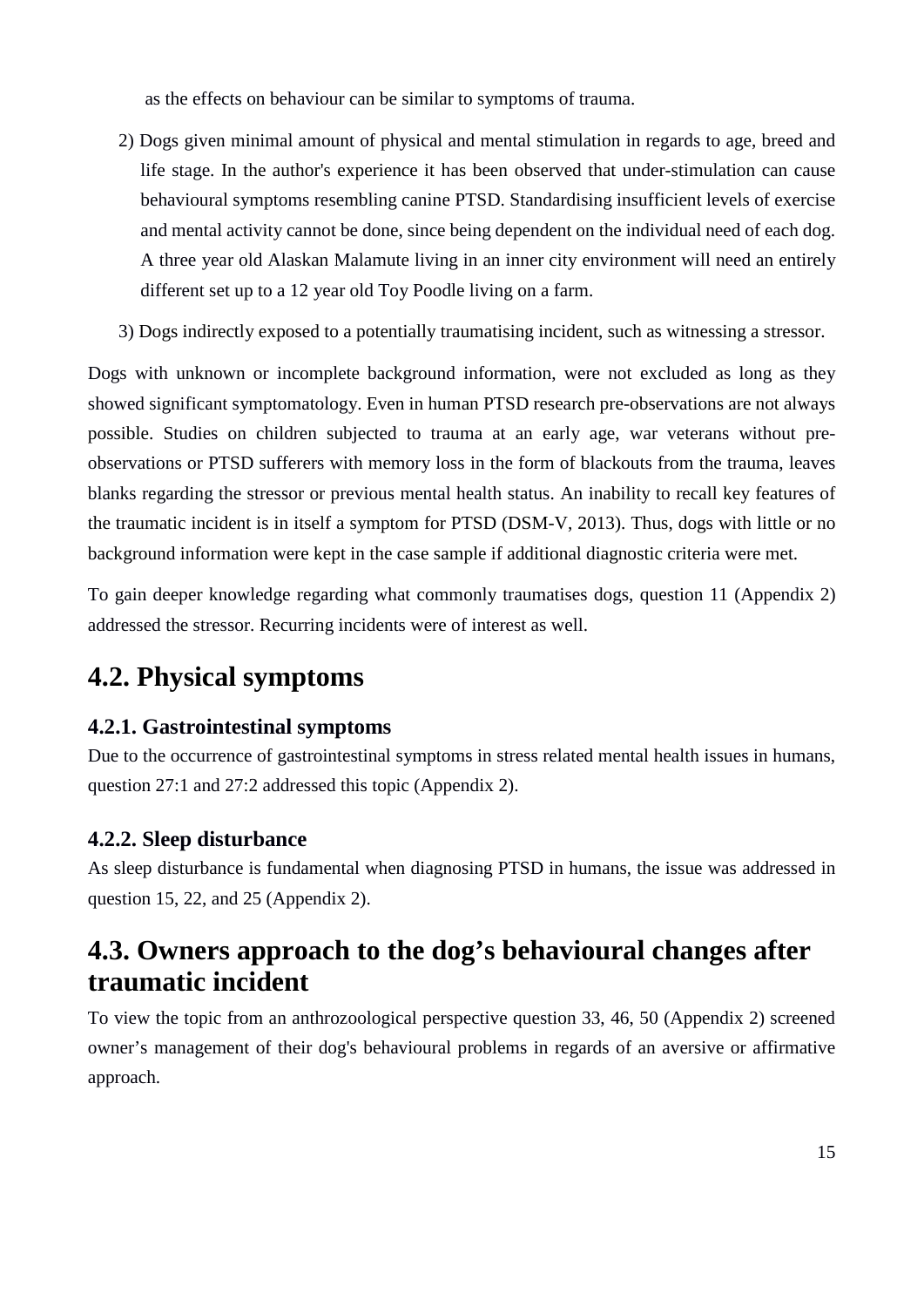### <span id="page-15-0"></span>**4.3.1. Attempted training and punishment**

Question 46, 47, 48, 49, 50 and 61 (Appendix 2) addressed training methods used in attempt to control or alter the dog's mental health issues. The training used, aimed to reduce aggression- or fear induced behaviours such as; lunging at other dogs when on a walk, thunder fright, aggression towards people. For detailed descriptions of the training methodologies see Appendix 3.

The use of punishment addressed in this study, was defined (by the dog owner's perception of the concept) as presenting an aversive consequence during or after an undesired behaviour, or as the removal of something desired as attention or social presence.

### <span id="page-15-1"></span>**4.4. Data management**

Data was primarily managed by compilation into categories of percent. The frequency of occurrence was calculated to enhance comprehension of some of the data. Questions containing descriptive answers were evaluated and compared to the DSM-V list of relevant symptoms. In regards to the diagnostic questions asking the dog owners to describe the potentially traumatising incident, the answer was evaluated with focus on the stressors characteristics in form of predictability, weak or strong shock, the possibility of perceived lack or loss of control. The incidents likelihood to be perceived as; life threatening or risking serious injury, by the dog was also looked into as being parameters relevant when diagnosing PTSD.

The results concerning dog owner's perceived effectiveness of different training methods were managed by categorising the alternative answers into negative or positive scores to make the results more comprehensible and easy to survey. Answer five (stating no effect), was given a score of 0. Answer 4 to 1, stating different degrees of bad effect, was given scores from -1 to -4. Answer 6 to 10, stating different degrees of good effect, was given scores from  $+1$  to  $+5$ . The results are presented in a graph illustrating the total sum of each training methods positive or negative load. As the optional answers ranged from 1-10 with a neutral middle number, there will be an overweight of positive load. To correct this error in the questionnaire form, the values of answer ten have been converted into values of the answer nine.

## <span id="page-15-2"></span>**5. Results**

78 answered questionnaires were received, 21 of the cases were dismissed. 4 of these cases contained factors affecting reliable diagnosis and 17 of the received cases tested negative for PTSD (see section 4.1). The remaining 57 cases included dogs who showed to have symptoms relevant for a positive PTSD diagnosis (see section 4.1).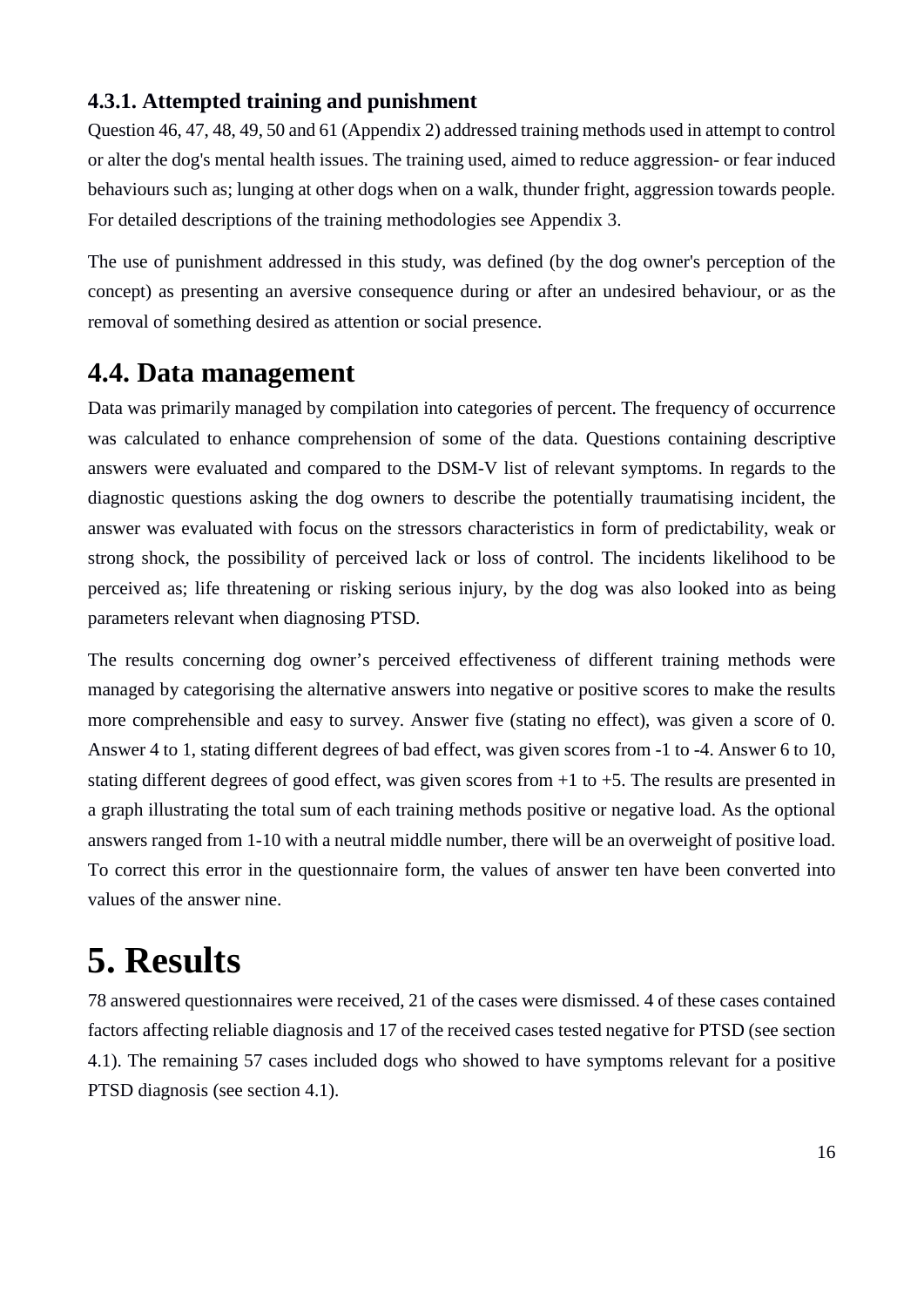42% of the dogs had, according to their owners, been subjected to trauma early or before coming into the owner's care, leaving uncertainties on the exact cause of traumatisation. 46% of these dogs came from rescue centres abroad. 88% of the dogs with an uncertain initiating stressor, came from substandard living environments involving; neglect, suspected abuse, unsanitary homes, shortness of food, according to the dog owners. The reported symptoms in all dogs with uncertain background were so distinct, that the dogs remained in the study as the question was never if they were traumatised, only by what and when.

### <span id="page-16-0"></span>**5.1. Diagnosis**

58% of dog owners reported a traumatising incident to which the dog had been directly exposed. Owners stated that the dog had reacted to the incident with extreme stress, possibly perceiving it as life threatening or risk of serious injury. In the majority of cases the incident may well have been perceived as uncontrollable, in some cases unpredictable, and in all cases inescapable and therefore feelings of lack or loss of control are probable.

Regarding criteria for persistency and duration of symptoms, all dogs had experienced the stressor a minimum of six month prior to the owner answering the questionnaire. The symptoms had been persistent over a month, in most cases for many years, and had been consistent in severity or worsened over time according to the owners.

Among dogs with known traumatising incident or incidents, the onset of symptoms was most often reported as being immediate after the experienced stressor, or within 1-6 month (Figure 1).



the dog owners.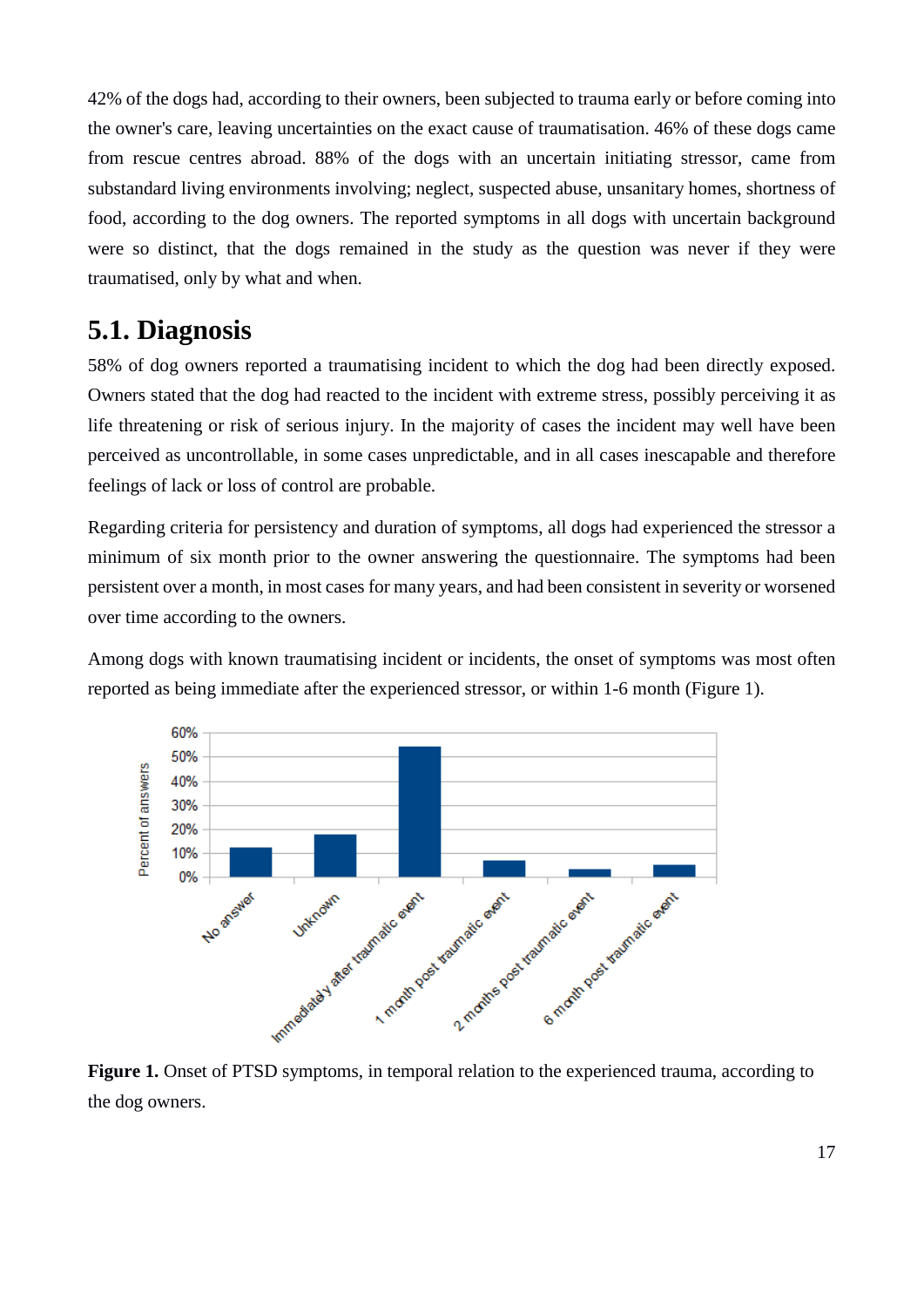The 57 dogs in this study showed required symptoms from the four categories relevant for diagnosis. One or more symptoms from the categories of intrusion and avoidance and two or more symptoms from the categories negative alteration in cognition and mood, and alteration in arousal and reactivity, were present according to the answers received from the dog owners.

### <span id="page-17-0"></span>**5.1.1. The stressor**

The top five most common stressors leading to traumatisation, according to the answers received from dog owners were; 1) subjected to domineering dog professional, 2) beaten or frightened by human, 3) attacked by unknown dog/dogs, 4) involved in an accident, 5) experienced fireworks. Rarest stressors reported included; a jester spitting fire over the dog's head, a dog setting of the house alarm when home alone, being emitted to animal hospital, experience of domestic fire, and a wolf attack.

The distribution of stressors when categorised, show 44% to included harsh handling, beating or physical/psychological threatened by humans (Figure 2). 12 % involved the dog's living environment (Figure 2).





The interviewed dog owners explained how they had not avoided nor taken their dogs out of the traumatising situation, unaware of the risk. First when symptoms of chronic distress became apparent, the seriousness of the situation was apprehended.

### <span id="page-17-1"></span>**5.1.2. Intrusion symptoms**

All owners reported their dogs to have, or to have developed, reactions to primary triggers post-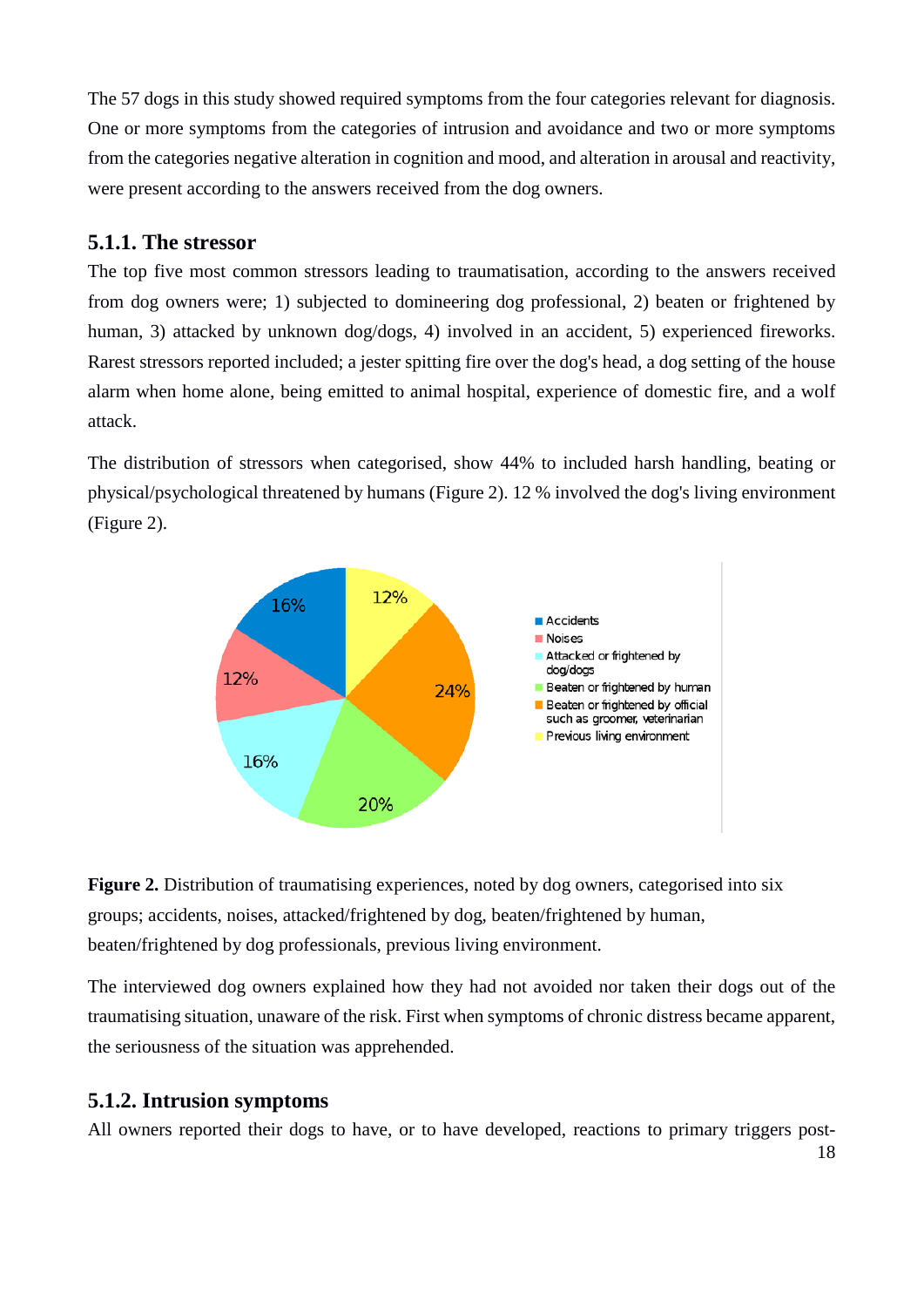trauma, examples being; thunder, strangers, dog trainers, animal nursing staff, loud voices, fireworks, cars, dogs in general, specific breed, eye contact, patting, brushes/claw clippers, belts and leashes, children's voices and slippery or polished floors (Table 1).

The owners experienced their dog's reactions to triggers to be constant or to have gotten worse over time. They also felt unsuccessful in training their dogs to form new associations to previously fear conditioned triggers. Moreover, 23% (13 of 57) of the dog owners stated their dogs to have formed negative associations to secondary triggers (Table 1).

*Table 1. A selection of primary and secondary triggers noted by dog owners.*

| <b>Traumatic incident</b>                                      | <b>Primary triggers</b>                                       | <b>Secondary triggers</b>                                                                                                         |
|----------------------------------------------------------------|---------------------------------------------------------------|-----------------------------------------------------------------------------------------------------------------------------------|
| 1. Attacked by drunk man                                       | Drunk people, men                                             | People making eye contact, loud voices,<br>crowds                                                                                 |
| 2. Shut in car during new<br>year's eve/fireworks              | Fireworks, cars                                               | Non-related object from above, lights,<br>camera flash, isolation                                                                 |
| 3. Attacked by dog on a walk,<br>no serious physical injury    | Dogs, sight of dogs running<br>towards                        | Loud noises, going for walk, movement<br>from above, the sound of running<br>dogs/people                                          |
| 4. Painful veterinary treatment<br>concerning claws            | Clinics, claw clippers                                        | Clinker floors, white coats                                                                                                       |
| 5. Attacked by big dog and it's<br>owner (a man) during a walk | Big dogs, dogs off leash,<br>men                              | Doorbell (the attacking dog's owner<br>visited after the attack, he rang the<br>doorbell), being outside                          |
| 6. Harshly handled by dog<br>trainer                           | Dog trainers, yanking on the<br>lead, prong collars           | People standing in a circle, strangers,<br>people in vests with whistles, training<br>field, owners insecurity in such situations |
| 7. Attacked by wolf in the<br>forest                           | Wolf-like dogs, scent of wolf                                 | Forest, unfamiliar dogs                                                                                                           |
| 8. Kicked by men of colour<br>after being lured close to them  | Humans displaying luring<br>behaviour, men of colour,<br>feet | Dogs, loud noises, sudden movements,<br>strangers                                                                                 |
| 9. Strung up in prong collar by                                | Groomers, prong collar,                                       | People in general, all collars and                                                                                                |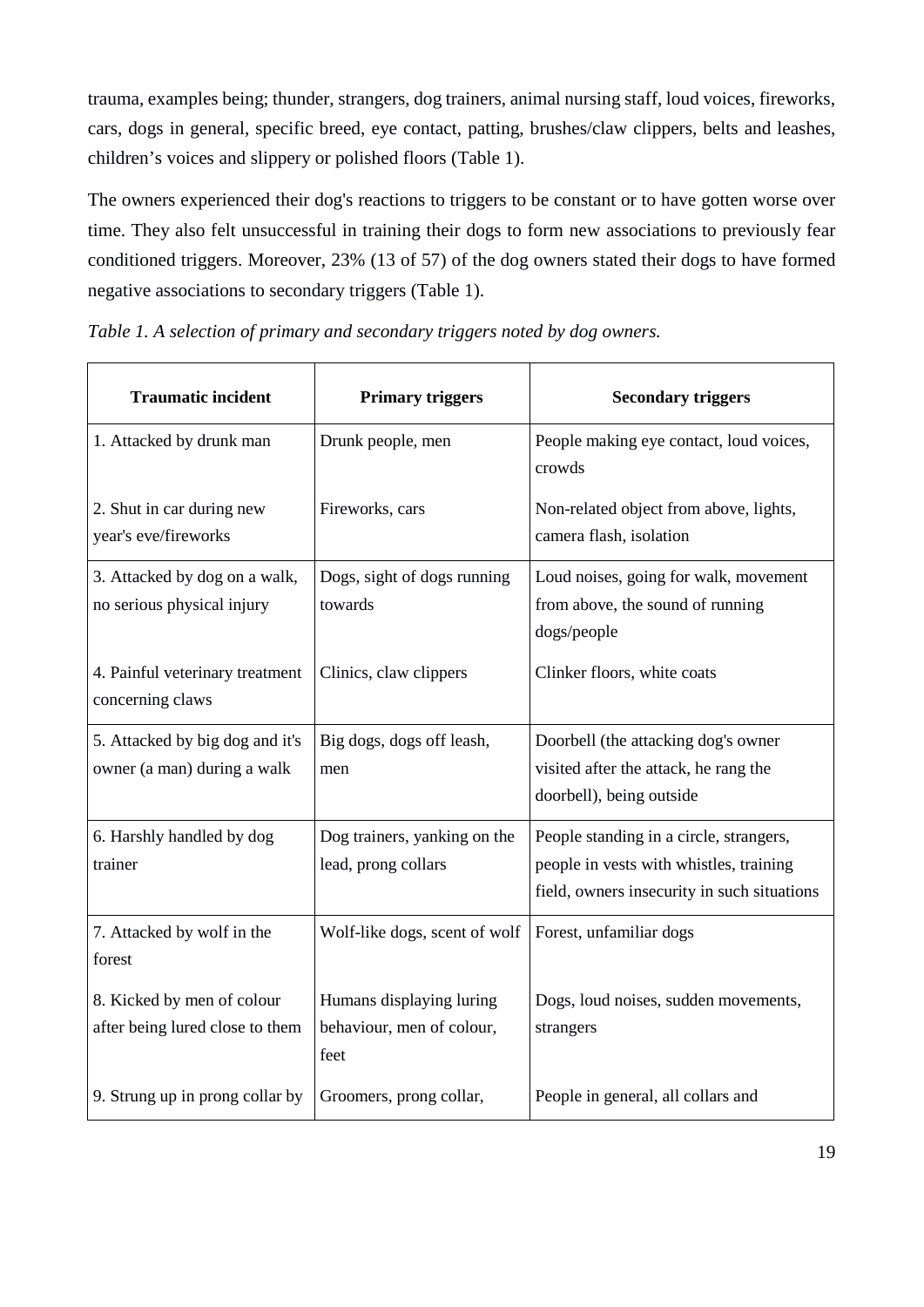| groomer, who harshly grabbed<br>the dog repeatedly by the flank                                                                                                                                                    | clinics, being handled,<br>constraint                                                                                                      | harnesses, leashes, closeness, narrow<br>spaces, clippers, brushes, tables, feeling<br>cramped                                                                                                              |
|--------------------------------------------------------------------------------------------------------------------------------------------------------------------------------------------------------------------|--------------------------------------------------------------------------------------------------------------------------------------------|-------------------------------------------------------------------------------------------------------------------------------------------------------------------------------------------------------------|
| 10. Living environment<br>involving neglect, owners<br>being drug addicts or<br>alcoholics                                                                                                                         | Being indoors, intoxicated<br>people, sudden movement,<br>dogs, the clicking of a<br>lighter, foul smell, scraping<br>of feet, raised arms | Darkness, unfamiliar objects, people in<br>general, closeness, being handled/stroked,<br>feeling sleepy                                                                                                     |
| 11. Attacked by large, black<br>dogs on a walk. Grabbed over<br>the back and shaken<br>repeatedly, injured badly,<br>complicated recovery                                                                          | Large black dogs, sudden<br>encounters, intense eye<br>contact from other dogs,<br>sudden movement, touch on<br>back, being picked up      | Dogs in general, going for walks, cats,<br>sudden and loud noises, fireworks, lights,<br>crowds of people, unfamiliar people<br>acting stringent                                                            |
| 12. Car accident. The dog and<br>her mother locked in a crate,<br>then run over by the owners<br>car (the mother dog died as a<br>result of the accident). Dog<br>owner went into shock and<br>behaved hysterical. | Cars (in or in close contact<br>with), crates, people acting<br>agitated or wound up,<br>cramped spaces when shared<br>with other dogs     | Trolleys, grocery bags, bikes, anything on<br>wheels, dogs, being isolated, noises, thing<br>falling of shelf, objects from above (or the<br>anticipation of such happenings), car<br>noises, smell of cars |
| 13. Mental description test,<br>section including rattling<br>chains (Swedish MH-test)                                                                                                                             | Sudden noises, metallic<br>noises, chain, rope or lead<br>pulled along the ground.                                                         | Breaking of twigs, doors slamming shut,<br>doors in general, any movements along<br>ground, rattling, cutlery dropped                                                                                       |

### <span id="page-19-0"></span>**5.1.3. Avoidance**

Active or passive avoidance of triggers was present in 88% (50 of 57) of the dogs according to owners. The avoidance was also thought to be persistent and had often gotten worse over time.

### <span id="page-19-1"></span>**5.1.4. Negative alterations in cognitions and mood**

98 % (56 of 57) of the owners stated their dogs to have gone through an overall negative change in cognition and mood post-trauma. 91 % (52 of 57) declared their dogs to exhibit either increased insecurity, aggression and or fear post-trauma (Figure 3). When interviewed, five dog owners explained how their dogs had become uninterested in previously enjoyed activities post-trauma. The dogs had, according to owners, become more introvert and even withdrawing from people they had previous positive relationships to.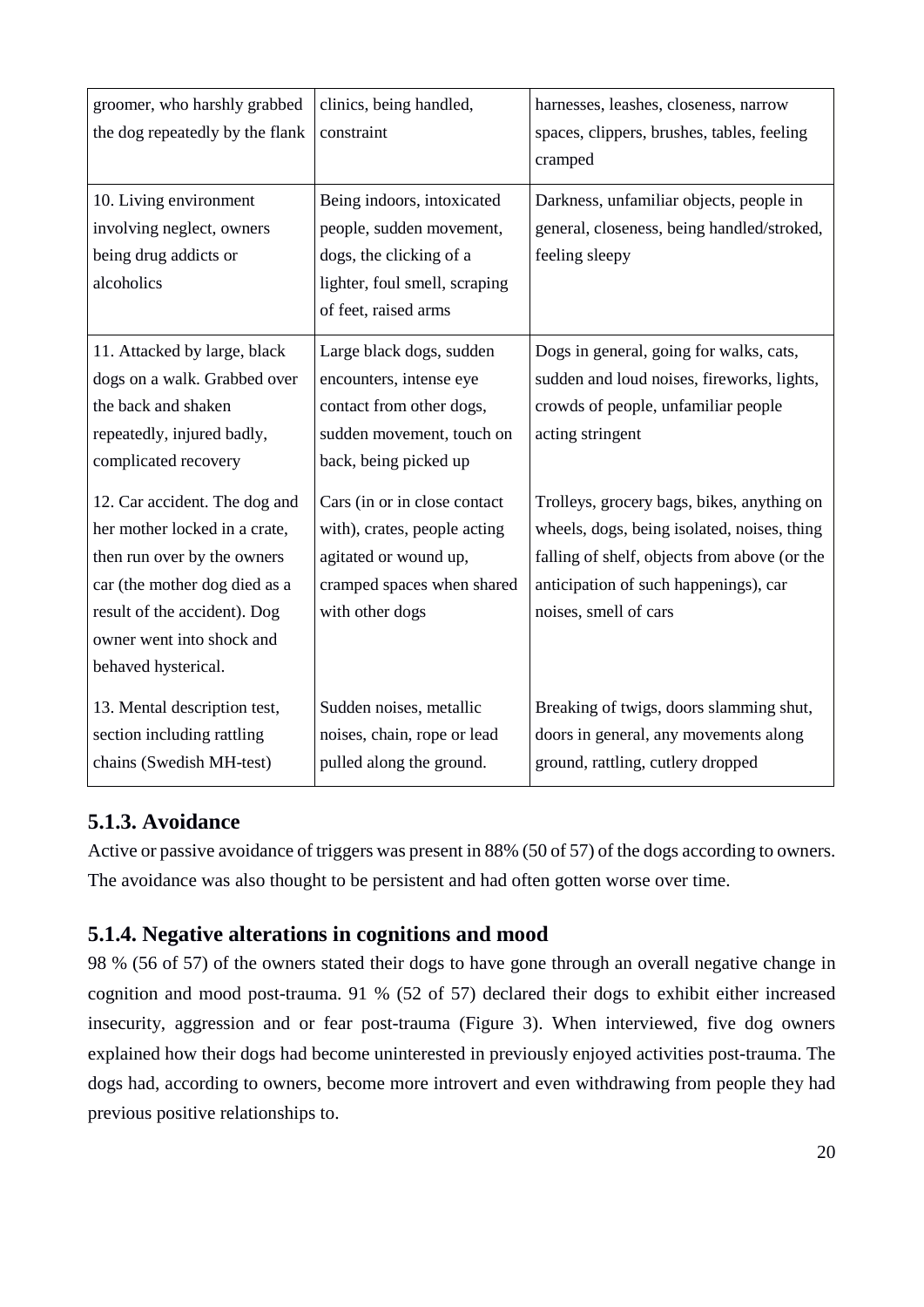

**Figure 3.** Number of dogs showing increased insecurity, aggression and/or fear, post-trauma, according to the dog owners. More than one answer could be chosen when filling in the questionnaire, therefore the total exceeds 57.

Additional mood changes were described as; low key, depressed, easy to block out, pendulous between low- and high key, hyper and tense.

### <span id="page-20-0"></span>**5.1.5. Alterations in arousal and reactivity**

All owners with a pre- and post-trauma assessment of their dogs had noticed a change in the dog's level of arousal post-trauma. Increased reactivity and vigilance was most common. Some owners stated more than one change, for example; increased vigilance and stress, or increased reactivity and vigilance (Figure 4). 10% of the dog owners stated to be unsure or chose not to answer whether their dogs had developed an increase in vigilance, reactivity and/or stress level post-trauma. However they all stated to have noticed an increase or decrease in arousal post-trauma (Figure 4).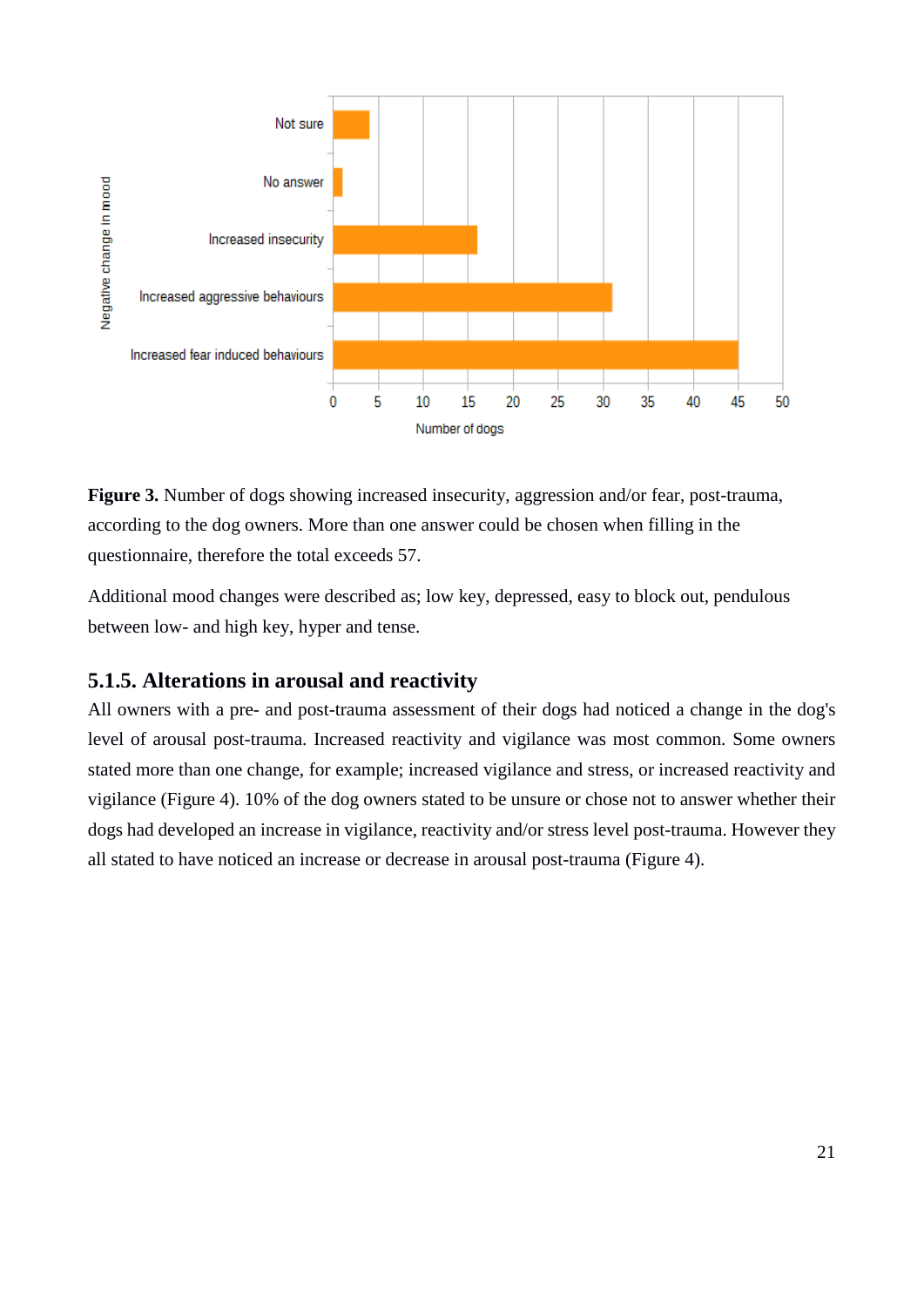

**Figure 4.** Distribution of increased vigilance, reactivity and/or stress, post-trauma according to the dog owners.

80% (45 of 57) of the owners thought their dogs to exhibit disproportional reactions in form of startle responses post-trauma, in general as well as when exposed to triggers. When asked to account for their dogs overall stress symptoms, 98% (56 of 57) of the dog owners had noticed a development of, or increase in stress symptoms, post-trauma, often being multiple symptoms (Figure 5).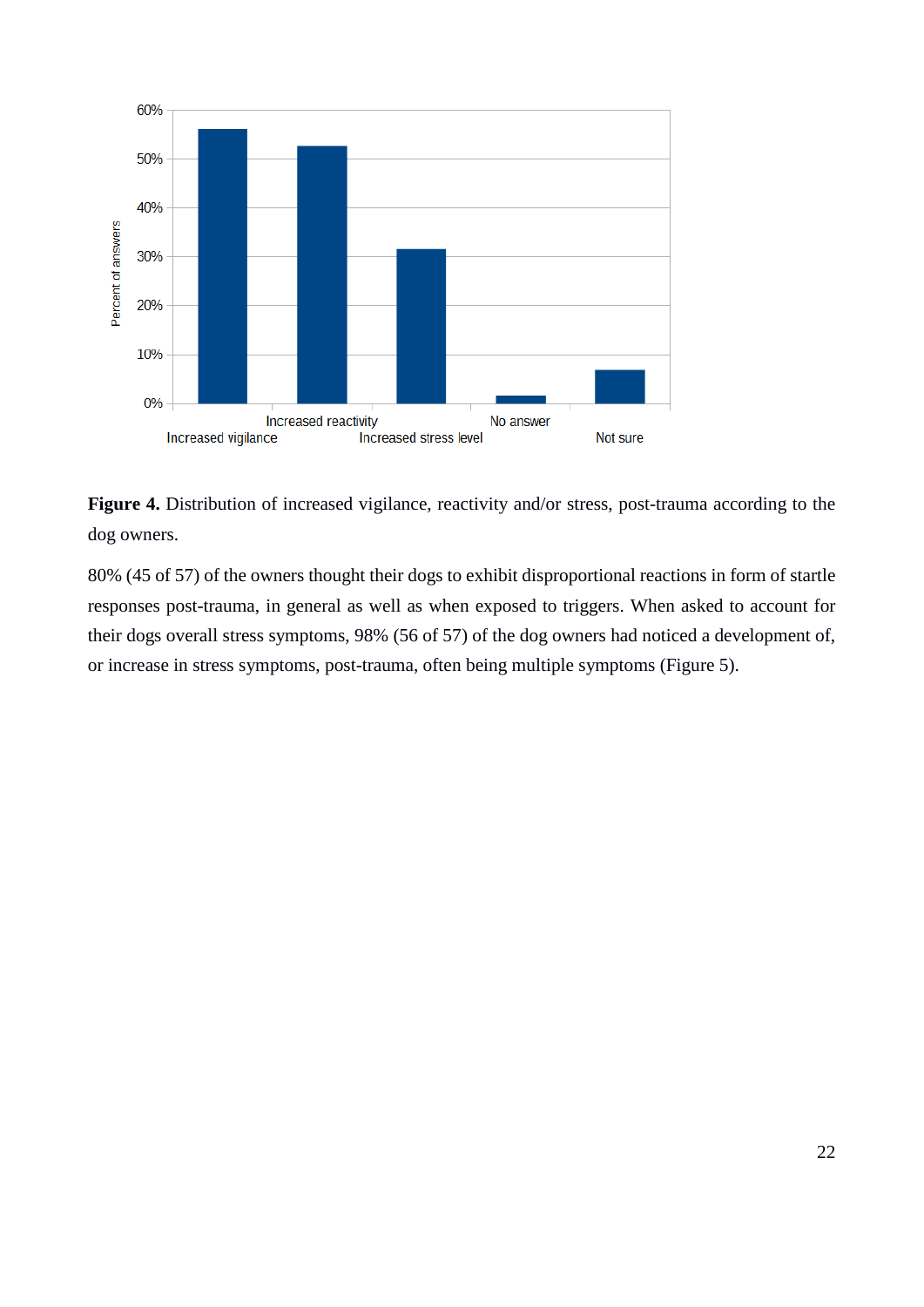

**Figure 5.** Number of dogs showing various symptoms of stress, post-trauma, according to owners.

## <span id="page-22-0"></span>**5.2. Physical symptoms**

### <span id="page-22-1"></span>**5.2.1. Gastrointestinal symptoms**

35% (20 of 57) of owners considered their dogs to have gastrointestinal issues. The most common being diarrhea, thereafter constipation (Figure 6).



**Figure 6.** Distribution of gastrointestinal symptoms, noted in 35% of the dogs, according to the owners.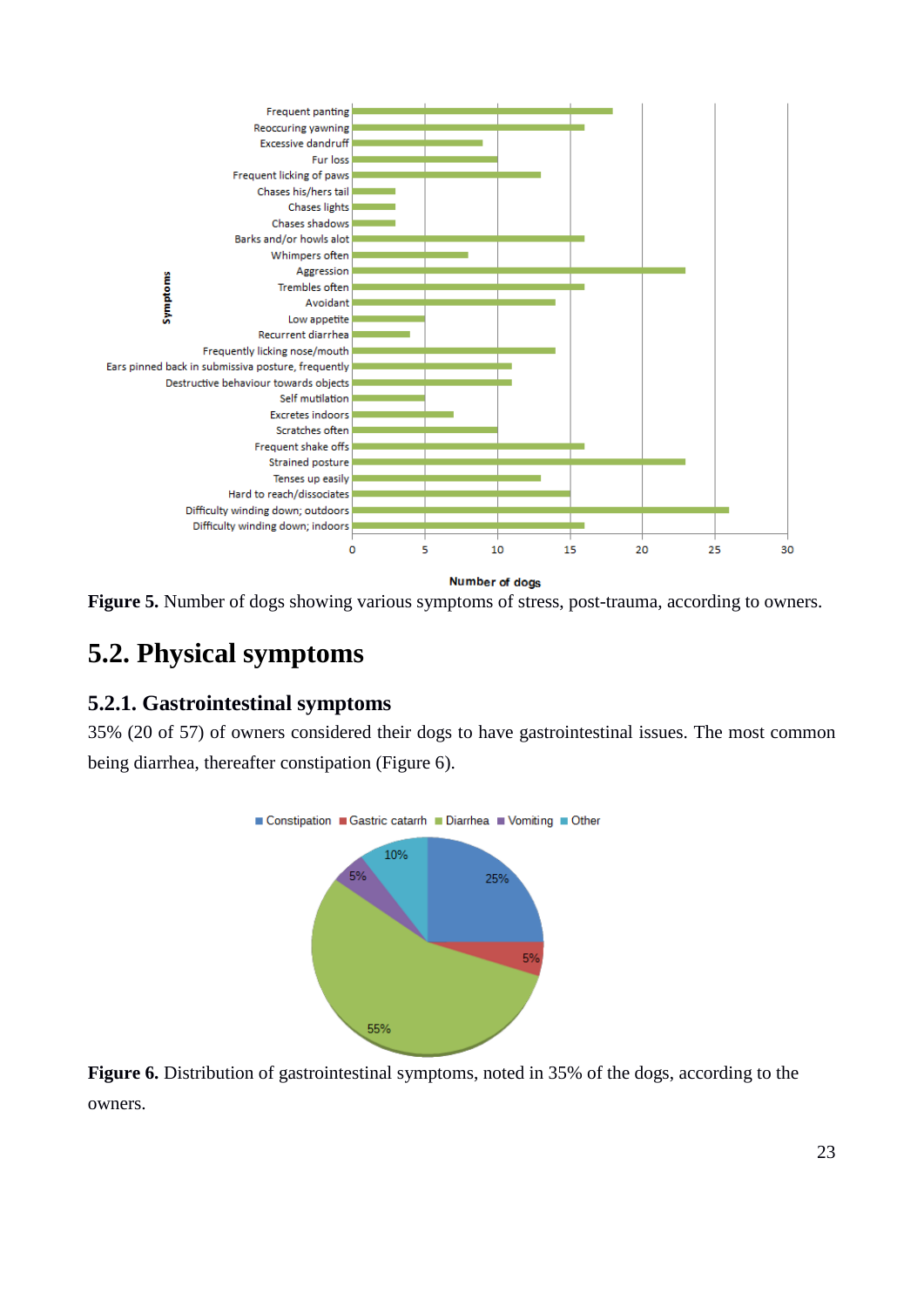### <span id="page-23-0"></span>**5.2.2. Effect on sleeping pattern**

44 % (25 of 57) of the owners were unsure if their dogs sleeping pattern had been affected posttrauma. However, 11 % (6 of 57) noticed a marked and considerable change in sleeping pattern directly linked to the traumatic experience and was reported as:

- sleeps more superficial
- wakes up more often
- lays half-awake guarding
- sleeps shorter periods of time, naps instead of coherent sleep as pre-trauma
- does not want to sleep alone
- easily frightened/disturbed when asleep
- wakes up easily
- sleeps more
- whimpers, howls during sleep
- sleeps under furniture, hides to sleep

When the dog owners were asked if they considered their dogs to dream nightmares, no and unsure were the most common answers. 21 % (12 of 57) of the owners suspecting nightmares, stated their dogs to; run, whimper, howl, bark, and scream in their sleep. These owners also believed their dogs to have difficulty coming to rest as they noted wandering behaviours in the evenings before going to sleep as well as a difficulty falling asleep as the dogs frequently woke up, assumed by dog owners to feel the need to keep an eye on their surroundings.

### <span id="page-23-1"></span>**5.3. Dog owners approach and management**

### <span id="page-23-2"></span>**5.3.1. Attempted training and perceived effectiveness**

When investigating perceived effectiveness of attempted training, multiple dog owners stated to have tried one or more of the suggested methods. Some dog owners said to have done nothing to adjust the dog's behavioural problems.

13% (7 of 57) of the dog owners reported a noticeable relaxation around triggers over time, these dogs had been trained using Behavior Adjustment Training (BAT) and/or counterconditioning. Overall tattling, BAT and counterconditioning were thought of as most effective by owners, in contrast positive punishment, CAT and negative reinforcement were thought of as least effective or having a bad effect (Figure 7).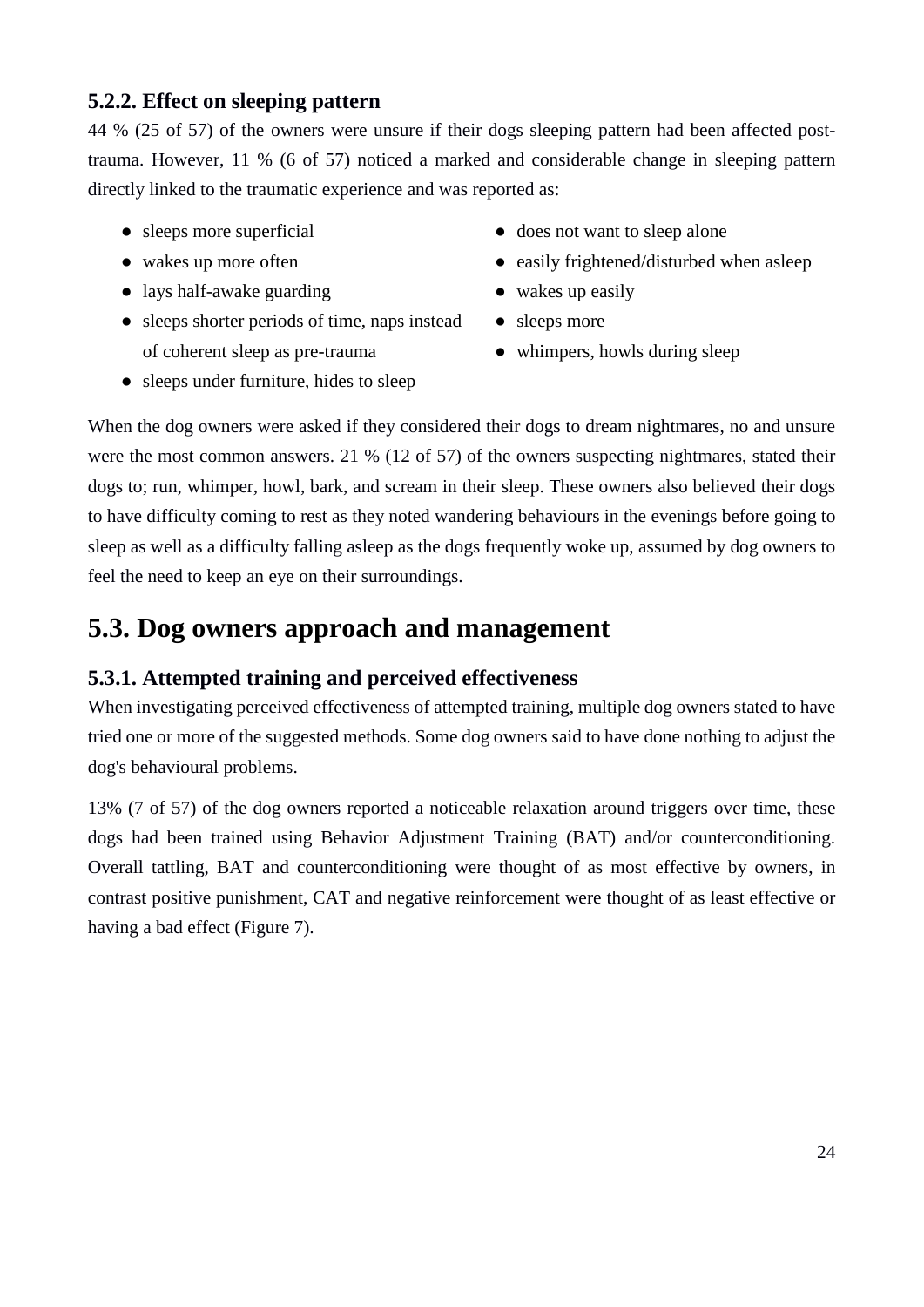

Figure 7. Owner's perception on effectiveness of attempted training methods. Each methods was valued via answer alternatives 1-10 in regards of perceived effectiveness, 1 stating bad effect, 5 no effect and 10 very effective. Above the sum of each training methods score is illustrated in the form of a negative or positive load.

### <span id="page-24-0"></span>**5.3.2. Use of punishment**

61% (35 of 57) of the owners described having punished the dogs at some point post-trauma, in attempt to control and/or reduce behavioural symptoms. The reported punishment was used on dogs with extroverted, offensive outlet such as aggression, most often in the form of lunging at dogs when on a walk. The most common forms of punishment used are stated in table 2. The punisher was often the owner, a partner, neighbour or dog trainer.

When analysing the form of punishment in detail, the definition of punishment is not in accordance to positive punishment as stated in the four principles of operant conditioning. Some scenarios tend to resemble negative reinforcement.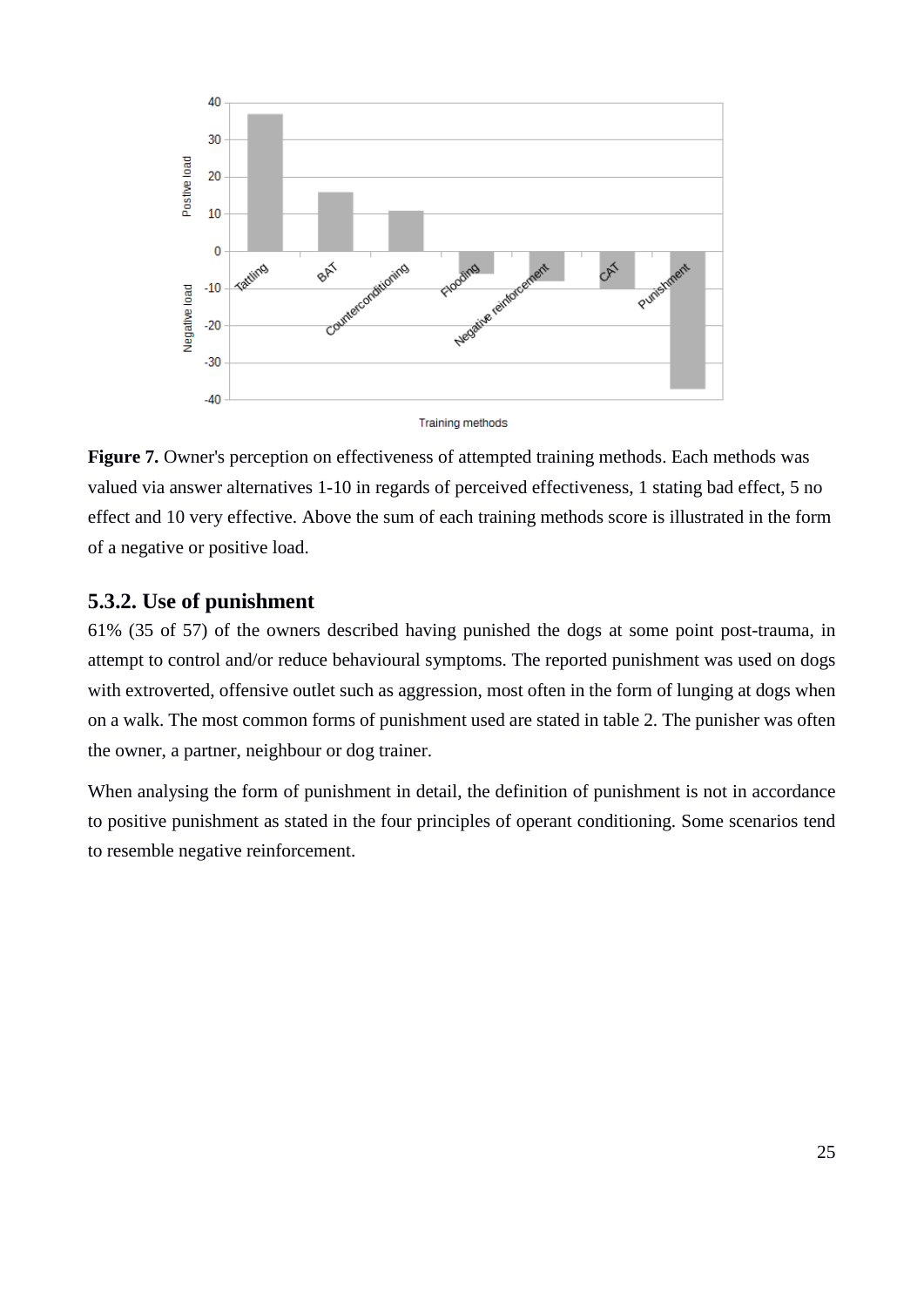| Form of punishment                                                | No of dog owners |
|-------------------------------------------------------------------|------------------|
| Yanking the leash                                                 | 25               |
| Poking the dog in ribs/side                                       | 21               |
| Grabbing dogs cheeks, staring into dog's eyes and verbal          | 17               |
| scolding                                                          |                  |
| Yelling at                                                        | 17               |
| Ignoring the dog                                                  | 17               |
| Pressing the dogs towards the ground/floor                        | 14               |
| Growling at the dog                                               | 14               |
| Taking hold of or twitching the scruff of the neck                | 12               |
| Throwing water at the dog                                         | 12               |
| Grabbing the dog's nasal bridge                                   | 10               |
| Pushing the dog                                                   | 8                |
| "Alpha roll", physically domineering the dog into                 | 6                |
| submissiveness, pinning the dog on his/her back                   |                  |
| Lifting the dog of the ground by collar/leash (front paws lifting | 6                |
| of ground)                                                        |                  |
| Pinching the dog                                                  | 6                |
| Social isolation (from the family/pack)                           | 5                |
| Shutting the dog in another room or partition                     | 5                |
| Throwing rattling cans after/at the dog                           | 5                |
| Use of bark control collar                                        | $\overline{4}$   |

*Table 2. Form of punishment used and the extent of usage by the owners.*

32 % (18 of 57) of the dog owners who attempted to control the problematic behaviours with aversive methods had tried to dominate the dog (Figure 8). 33% had used physical beating or other abusive methods (Figure 8).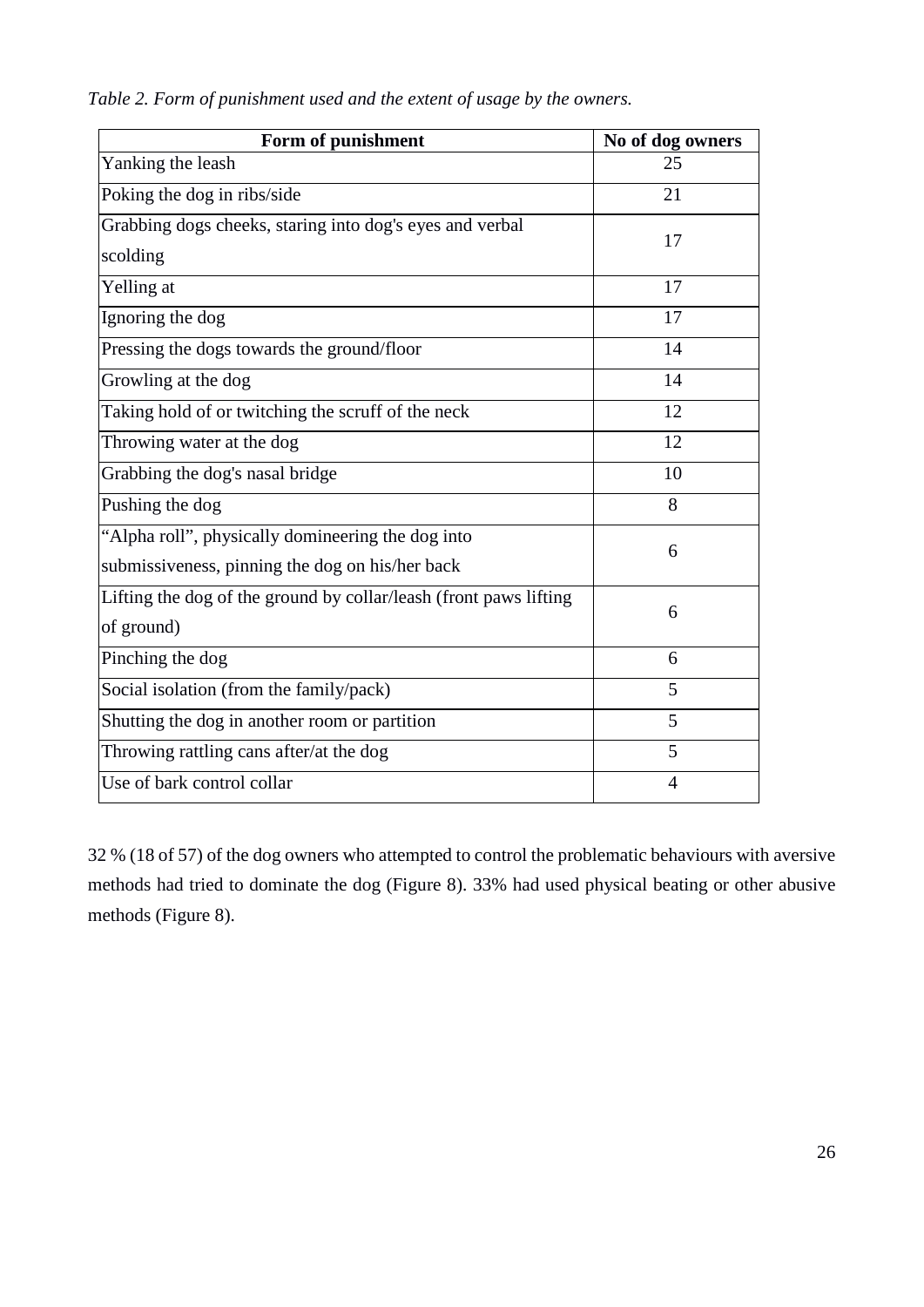

Figure 8. Categorise of aversive approaches, used by dog owners, when trying to control their dog's behavioural problems.

## <span id="page-26-0"></span>**6. Discussion**

The overall aim of this study was to obtain deeper knowledge concerning canine PTSD by answering a series of questions.

1) Is the DSM-V a relevant diagnostic tool for canine PTSD?

2) What are the cardinal symptoms of PTSD in dogs?

3) What sort of stressors commonly traumatises dogs?

4) Does traumatisation affect dogs sleeping pattern and gastrointestinal health?

5) What training methods are perceived effective by the dog's owners?

6) Is the use of punishment common, among dog owners, when trying to handle PTSD symptoms in dogs? If so, to what extent and of what form of punishment is typical?

## <span id="page-26-1"></span>**6.1. Diagnosis and symptoms of canine PTSD**

When diagnosing the dogs in this study the author assessed all the survey answers by first evaluating the stressor in terms of criteria stated in the DSM-V. Thereafter symptoms which had appeared posttrauma, according to the dog owners, were assessed, making sure the required symptoms in sort and amount was present. Thereafter duration and persistence was assessed.

Regarding the stressor, it was found that the protocol used for trauma assessment in humans, was transferable to the stressors stated by dog owners. For instance, onset of symptoms most often appeared immediately or were apparent within 1-6 months post-trauma. In the cases with a 6 month delay in symptom onset (Figure 1), an absence of triggers was often the case. One example being a dog who lived secluded on a farm, not re-encountering city environment until 6 month post-trauma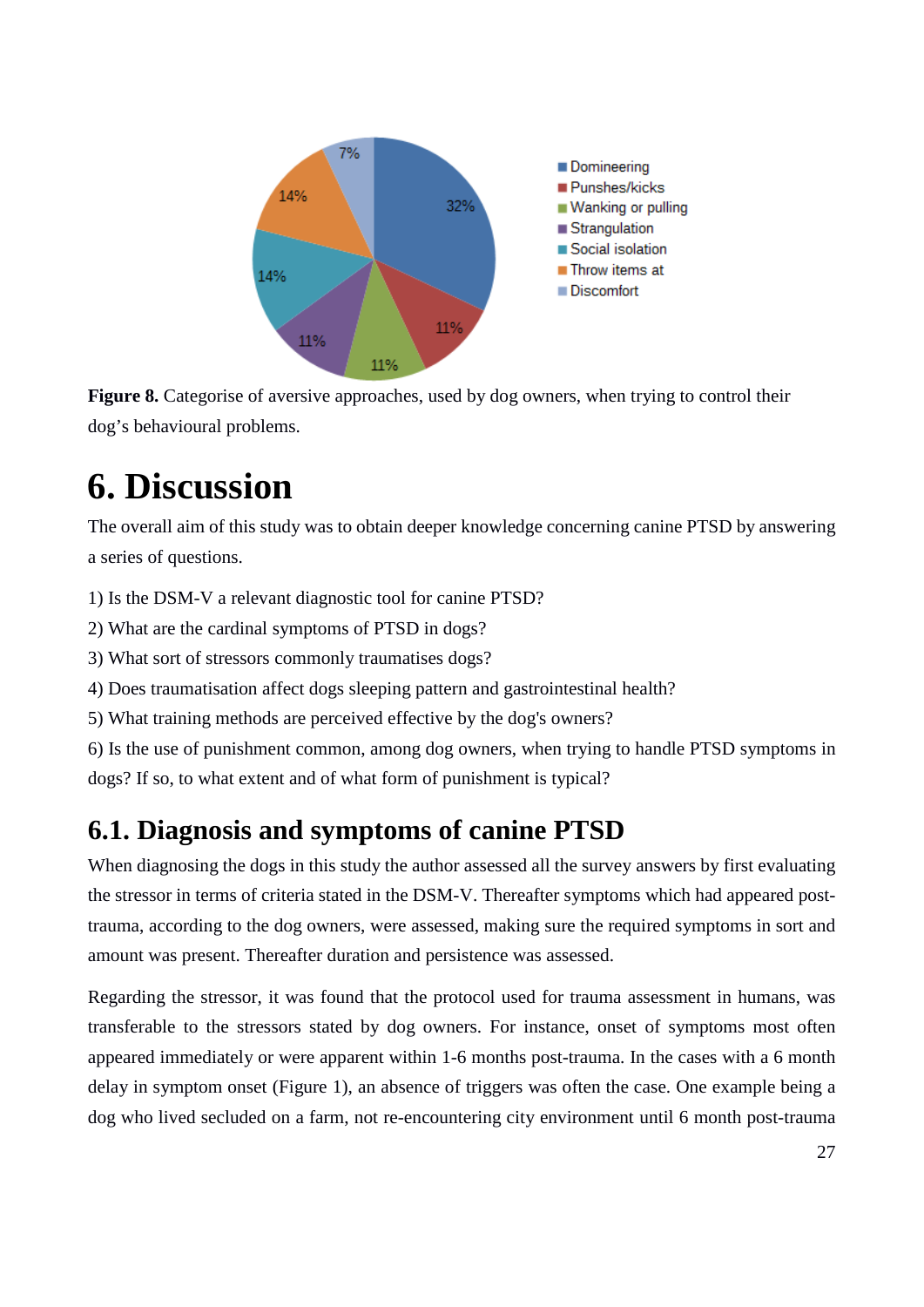(traumatic incident occurred in a city environment). According to the author, symptoms of traumatisation can be significant, or subtle, if the dog has a more introvert personality. This can make assessment of onset of symptoms difficult. In many cases signs of distress unfolded successively over time, possibly making it hard for dog owners to determine exact onset. In retrospect however, there is a distinct difference pre- and post-trauma.

The DSM-Vs four categories of symptoms: intrusion symptoms, avoidance, negative alterations in cognitions and mood, alterations in arousal and reactivity could be comparative to canine behavioural expressions of distress of various degrees. The symptoms noted by dog owners correspond to the criteria of importance regarding PTSD diagnosis, stated in the DSM-V, thus shedding light on the cardinal symptoms of PTSD in canines. The dog owners in this study also reported their dogs to have remained affected over time and to have developed long-term psychopathology with adequate symptoms for diagnosis.

In regards of **intrusion symptoms**, the author wishes to propose re-experience, as a behavioural response resembling that produced by the initial traumatic incident, re-occurs in association to a similar or reminding stimulus. Dogs seem to re-experience their trauma through sensory memories and the study results show owners to believe their dogs to have developed reactions to triggers posttrauma. Owners often stated the dog to "exaggerate" in relation to triggers, the emotional response being vast.

Most trigger reactions had gotten worse over time indicating fear conditioning failing to extinguish, causing pathological fear responses long after the trauma experience. This is a cardinal symptom in human PTSD, and the study results showed it to be just as relevant for dogs. This is thought to be a welfare concern of importance, since triggers can be present in the dog's everyday life, repetitively emitting stress responses on a regular basis, without adequate time for recuperation, possibly putting the dogs in risk of fatigue syndrome, a fenomena being common in humans (Heim et al. 2005).

Active or passive **avoidance** of primary triggers was noted in 88% of the dogs, thus considered a fundamental symptom. The avoidance of secondary triggers, observed by owners in 23% of the cases, can seem more or less logical to us, nevertheless the emotional response being real to the dog. The author regards the development of reactions to secondary triggers to show that fear learning has been generalised, thus indicating an even greater severity of the disorder. Dogs who are triggered by seemingly unassociated cues (as secondary trigger may be to us), are likely to experience distress more often than dogs with fewer and more distinct and logic triggers. It is also likely that dog owners are more successful in safeguarding dogs from primary triggers, as they are most often, understandable and few. In some cases the responses seemed contextualised as no other signs of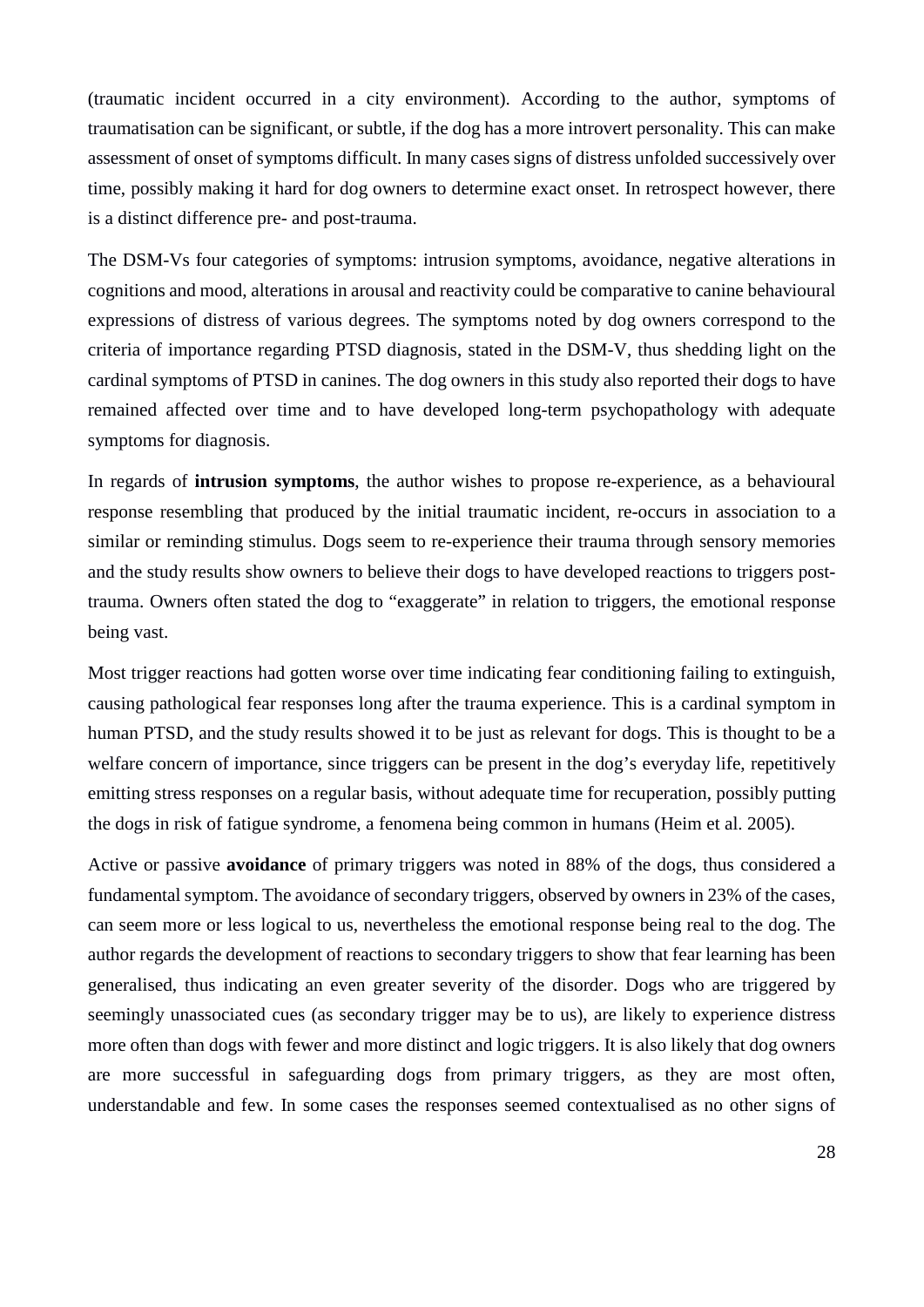distress other than avoidance were present in the dogs. More often an overall degeneration of the dog's mental health was noted by owners, in accordance to previous research on experimental neurosis (Tsuda and Hirai 1975).

98% of the dogs had, according to owners, gone through **negative alterations in cognitions and mood** post-trauma. Foremost an increase in stress related problematic behaviours was noted by owners, as well as the development of aggression, fear and anxiety induced behaviours. Passive coping strategies very less frequently observed by dog owners. In a few cases passivity and low key tendencies had developed, and some owners even suspected depression. It is probable that there is hidden statistics in regards of passive stress copers, as introvert behaviours such as a resigned body postures, licking of paws, cohesive breathing, hiding tendencies are more difficult to notice than extrovert output such as growls, barks and bites.

When interviewed, five dog owners stated their dogs to have become uninterested in previously enjoyed activities, an increase in withdrawal as well as an increase in submissiveness towards people and/or dogs. Long term stress may have affected the dogs overall mental health leading to a depression-like state decreasing joy of life in general. Untreated trauma is likely to generate a persistently overactive stress response, continuing to produce hormones and other physiological neurotransmitters accelerating pathophysiology. This could lead to a dysfunctional regulation of the mechanisms involved in maintaining homoeostasis in the stress regulatory system (Mc Ewan 2002), this could explain the results as similar responses are found in humans and other animals as an effect of traumatisation.

In some cases the owner could not state a change in cognitions or mood since the dogs were traumatised very early or before coming into their care. However the dog's state of mind was clearly not a harmonic one, due to traumatisation or not is up for speculation. But these dogs had; severe startle responses, developed hyper-arousal, showed persistent avoidance of triggers, and had developed fear, aggression and/or other stress related behavioural problems. These dogs symptomatology indicated PTSD, even though the cause was unknown.

**Alterations in arousal and reactivity** were noted by all dog owners, and 80% of the dogs had exaggerated startle responses, according to the owners, thus considered another important expression of canine PTSD. Dog owners described their dogs to often display fear potentiated responses seemingly out of context as if in expectancy of another traumatic experience. According to owner these dogs acted as if their surroundings were no longer safe. These observations correspond to Kardiners (1941) description of PTSD patients. Nevertheless, passive stress coping should be taken into consideration, as results show that some owners experienced their dog to have become more low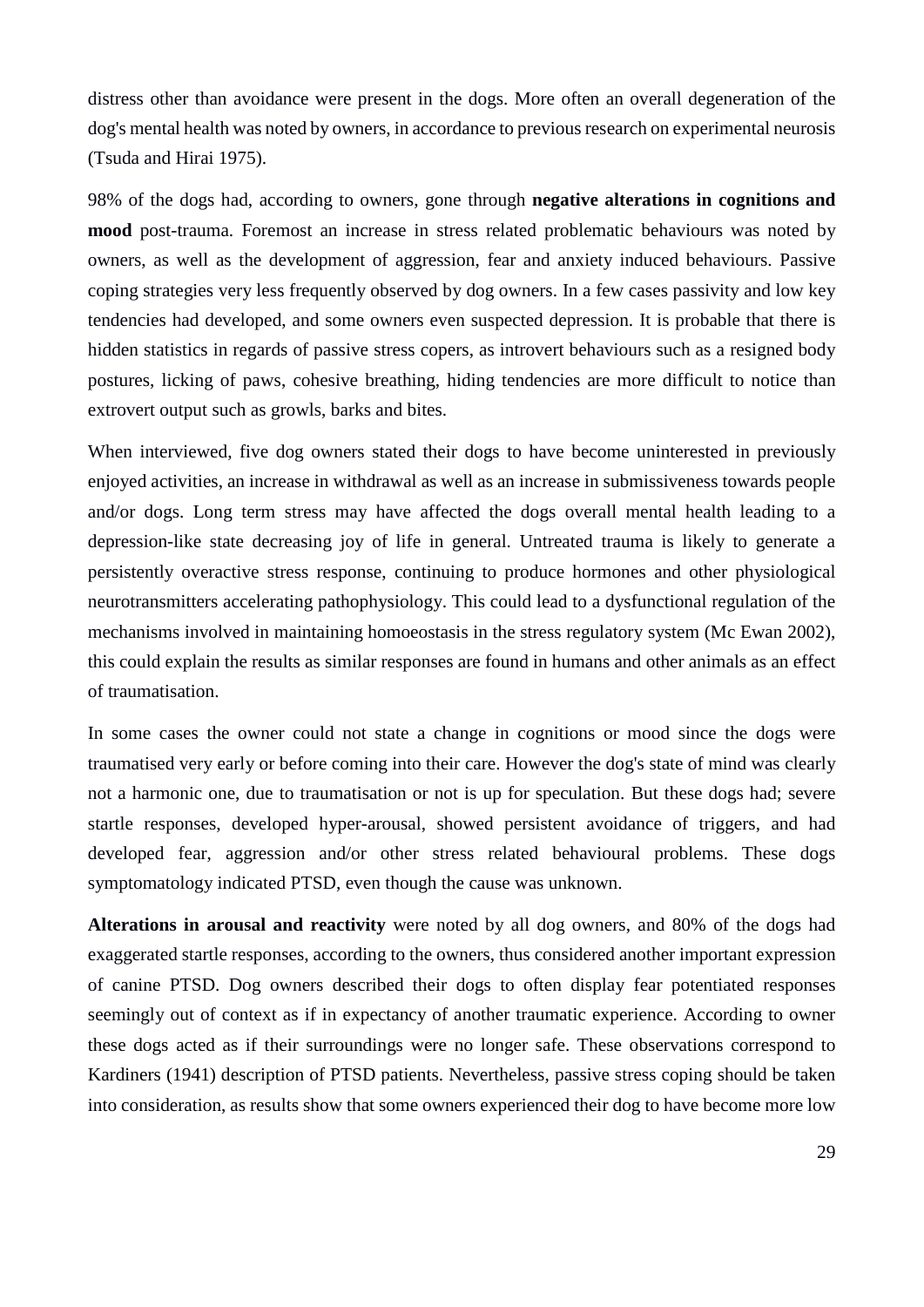key and numbed post-trauma. These findings may indicate that PTSD can impact the arousal level both by an increase or a decrease, noteworthy for future studies on canine as well as human PTSD.

When looking into alterations in arousal, behavioural symptoms indicating stress, are of importance. However, some of the questionnaires listed signs of stress, may imply more than just that. For instance stress and pain are both common reasons for panting (Light et al. 1993; Beerda et al. 1997) and paw licking (Beerda et al. 1997; Bufalari 2007). No professional pain assessment was carried out on these dogs. Canines with suspected disease or pain were excluded, however leaving the judgement in the hands of dog owners gives a margin of error.

In conclusion, the author finds the DSM-V to be a valid diagnostic tool for canine PTSD, when altered to fit the species in mind. Present-day it is difficult to draw conclusions on clinical factors involving; thoughts and memories, when assessing dogs, without risking anthropomorphism. Therefore, these parameters are advised to be excluded, making diagnosis more reliable.

### <span id="page-29-0"></span>**6.2. The stressor**

The questionnaire answers identified a variety of incidents leading to PTSD in dogs. In all cases the stressor was experienced directly and the character of the situation was likely to have been perceived as life threatening or as a potential risk of serious injury. Furthermore, the experiences could often be classified as uncontrollable and unpredictable to the dogs, and in many cases a loss of control could very well have been felt. For instance; being lured close only to be attacked and kicked by strangers, shut in a cage and accidentally run over by a car, subjected to strangulation by groomer disregarding submissive signals, pinned down by veterinarian resulting in expressions of learned helplessness by the dogs.

56% of the stressors involved interactions with humans, domineering being a fundamental issue, and often carried out by the dog owners themselves or by dog professionals. Since dogs are dependent on us for their care and survival one can argue that threat or injury inflicted by the dog owner, or with the dog owner as an observer, may result in more severe traumatisation, due to the state of dependence. As highlighted by Tuber et al. (1996) the companionship of family members is crucial for dogs to maintain normal behavioural and endocrine stress responses. Human literature also pinpoints increased severity and development of complex PTSD in children abused by a parent (McLeer et al. 1988).

Furthermore PTSD is more likely to develop if the incident takes place in an environment where the victim has a previous impression of being safe (Perloff 1983). The severity of traumatisation is increased when loss of control is present as argued by Weiss (1971). One can argue that if the dog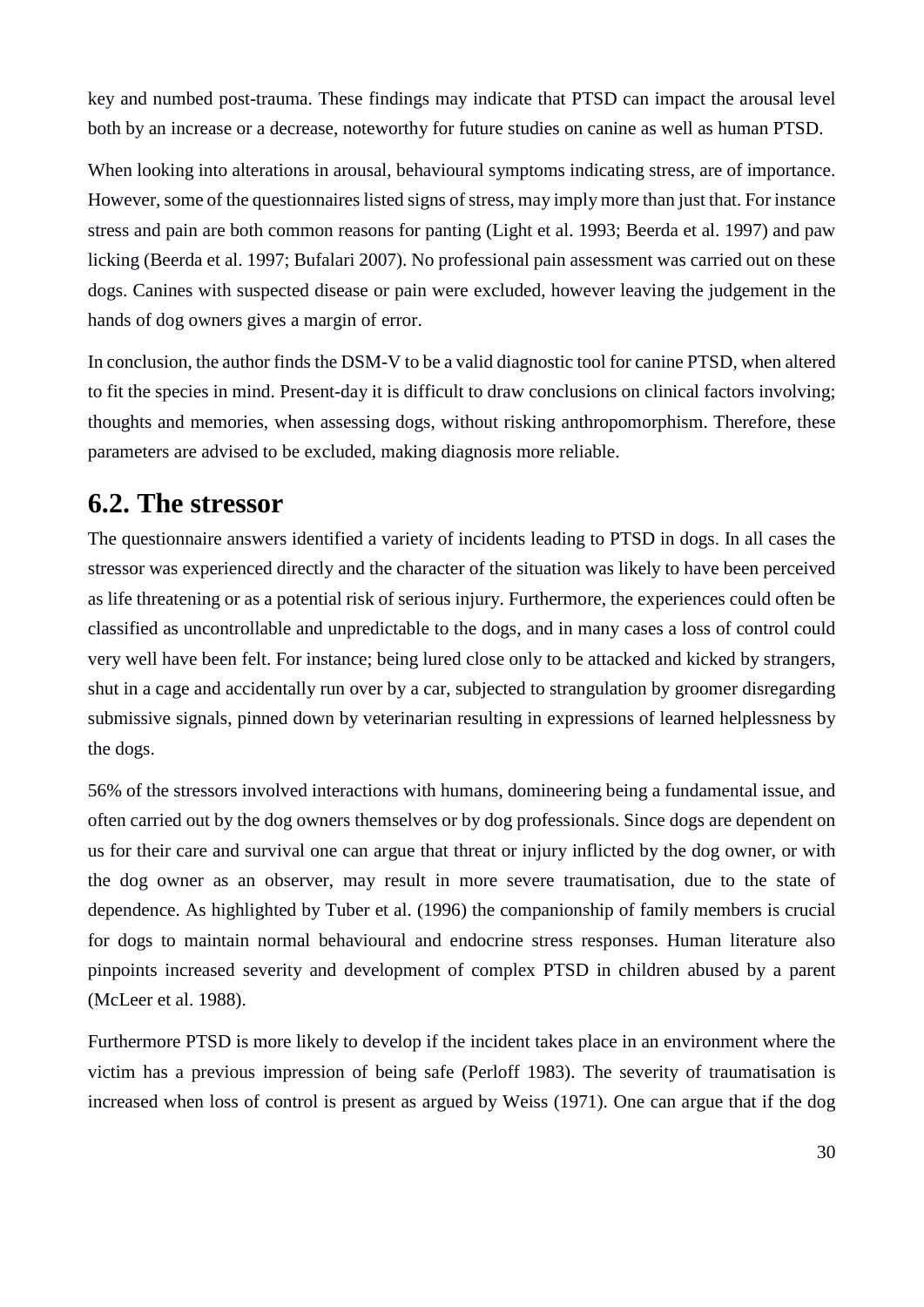formerly felt in control and safe in the environment where the traumatic incident took place, strong feelings of loss of control can be the result when experiencing a severe stressor in that environment. This is likely to have been the case in car accidents, attacks in the home environment or neighbourhood, or the dog experiencing domestic fire.

In some cases the owners reported their dogs to have experienced multiple incidents after the initial traumatising incident, making it hard to draw conclusions on which experience led to the psychological distress presently observed by the owners, as it is difficult to eliminate possible affecting factors. The observed state of the dog's mental health is the consequence of the sum of all experienced, as recurrent fear conditioning is thought to enhance fear memory (Parson and Ressler 2013), therefore likely to worsen symptoms.

According to the authors previous experience there is lack of knowledge concerning what traumatises dogs, as owners put their dogs in traumatising situations without insight of the risk. The interviewed dog owners in this study support these previous observations, as they state how they could not foresee the severity of an experience as it happened, yet understood the gravity in hindsight when symptoms of vast distress became apparent. This finding is of great importance, as one way to minimise PTSD in dogs is to avoid and safeguard dogs from traumatising incidents. Furthermore, education and raising awareness is an important proactive tool when aiming to reduce PTSD among dogs.

The methodology used in this study, to gain information regarding stressor characteristics has its limitations. The answers given represents dog owner's retrospective retelling of incidents, in some cases many years had passed. Before and after studies with inflicted traumatisation by standardised incidents, would give more precise results, however being totally unsuitable from an ethical point of view.

In future studies on canine PTSD, stressors should be investigated further, giving more detailed information regarding the characteristics of importance. For instance comparing severity of symptoms to stressor specificity is of interest. Van der Kolk (1987) argues that the degree of traumatisation depends on; a) the psycho-biological maturation of the victim, b) the severity of the stressor, c) the presence of prior trauma, and d) the quality of social support (owners management and approach). These factors show how the individual's subjective perception is directly coupled to the severity and the likelihood of developing PTSD. These factors and their correlations to each other are of interest to study further. A deeper etiological comprehension of the disorder, as why some dogs become frightened and others become traumatised, is important knowledge when trying to minimise PTSD in dogs.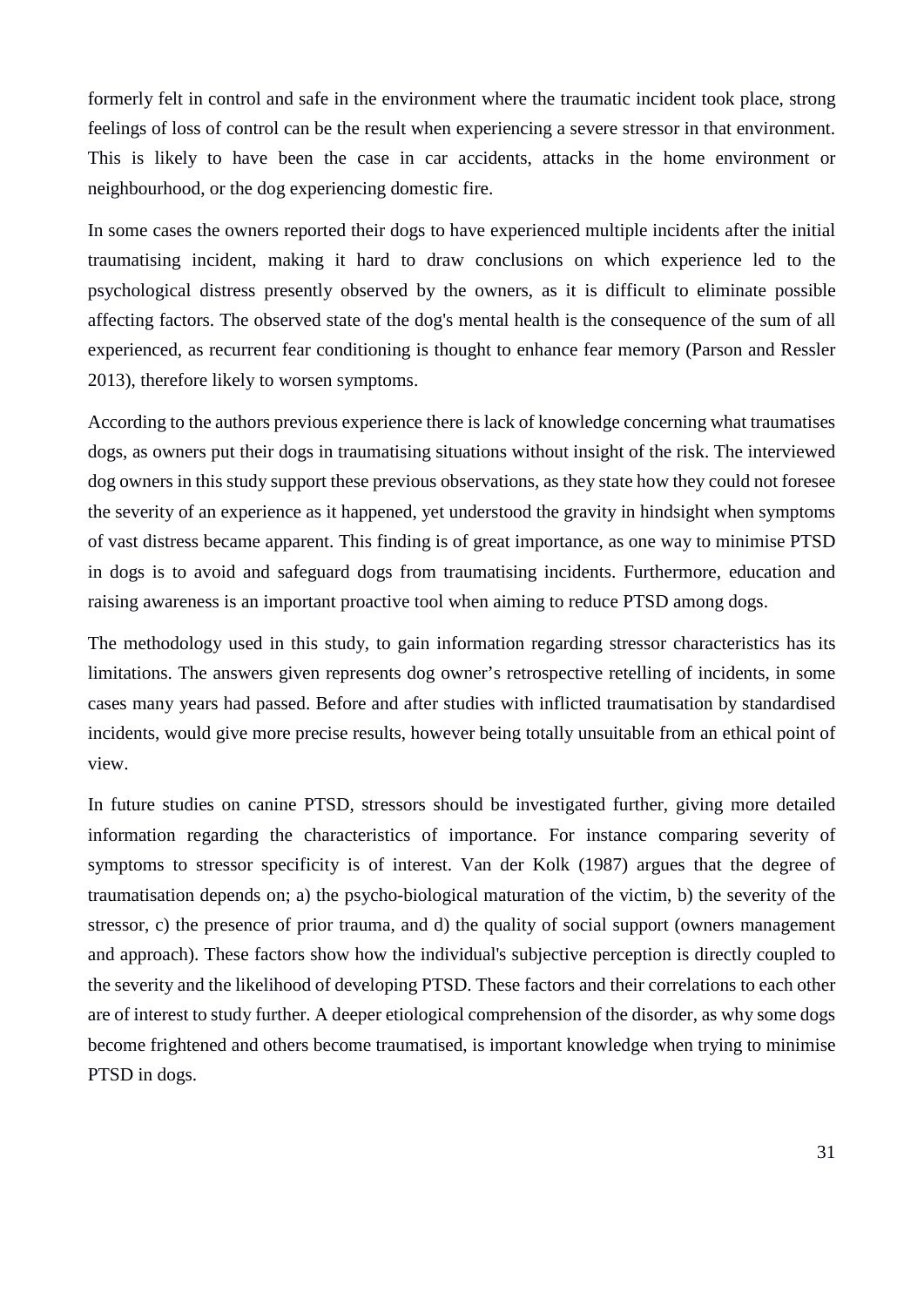### <span id="page-31-0"></span>**6.3. Sleep disturbance and gastrointestinal issues**

44% of dog owners felt unsure if their dogs had changed their sleeping pattern post-trauma, a considerable quantity reducing the likelihood of valid assumptions. The noted uncertainty may be explained by sleep monitoring being unusual in everyday life with a dog. Thus pre-trauma perception of the dogs sleeping pattern is unattainable. Dog owners are more likely to oversee their dogs eating habits, temper, preferred activities, energy level and so forth.

However 11% noticed a marked change in their dog's sleeping pattern and 21 % of dog owners suspected their dogs to have developed nightmares post-trauma indicating that sleeps disturbance as a symptoms of PTSD, may be of importance even in dogs. Dysregulation of the REM sleep control system seem to be a part of the pathogenesis of PTSD. Winson (1972) recognised that theta rhythm is observed in awake animals engaged in behaviours central for survival as well as during REM sleep. He argues that animals re-process information during sleep, which was experienced when awake (Winson 1993). The available data cannot provide a definite answer to whether PTSD dogs have intrusive nightmares due to traumatisation or not, but the results supports it to be the case. This study has limitations as results are based on dog owner's observations, and the risk of anthropomorphism should be taken into account. Further studies including sleep monitoring is of interest, to gain deeper knowledge of intrusion symptoms and re-experiencing in PTSD dogs.

Gastrointestinal health problems were noted in 35% of the dogs. Unfortunately, the question in the enquiry did not specify if the symptoms manifested post-trauma, therefore no conclusion can be drawn regarding a correlation. Human studies show connections between IBS and PTSD, the impact of overall stress on gastrointestinal health sheds further light on these findings (Cohen et al. 2006). Regarding dogs, further studies pre- and post-trauma is needed, as well as thorough veterinary examination to rule out physical illness as a cause, before correlations to PTSD can be made. The results would be of interest when considering optimal holistic treatment for these dogs.

In conclusion, the results of this study, suggest that traumatised dogs may develop psychological and physical symptoms similar to humans and the distress can therefore be argued likewise.

## <span id="page-31-1"></span>**6.4. Attempted training and perceived effectiveness**

Often more than one training method had been used to try to adjust the dog's problematic behaviour, making the assessment of individual methods difficult, as it is hard to evaluate which method affected the training process and results in relation to when the owner started to perceive the effect as effective or ineffective. One must take into account the level of knowledge among dog owners in Sweden regarding these training methods. According to the author, counterconditioning, positive punishment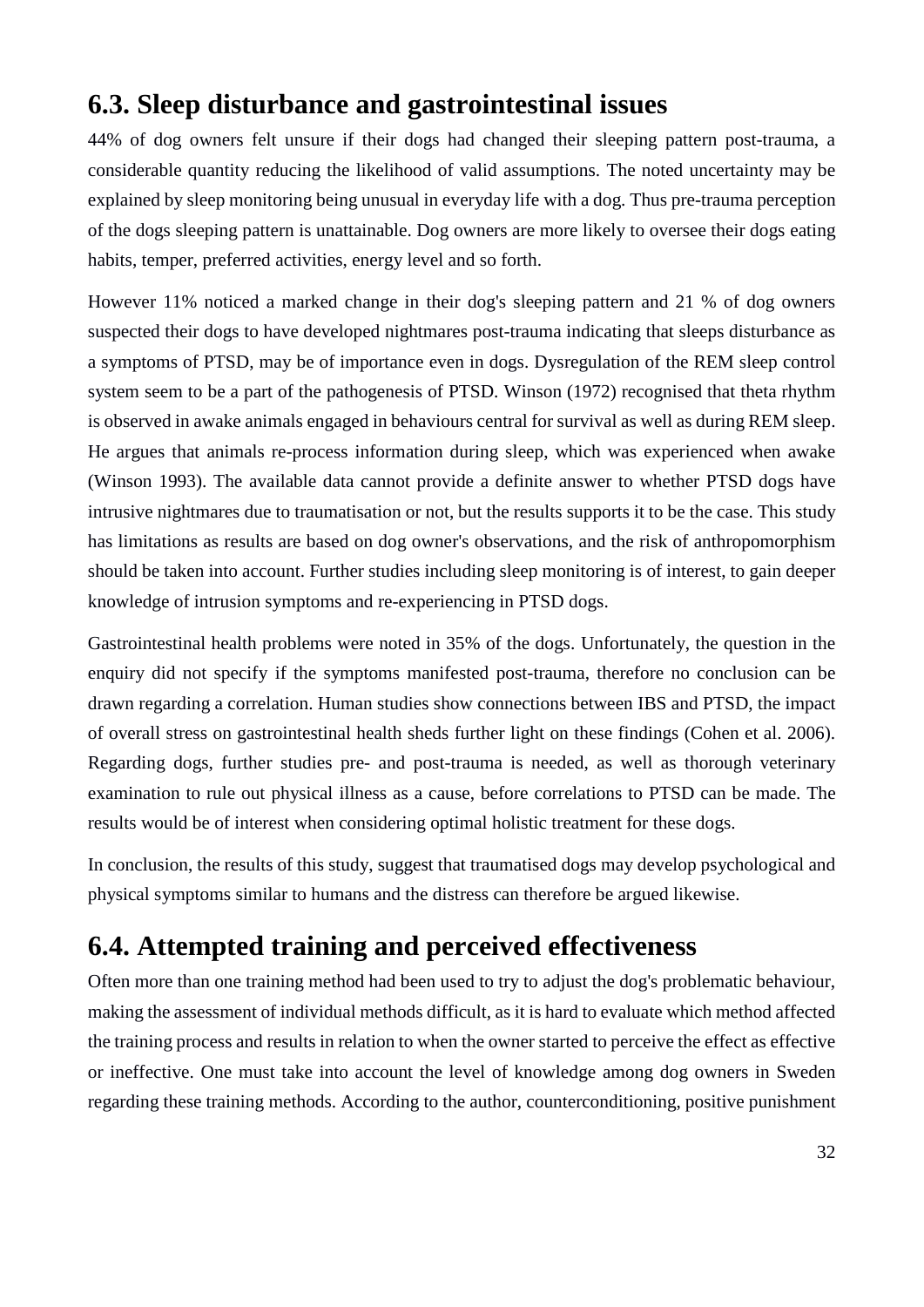and tattling are widespread methods whereas BAT, CAT and flooding may be less known. This may explain the difference in answer frequency per training methods, making the less known methods harder to evaluate via an enquiry study.

Moreover, the results are solely the owner's perceived effectiveness and thus not a standardised evaluation of the methods at hand. The training methods researched addressed extrovert behaviour, such as lunging at other dogs when on a walk. As this was often one of several symptoms the perceived effectiveness is not the effectiveness of the method as a treatment for PTSD, rather the effect on the extrovert output in focus, not the dog's entire mental health status.

Tattling and BAT gave the highest score of positive load. The concept behind the methods may explain the results, as changing an emotional state and therefore the dogs approach to triggers, is done via a process of conditioned emotional response and reinforcement of behaviours indicating relaxation. The dog's symptoms are viewed as signs of distress and the motivational forces behind the behaviours, being emotions, are taken into account. Furthermore tattling and BAT are constructional orientated, the training leading to new experiences, perhaps reinstating functions which have been lost due to traumatisation.

Tattling, scoring a positive load of 37, uses the dog's natural startle response, thereafter counterconditioning the emotion which caused a fear- or aggression induced output. There is also an active owner-dog interaction where the dogs hands over the situation and together they move away from the trigger. These methods is likely to give the dog a feeling of control as the trigger is reinforced as a safety cue, previously being perceived as the opposite. The dog may also experience a sense of protection from the owner, who takes over the situation as the dog returns to his/her owner after observing the trigger, a feeling likely to help reduce stress and anxiety responses in relation to triggers.

If aggression or fear induced behaviours such as escape or attack is an issue, one must take into consideration the possibilities of the behaviours' self-reinforcing capacity. Thus making sure that these dogs are trained below threshold level of reactivity would be optimal. For this reason BAT, scoring a positive load of 16, is likely to be effective, as perceived by 13% of dog owners, who experienced a relaxation in their dogs around triggers post BAT training. Dogs exposed to experimental neurosis display a deficit in learning to escape and actively avoid shock as a result (Overmier and Seligman 1967) thus BAT can be a constructive way to rehabilitate these dogs, as avoidance and to some extent escape is part of the reward when encountering triggers in a relaxed state. Regaining a lost function, such as escape, is what rehabilitation is all about.

Methods such as positive punishment and CAT focusing on the elimination of unwanted behaviours, were considered to be the least effective, even stated by dog owners, to have a bad effect. A possible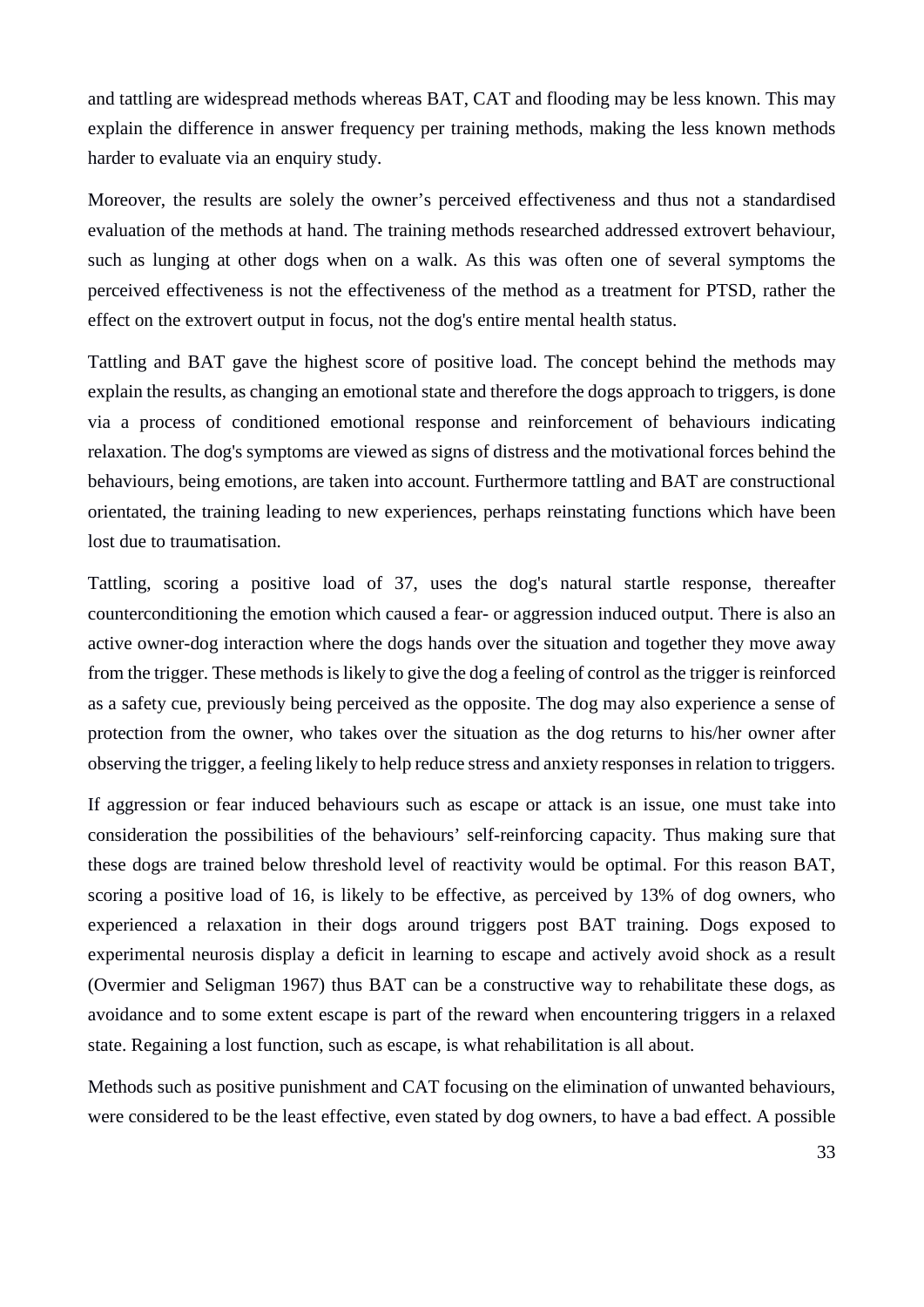explanation is that positive punishment, scoring a negative load of -37, is likely to enforce more stress as fright and pain is re-associated to the trigger. Previous studies on dogs trained with the help of shock collars gives insight in how dogs develop or increase in stress and fear responses during training, in non-training situations as well as in neutral environment (Schilder and van der Borg 2004). The usage of positive punishment when dealing with canine PTSD symptoms risks re-traumatisation. Pain and threat will cause fear and is therefore not very likely to cure fear.

CAT, scoring a negative load of -10, may be counterproductive when used to train dogs with pathological anxiety, since it intermittently involves training the dog over threshold level for reactivity (Appendix 3). Exposure to a stressful experience is more likely to impair fear extinction (Akirav and Maroun 2007). One needs to understand the risk of re-traumatisation and always make sure the dog chooses to participate in the rehabilitation process. CAT may cause the dog to enter a highly emotional state, as re-experiencing is probable, a counterproductive state in terms of relearning or rehabilitation. When assessing CAT and positive punishment we do not know if the few owners who thought the methods effective, valued the dogs being quiet instead of barking, submissive instead of aggressive. As these methods tend to overload the dog's emotional state, passive coping or learned helplessness is likely, not solving the problem, solely interchanging the response.

Results concerning flooding, scoring a low negative load of -6, was expected to be lower. This since the idea of flooding, involving forced, prolonged exposure to a trigger, is that the dog will realise that there is no actual threats and associate this new experience to the trigger. PTSD dogs are not likely to benefit from this training since having a reduced susceptibility to extinction and due to the risk of re-traumatisation. Stress following traumatic experiences has even shown to enhance fear learning in rats (Long and Fanselow 2012). Moreover, post-traumatic reactions such as stress-enhanced fear learning (SEFL) has shown to be non-responsive to extinction treatments, even thought of as resistant to extinction (Long and Fanselow 2012). Furthermore Morganstern (1973) argued that there is no convincing evidence of the effectiveness of flooding and argued the method to be unethical, as learned helplessness rather than extinction, is a probable result. Aversive methods focusing solely on a blockade of unwanted behaviours, disregarding the motivational force behind the behaviours, are therefore likely to be ineffective at best, detrimental at worst (Hiby et al. 2004; Herron et al. 2008). The results may be explained by their only being four cases in which flooding had been used to try to alter the dog's behaviour, and we have no way of knowing if the training was carried out according to the standard mentioned above.

When analysing the results regarding training, one needs to take into account, that the dog owners may have a symptom based perspective. Neither can we be sure that owners carried out the training in accordance to standard. However, the results indicate methods perceived effective on extrovert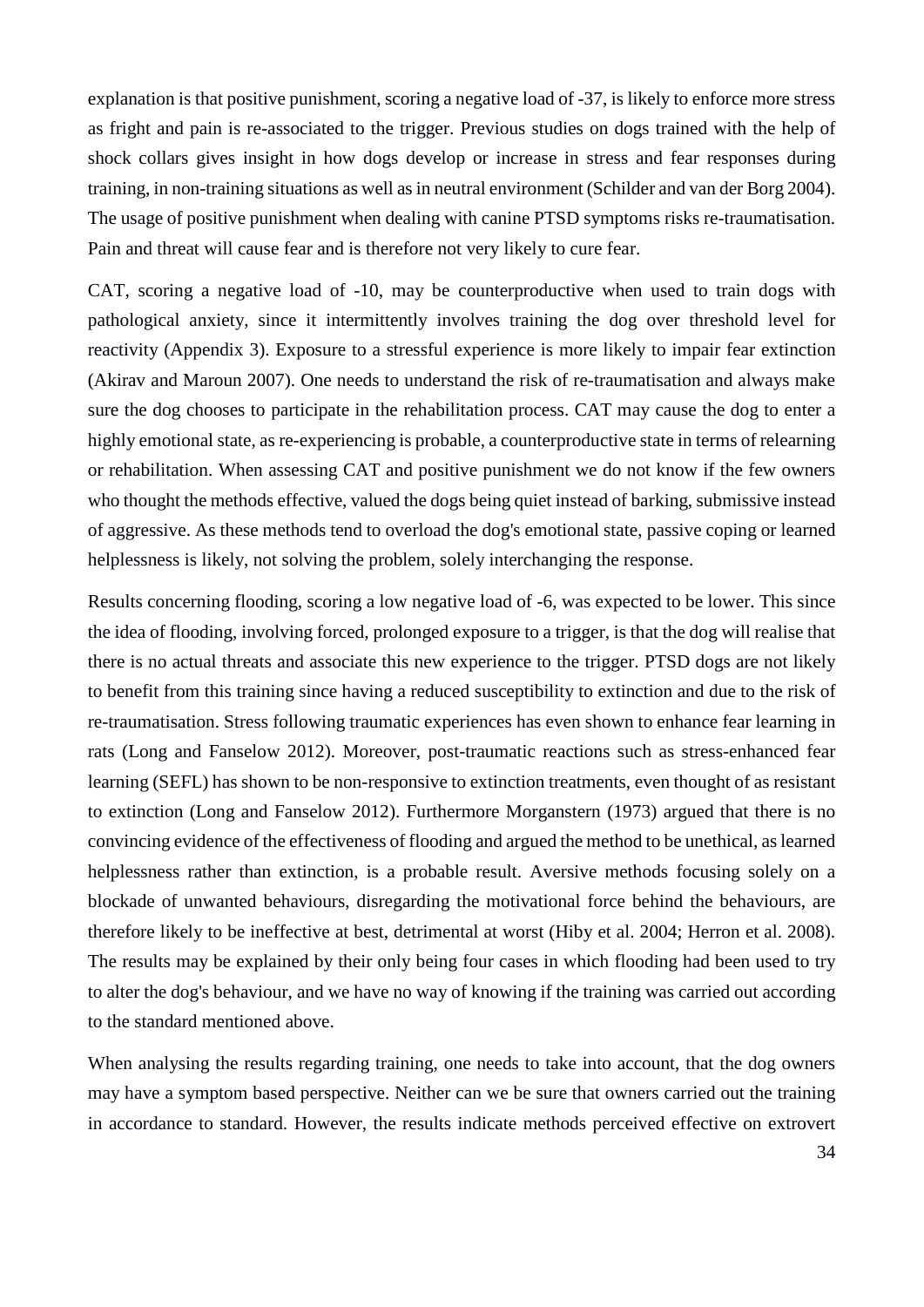aggression in PTSD dogs are methods focusing on the dog's motivational force and emotional distress rather than the output. Only by changing the emotion can we alter the dogs approach and thereby change the behaviour.

A holistic perspective on PTSD dogs is emphasised by the author, as symptom based behavioural treatment alone will not lead to long lasting results. One needs to understand that PTSD treatment is much more complex than counter conditioning. Fear conditioning might explain the development of PTSD to some extent. PTSD being the only anxiety disorder to involve an explicit conditioning episode with the effect lasting for decades after the experience (van Elzakker et al. 2014). However this does not make counterconditioning the easy solution, due to the psycho-physiological changes PTSD dogs are likely to suffer from. People with PTSD show hyper-responsivity in brain regions controlling fear association and expression while, a hypo-reactivity manifests in regions controlling fear extinction and extinction recall. Fear development is speeded up and fails to turn off at the same time as deceleration is affected (Bremner et al. 2005). Sustained fear is evident since the ability to learn that a cue or context that used to signal threat no longer does, is impaired. The human literature theorises on failure to extinguish conditioned fear as a model of pathological anxiety (Eysenck 1979; Pitman and Orr 1986), as extinction learning is defect in PTSD sufferers and directly linked to the severity of the trauma (Milad et al. 2008, 2009).

It is more likely that new associations can be learnt, without the previous one being extinguished or forgotten, coming back to Dr Dodmans statement on how these dogs never forget (Dao 2011). A new association might not replace the old one, but a stronger one can reduce or neutralise it at best.

### <span id="page-34-0"></span>**6.5. Use of punishment**

In attempts to control or reduce extrovert expressions of distress, 61% of dog owners had punished their dogs. An alarming result, as similar treatment reoccurred as a cause for traumatisation. Even in cases when harsh handling had been the stressor initialising PTSD, dog owners nevertheless tried aversive methods in attempt to control the symptoms. Animal literature suggests that once traumatised the organism is sensitised to future traumatic experiences (Chemtob et al. 1988). Thus aversive methods are most likely to re-traumatising the dogs over and over again. Results show how some owners used punishment, perceived it effective, but at the same time stated that the dog had not improved but worsened over time. This might indicate the effectiveness of punishment as being short term and seemingly. The output is occluded as the motivation and stored stress is merely redirected.

Unawareness is a probable explanation to why multiple owners used punishment. The owners stated to have been instructed to punish the dog's behaviours foremost by neighbours, trainers and partners, unfortunate and highly questionable recommendations. According to Herron et al (2009)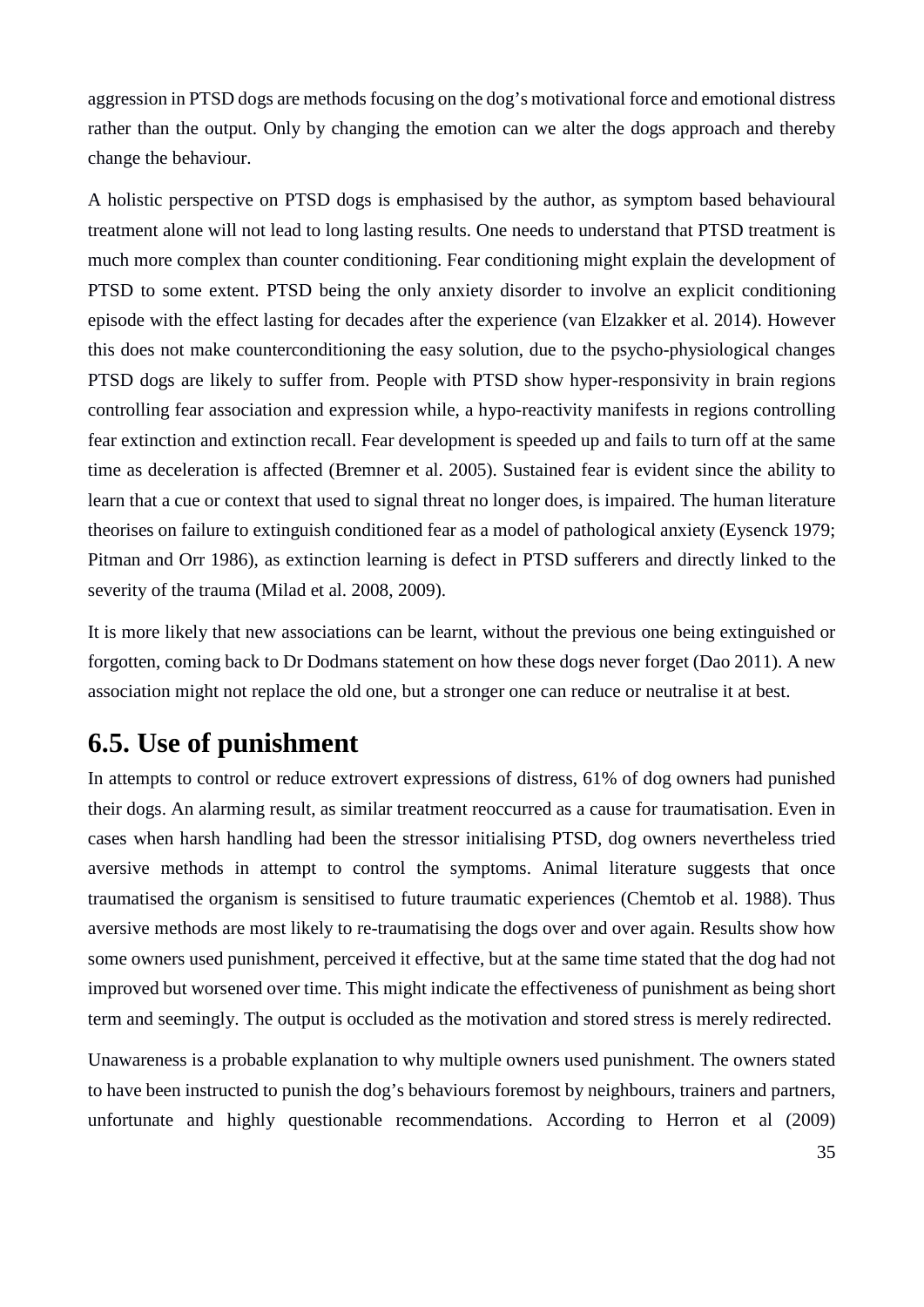confrontational methods, as to stare the dog down, beating the dog or intimidating the dog by domination such as alpha rolls, will not correct improper behaviour but elicits aggression. The data in this study cannot answer that follow up question why some people try to solve aggression with more aggression. An anthrozoological study would be of interest to investigate this issue further, as this is a common reason for traumatisation and a huge misconception regarding how problematic behaviours in dogs should be dealt with. The long term consequence and effect on prognosis, when punishment is used, should be further looked into, to once and for all abolish this sort of dog training culture.

Future studies evaluating holistic treatments in contrast to symptom based training is of interest. Changes in physical and mental health status pre- and post-treatment/training (the dogs being their own control group), with measurable parameters directly emitted by the dogs is recommended. In humans psycho-physiological measures of the sympathetic nervous system often include measure of perspiration of the skin, heart rate, eye blink response when evaluating fear response or anticipated threat (Mauss and Robinson 2009). Further parameters being endocrine responses as persistent high cortisol levels and urine cortisol levels when exposed to triggers, could be of value.

Measurable is also the distance of avoidance when subjected to triggers, suppression ratio in relation to trigger (be observant on the different effects of passive and active stress coping in regards to suppression ratio), overall stress symptoms, decreasing of signs of distress, urinary oxytocin, improved sleep, reduction in startle responses, increased signs of relaxation and improved self-esteem and courage can be valid measurements of interest. Evaluating the effect of treatment is of importance to make sure the dog is healed and not hardened.

When researching canine PTSD, what causes it, and how it shows one needs to understand the difference between a set of questions in a questionnaire and real life. In the name of science we try to standardise incidents and frame causes to measure the different criteria's impact on one another, to find correlations. In real life, the affecting parameters are far more than an enquiry study can grasp, especially in regards of retrospective research. Relevant information can be lost, regarding how individual dogs handle frightening experience, how personality, upbringing, training, genetics and pre-existing memory network influences the dogs receptivity to stressors, as well as the owners management of the dog and the symptoms that follow trauma and so forth. It is probable that all theses and more factors interact and determine if a dog will become traumatised or not by an experience, and if so, the severity of the disorder.

### <span id="page-35-0"></span>**6.6. Practical implications**

There is little research done on canine PTSD in general, even less is on the rehabilitation these dogs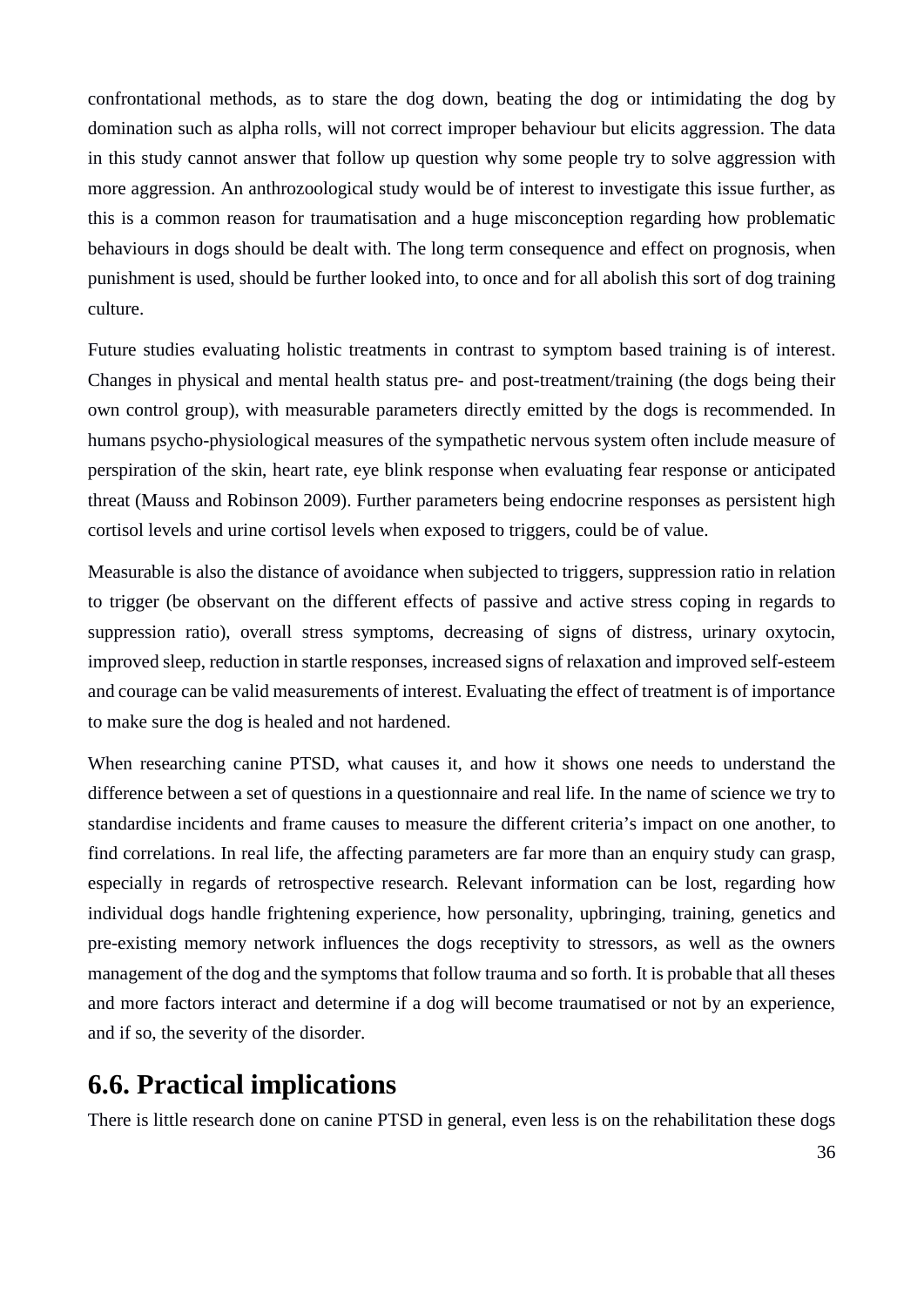are in great need of. The practical implications and recommendations below are based on the study results and influenced by the author's (certified dog psychologist) 12 year work experience, with expertise in rehabilitation of PTSD dogs. Further studies validating these recommendations would be of great value.

The author recommends the diagnostic tool to be used by dog psychologist, behaviourists and other canine professionals, as an adequate diagnosis can distinguishing PTSD from general fear and aggression. Etiological knowledge is often crucial when setting up a therapeutic treatment plan for dogs. Correct diagnosis, adequate treatment and raised awareness are key components when trying to reduce canine PTSD and improve the welfare of these dogs.

As to trigger training, it is common that dogs associate an aversive incident with a context, rather than a distinct cue (Van Elzakker et. al. 2014). In this study, this can be seen as dogs seem to have made a generalisation of the surroundings, sounds, smells, visual environment when experiencing a traumatic incident, the result being the response to or avoidance of secondary triggers. Pitman et al. (1993) explained how the critical issue in PTSD is that the trigger does not have to be directly conditional, a number of triggers, not directly associated to the trauma can precipitate extreme agitation. This explains why a dog brutally attacked on his morning walk subsequently tries to avoid going out in the morning, fears the attacker as well as people in general and becomes agitated by birdsong and sidewalks.

When rehabilitating these dogs, the issue can be address trigger by trigger using tattling, BAT or counter conditioning. Therapy should be initiated with secondary triggers remotely coupled to the experienced incident. The dogs' progress may also benefit by training session being conducted in an environmental set up unlike the environment in which the trauma took place. Successively adding environmental components, making the setup resemble that of the traumatising incident.

Regarding training aimed to reduce lunging, the author recommends the reward to be delivered so the dog is positioned on the opposite side of the handler in relation to the trigger. The handler becoming a safety barrier showing the dog that the handler deals with the trigger if necessary. This is done to signify who is the defender if an encounter with the trigger is unavoidable. This does not tend to reinforce the dog's agitation, it already being a fact, instead it seems to reduce worry. PTSD dogs are likely to benefit from a sense of safeguard and protection especially during initial stages of rehabilitation, since regaining control, predictability and a feeling of safety, is of great value for PTSD canines (authors previous and unpublished observations).

Another perspective of importance when training these dogs may be to make the previously unpredictable shock, predictable. Re-establishing the control once lost. This can be done via a cue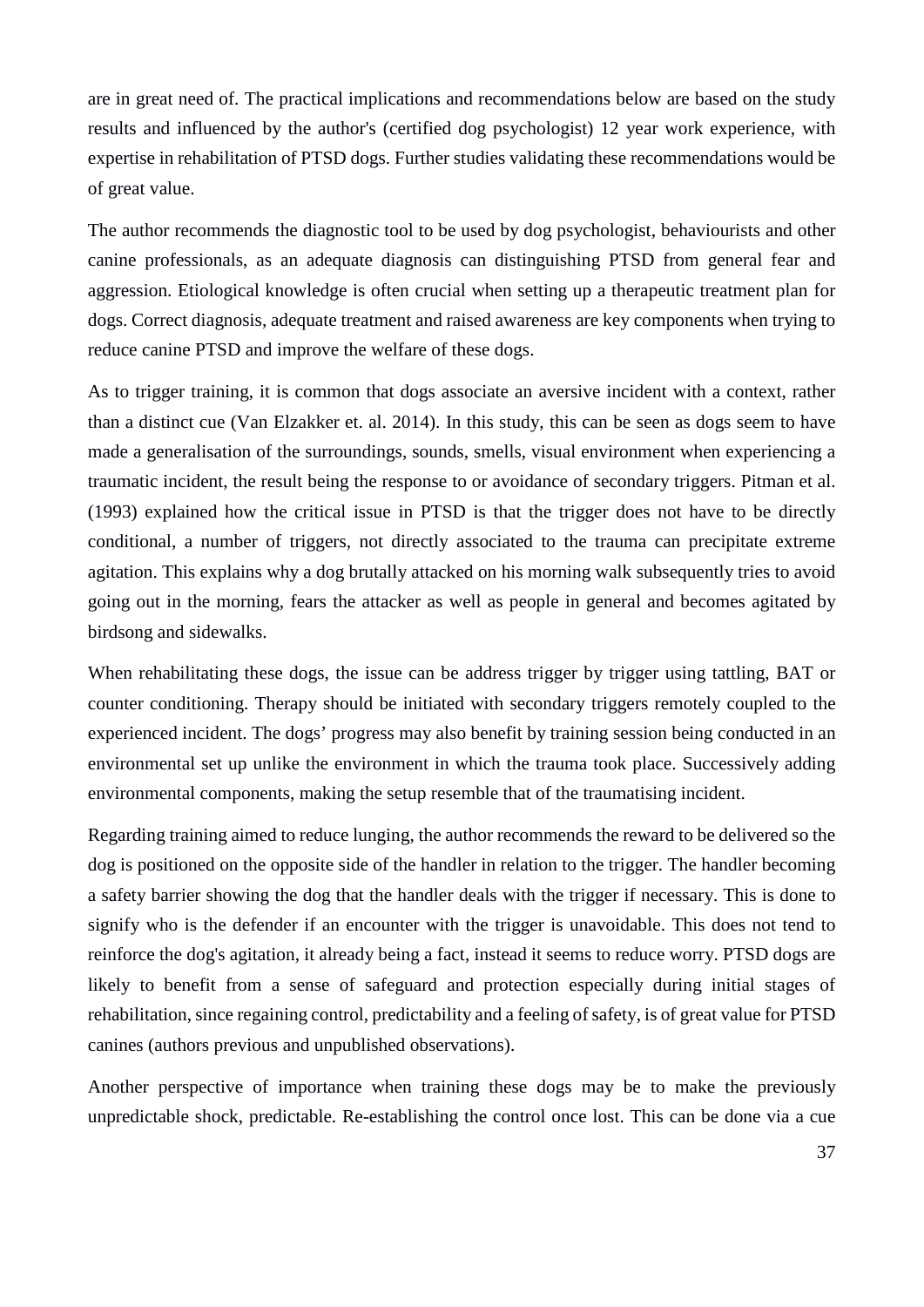forewarning the presence of a trigger, for instance repeating "there is a dog coming our way" to a dog previously attacked by a dog, every time another dog is in sight. This is a backward conditioning procedure. People with PTSD often disregard safety cues and feel fear despite of their presence (Peri et al. 2000; Jovanovic 2012), regaining trust in these signals is therefore a probable part of the solution.

Furthermore, if the dog gains access to activate the emission of the safety cue, more control is likely to be felt. One way to do this is to teach dogs, for example scared of loud noises, to first associate a US (unconditioned stimulus) to the  $CS$  (conditioned stimulus) = loud noise, emitted fear being the CR (conditioned response) triggered by loud noise. The CR is in turn associated to a reward according to the theory of counter conditioning. Thereafter the dogs in taught to activate to US, the training becoming based on the dog's intrinsic motivation to gain access to the reward by activating the US, knowing the emission of the noise will be the result.

In practice, teaching a dog to press a red lever emitting a trigger (if working with the sound of firework, the sound is initially muffled to minimise risk of re-traumatisation). When the lever is pressed the sound is emitted and the dog gains a reward and counter conditioning takes place. If the lever turns green, trigger is never set off, re-establishing a safety cue. This form of training gives a clear picture of how and if the dogs chooses to experience the trigger, often done when the motivation for reward overcomes the fear of the trigger. This sort of training is likely to lower the emotional intensity around the trigger as predictability, control and counter conditioning is intertwined. Controllability being a crucial determinant of habituation of fear when dealing with strong shock (Foa et al. 1992).

According to the authors previous unpublished observations, for training to be effective the dogs needs to be receptive, severe PTSD may inhibit learning even making training counterproductive. General PTSD symptoms and the dogs overall mental health often needs to be addressed prior trigger training. Adequate treatment with a holistic approach is encouraged, were physical and psychological health is looked upon as one. This as indications on how sleep, gastrointestinal health and PTSD can be correlated. In regards of humans, Ross et al. (2013) stated "*Clinicians need to consider that the chronic sleep disruption associated with nightmares may affect the efficacy of first-line PTSD treatments, but targeted sleep treatments may accelerate recovery from PTSD.*" Even in dogs the lack of sleep is most likely to further burden the dog and aggravate rehabilitation if not taken into consideration. If the dog's gastrointestinal health is affected and nutrient uptake is reduced, a new diet may be favourable just as food supplements aimed to reduce stress and improve energy levels may improve dogs in the risk zone of fatigue syndrome.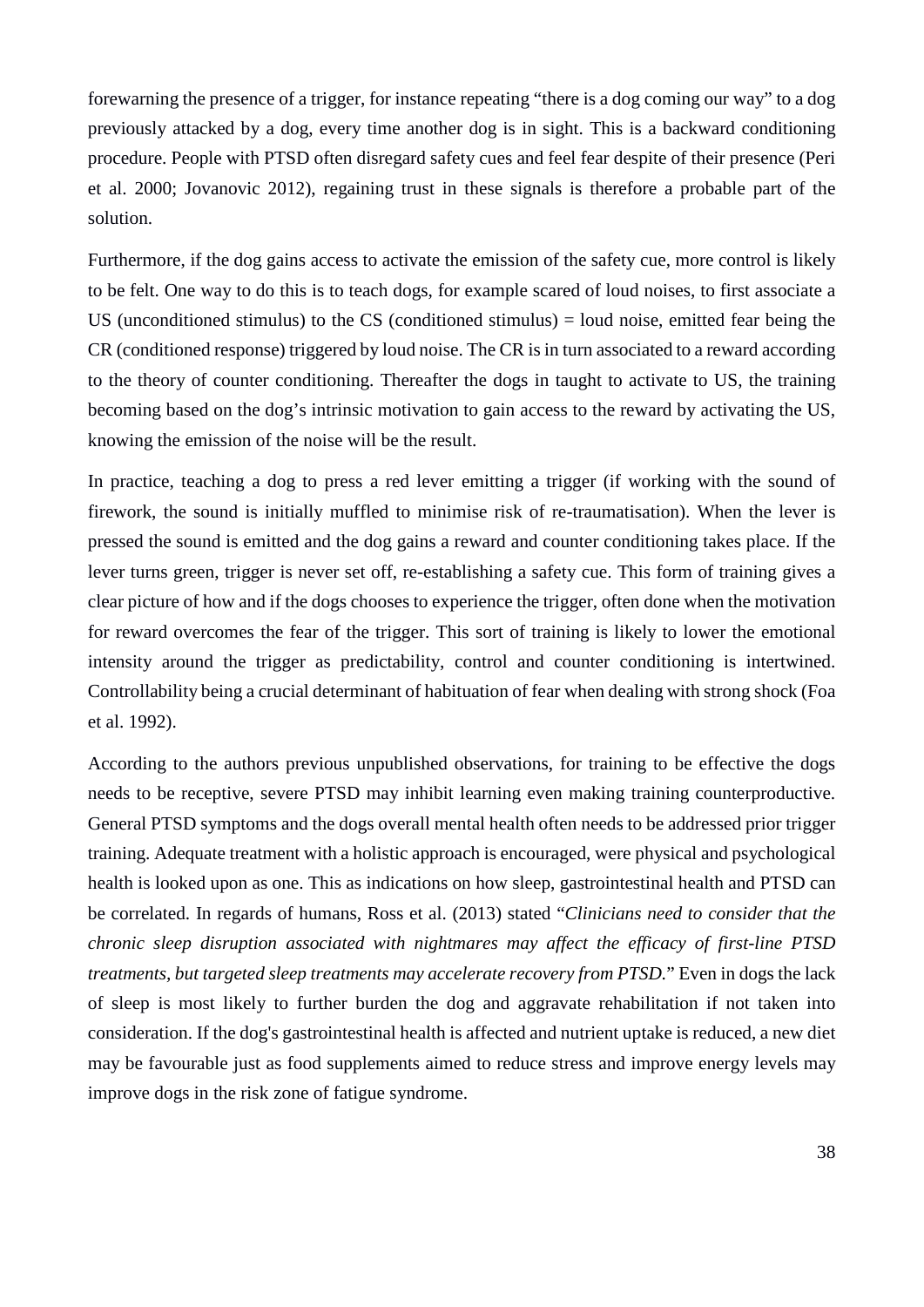Likewise physiotherapy may be of importance if muscular tensions are presents as a result of persistent strained body postures. In future studies on canine PTSD collaboration with veterinarians and dog physiotherapists is advised. In particular to exclude pain as a reason for PTSD like symptoms or to spot pain as a result of PTSD. There may be a correlation between fear and aggression postures becoming rigid and persistent in these dogs, resulting in muscular tensions caused by psychological strain. This theory is of interest for future studies to gain a deeper and holistic perspective on canine PTSD to optimise adequate therapy for these dogs.

## <span id="page-38-0"></span>**7. Conclusions**

This study concludes that the DSM-Vs criteria for PTSD are of value when diagnosing the disorder in dogs, when adjusted to fit the species in mind. In this way the tool helps to differentiate between overall problematic behaviours and PTSD. Further studies are needed to further validate the diagnostic tool.

Symptoms of importance include increased arousal in form of increased reactivity, vigilance, selfdestructive behaviour, sleep disturbance and fear induced behaviours such as startle responses. PTSD canines show signs of re-experiencing as reactions to primary and secondary triggers. Persistent avoidance is noted in the form of trigger avoidance and withdrawal. An overall change in mood is observed in PTSD dogs as an increase in aggressive behaviour, fear induced behaviours, increase in general stress symptoms and even development of depression. Both active and passive coping strategies were detected.

Recurring stressors leading to PTSD in dogs was noticed, the common denominator being humans; harsh handling, beating and domineering (by people within the dog's family, acquaintances as well as dog officials). Other common experiences leading to PTSD were accidents, experience of fireworks, dog attacks as well as neglectful living conditions.

Furthermore there may be a correlation between canine PTSD and gastrointestinal issues such as diarrhoea, constipation, vomiting and gastric catarrh. This study identified a marked change in sleeping pattern in some of the dogs, this may indicate the development of sleep disturbance and to some extend nightmares post-trauma.

Further pathopsychological studies are necessary preferably with physiological parameters in combination with behavioural analysis conducted by ethologists and dog psychologists or dog behaviourist. A close collaboration between ethologist, professional clinicians, veterinarians and physiotherapists is recommended, to gain a holistic perspective on a subject in need of a broader view.

Regarding training methods dog owners seemed to perceived tattling and BAT most effective or very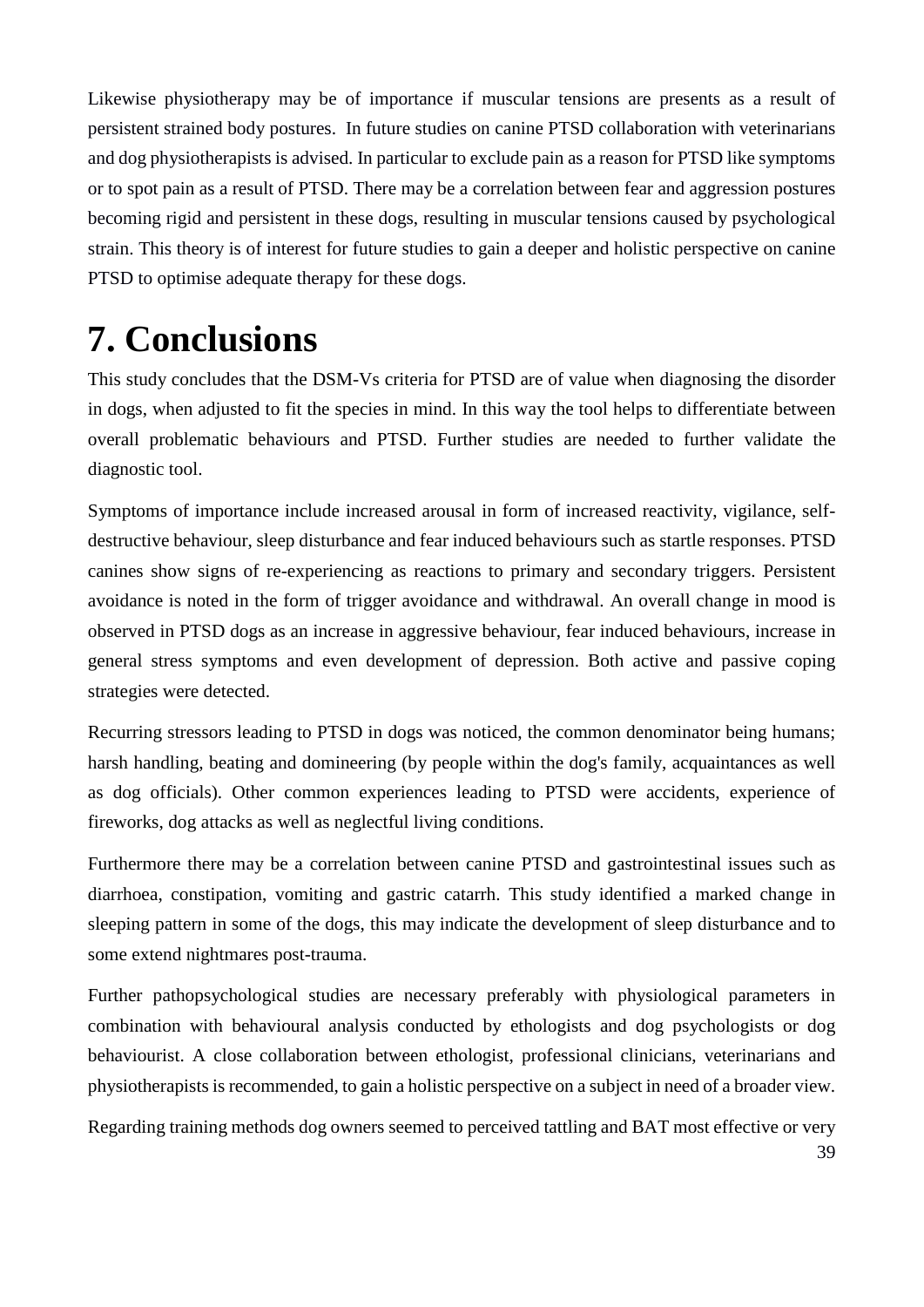effective. Methods such as positive punishment and CAT seemed to be perceived as ineffective or having a bad effect. The use of punishment to control or reduce symptoms of trauma such as aggression was alarming and strongly advised against when dealing with dogs in general, PTSD dogs especially.

Individually customised, holistic oriented, treatment plans are most effective according to the author. However, becoming completely symptom free may not be a realistic goal. Dogs as us, are a sum of their experiences and memories, some being harder than others to forget.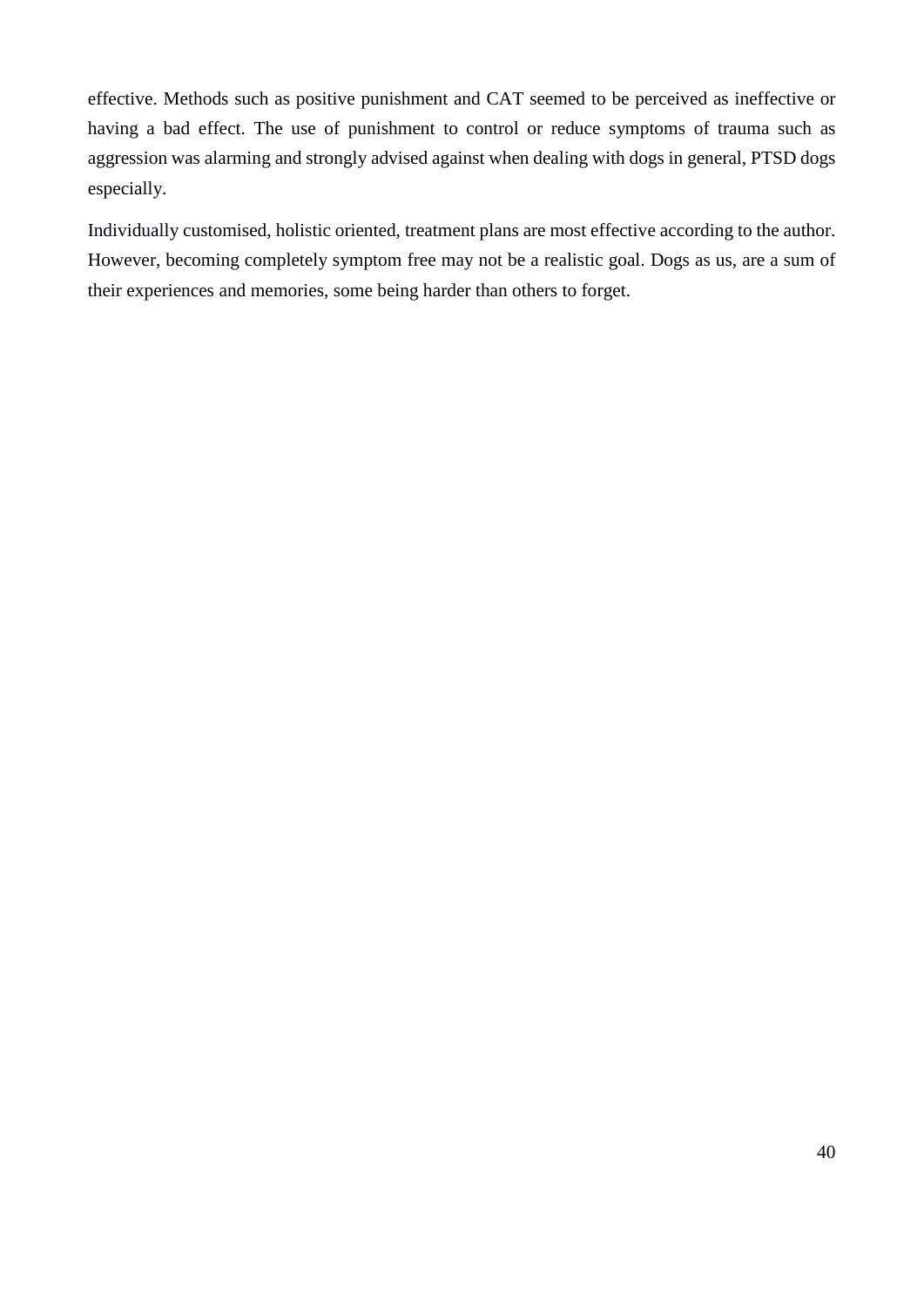## <span id="page-40-0"></span>**Summary in Swedish**

### <span id="page-40-1"></span>**PTSD hos hund - en enkätstudie om psykiskt trauma hos hund**

Posttraumatiskt stressyndrom (PTSD) hos hund är ett ämne i behov av vetenskaplig uppmärksamhet då trauma som orsak till aggression och rädsla hos hund är vanligt. Diagnosen är i dagsläget sparsamt tillämpad vid utredning och beteendeterapeutisk behandling av hundar. Dock är risken vid feldiagnostisering att hundar utsätts för inadekvat behandling som riskerar att förvärra prognos och symptom. Detta kan i sin tur resultera i än mer lidande. Ökad kunskap om bakomliggande orsaker till aggression och rädsla, samt ett relevant diagnosticeringsverktyg för PTSD är av stor vikt för angripa problemet. Syftet med denna studie var att undersöka PTSD hos hund, ringa in relevanta psykiska symptom, undersöka förekomsten av fysiska symptom och se över möjligheten att kliniskt diagnostisera PTSD hos hund. Av intresse var även att hitta gemensamma nämnare inom de händelser som traumatiserat hundarna. Allt för att bidra till reducering av ett allvarligt syndrom med psykiska så väl som fysiska hälsoskadliga konsekvenser.

Fenomenet PTSD är välkänt hos människa och studier visar att även övriga djur kan utveckla PTSD efter att ha upplevt en allvarlig stressor. Denna studie undersökte DSM-V (Diagnostic and Statistical Manual of Mental Disorder, 5e utgåvan av American Psychiatric Association) som riktlinje vid diagnosticering. Redskapet anpassades till arten genom att kriterier innefattande tankar och minnesbilder togs bort, då vi i dagsläget inte kan bevisa förekomsten av dessa hos hund. De händelser som initierat utvecklingen av PTSD undersöktes, samt förekomsten av rubbad sömn och mag- och matsmältningsproblem, då det visat sig vara vanliga bieffekter hos människor som lider av PTSD. Vidare studerades hundägares uppfattning om olika träningsmetoders effekt på hundarnas utlopp samt nyttjandet av bestraffning.

Data samlades in via ett frågeformulär, av 78 inkomna enkätsvar uppfyllde 57 fall kriterierna för diagnosen PTSD. Dessa hundägare redogjorde för hur deras hundar upplevt en grav stressor, en händelse som mycket väl kan ha upplevts som en livsfara. Därefter har de enligt ägarna utvecklat symptom som enkäten bekräftade var PTSD indikationer. Symptom såsom ökad vaksamhet och reaktivitet, skyggande, självdestruktiva beteenden, stress- och ångestrelaterade beteenden, rädsla och aggression, reaktion på och undvikande av triggers, nedstämdhet och oro påträffades. Både aktiv och passiv stresshantering noterades. Dessa symptom överensstämmer med viktiga kriterier för PTSD hos människa, enligt DSM-V. Återkommande orsaker till traumatisering och därmed utvecklandet av PTSD hos hund var hårdhänt hantering och dominansbaserad hundhållning eller träning, misshandel eller vanvård. Att attackeras av en annan hund (inom eller utom familjen), olyckor och upplevelser av fyrverkerier var även vanliga orsaker.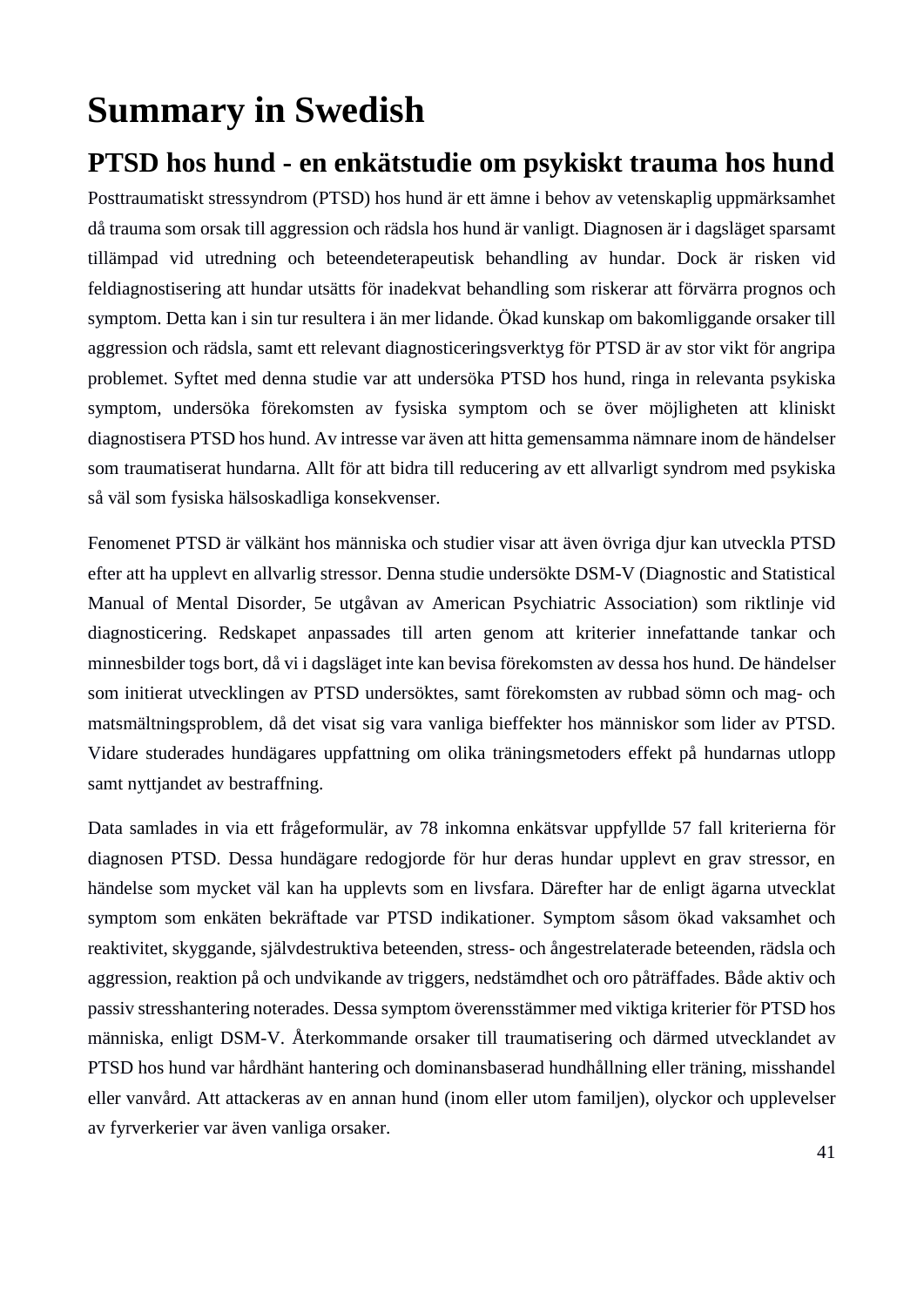Gällande träning ansåg hundägare att skvallerträning och BAT var effektiva respektive väldigt effektiva. Metoder såsom positiv bestraffning och CAT ansågs ineffektiva samt att ha dålig effekt. Vi fann även att bestraffning användes i försök att kontrollera utåtagerande beteenden såsom aggressions- eller rädsloinducerade utfall. Förekomsten är alarmerande då aversiva metoder bör undvikas i relation till hundar i allmänhet, vid hantering av PTSD hundar i synnerhet. Eftersom en återkommande orsak till traumatisering är just hårdhänt hantering och dominerande, kommer detta förhållningssätt riskera åter-traumatisering och är därmed troligt att förvärra symptombilden och öka lidandet hos hunden.

Av djurvälfärds-skäl är det av stor vikt att belysa ämnet, då PTSD-hundars lidande är omfattande och i många fall enkelt att förebygga. En viktig faktor i förekommande åtgärder är att sprida kunskap om hundars känsloliv och effekten av psykiskt trauma. Därutöver behöver hund-yrkesverksamma adekvata, etiska och moderna redskap att hantera hundar i allmänhet, aggressiva och rädda hundar i synnerhet. Vidare behöver hundpsykologer ett konkret diagnostiskt redskap för PTSD hos hund samt holistiska och orsaksorienterade rehabiliteringsåtgärder för dessa hundar.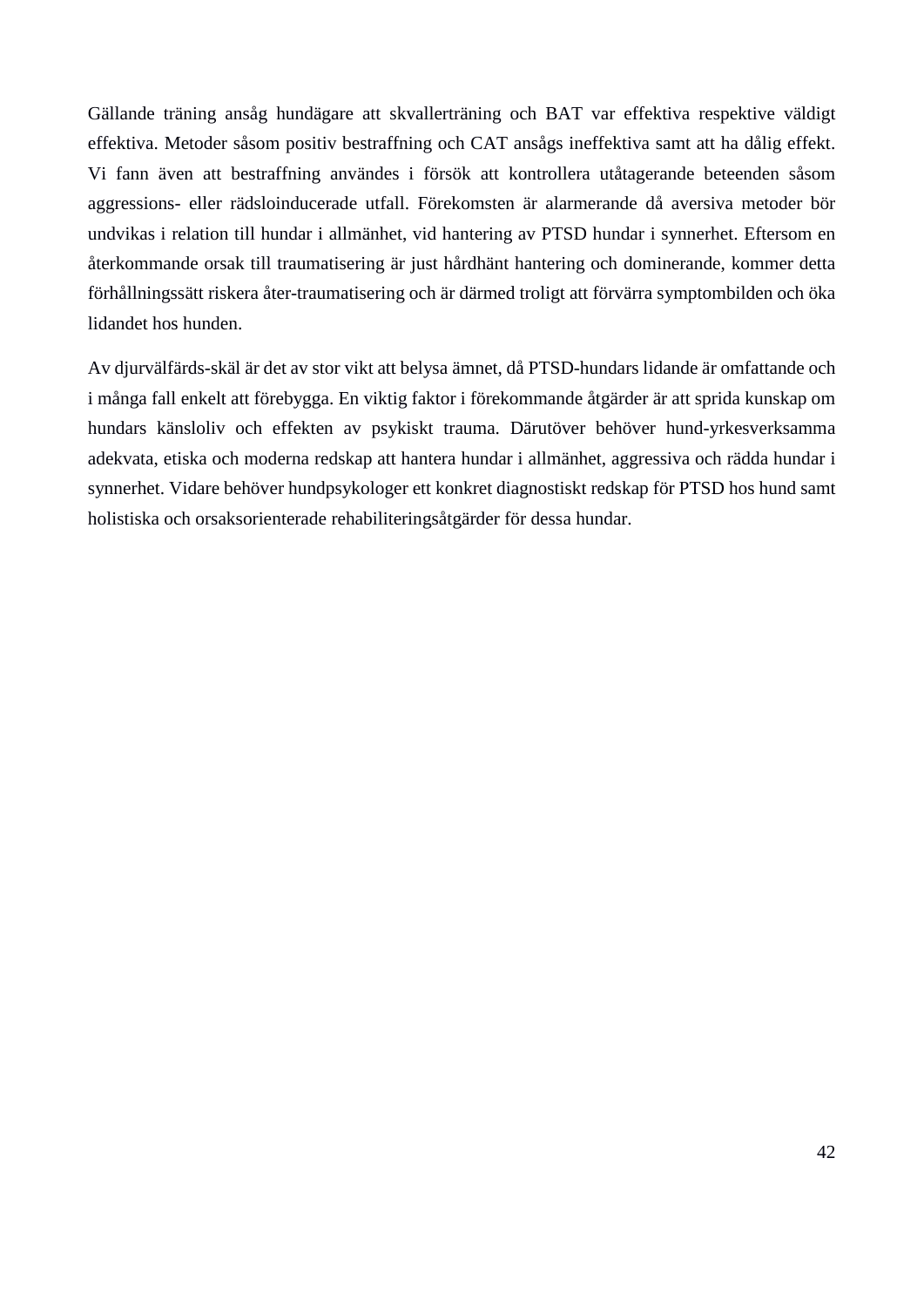## <span id="page-42-0"></span>**Acknowledgement**

I would like to express my very great appreciation to all of the participants in this study, by contributing with your dogs' fates you made this possible. I would also like to extend a special thanks to my mentors Maria Andersson and Jenny Loberg, for your guidance and useful critiques. I would like to thank my examiner Claes Anderson for giving me lactic acid by moving the finish line, I wouldn't have had it any other way. I wish to acknowledge the help provided by Grisha Stewart, Eva Bodfäldt and Lee Charles Kelley, your generosity and expertise has been of great value and was very much appreciated. I would also like to express my sincere gratitude to Elin Weber for your incentive input and encouragement when needed the most, as always my dear friend.

And Boss… for being a never-ceasing source of inspiration.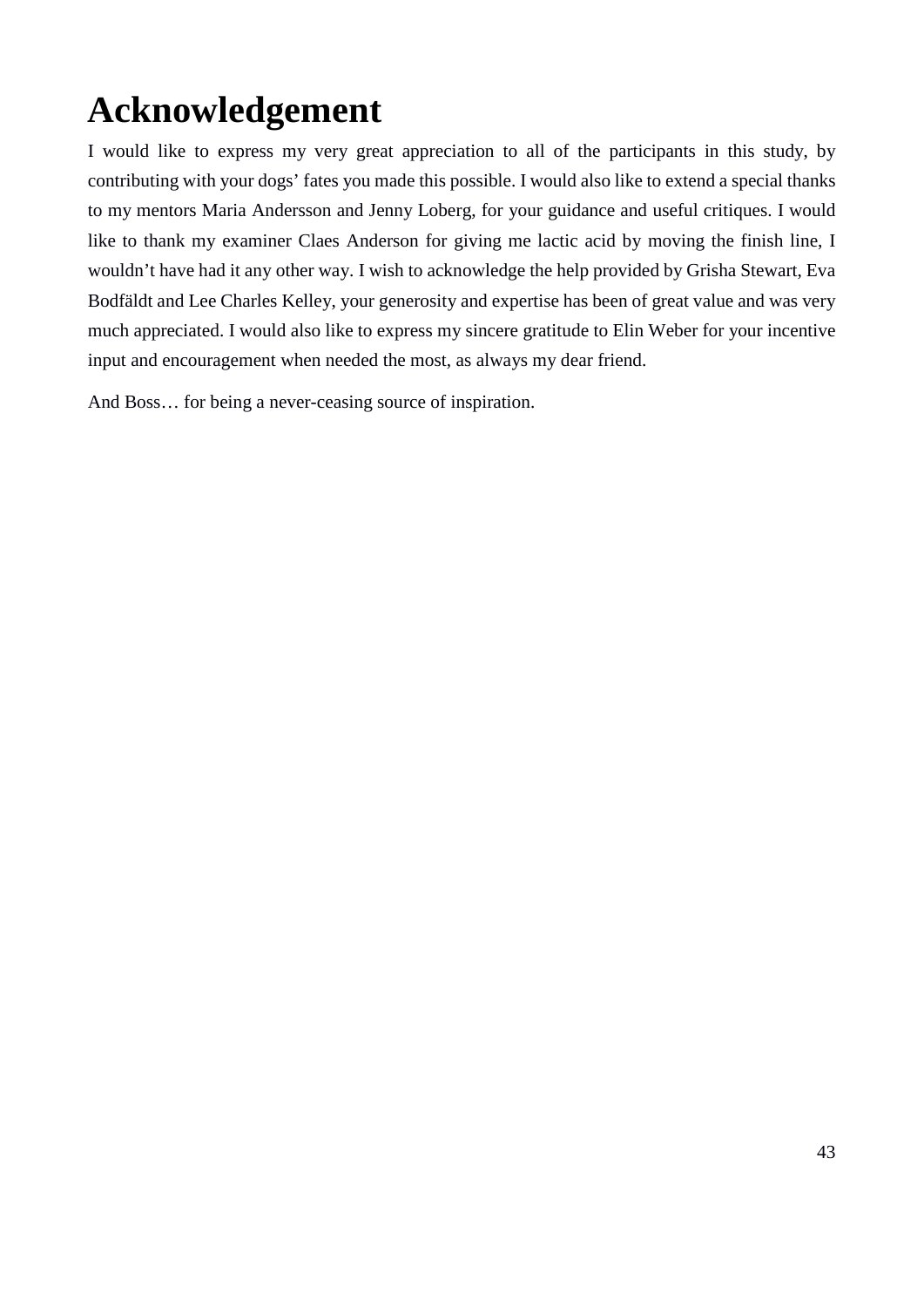## <span id="page-43-0"></span>**References**

Abbott, B. (1985). Rats prefer signalled over unsignaled shock-free periods. Journal of Experimental Psychology. Animal Behaviour Processes. Volume 11, pages 215-223

Akirav, I., Maroun, M. (2007). The role of the medial prefrontal cortex-amygdala circuit in stress effects on the extinction of fear. Neural Plasticity. Volume 2007, Article ID 30873

American Psychiatric Association. (2013). Diagnostic and statistical manual of mental disorder, 5th edition. Washington DC. American Psychiatric Publishing. ISBN: 978-0-89042-554-1

Anisman, H., Merali, Z. (1999). Understanding stress: characteristics and caveats. Alcohol Research and Health. Volume 23

Annau, Z., Kamin, L. (1961). The conditioned emotional response as a function of intensity of the US. Journal of Comparative Physiological Psychology, Volume 54, pages 428-432

Baker, A. (1976). Learned irrelevance and learned helplessness: Rats learn that stimuli, reinforcers and responses are uncorrelated. Journal of Experimental Psychology: Animal Behavior Processes. Volume 2, pages 130-141

Beerda, B., Schilder, M., van Hooff, J., de Vries, H. (1997). Manifestations of chronic and acute stress in dogs. Applied Animal Behavior Science. Volume 52, pages 307-319

Bessel, A., van der Kolk, B. (1989). Psychobiology of the trauma response. New directions in affective disorder. Springer New York. ISBN: 978-0-387-96769-1

Bessel, A., van der Kolk. (2001). The psychobiology and psychopharmacology of PTSD. Human Psychopharmacology Clinical and Experimental. Volume 16, pages S49-S64

Bodfäldt, Eva. (2011). Follow me – a deal with your dog. Eva Bodfäldt Education. Lettland. Levonian Print. ISBN: 9780340933305

Bowe, W., Logan, A. (2011). Acne vulgaris, probiotics and the gut-brain-skin axis - back to the future? Gut Pathogens. Published online: 2011 January 31, doi: 10.1186/1757-4749-3-1

Bremner, J., Vermetten, E., Schmahl, C., Vaccarino, V., Vythilingam, M., Afzal, N. (2005). Positron emission tomographic imaging of neural correlates of a fear acquisition and extinction paradigm in women with children sexual-abuse-related post-traumatic stress disorder. Psychological Medicine. Volume 35, pages 791-806

Brennan, J., Riccio, D. (1975). Stimulus generalization of suppression in rats following aversively motivated instrumental or Pavlovian training. Journal of Comparative and Physiological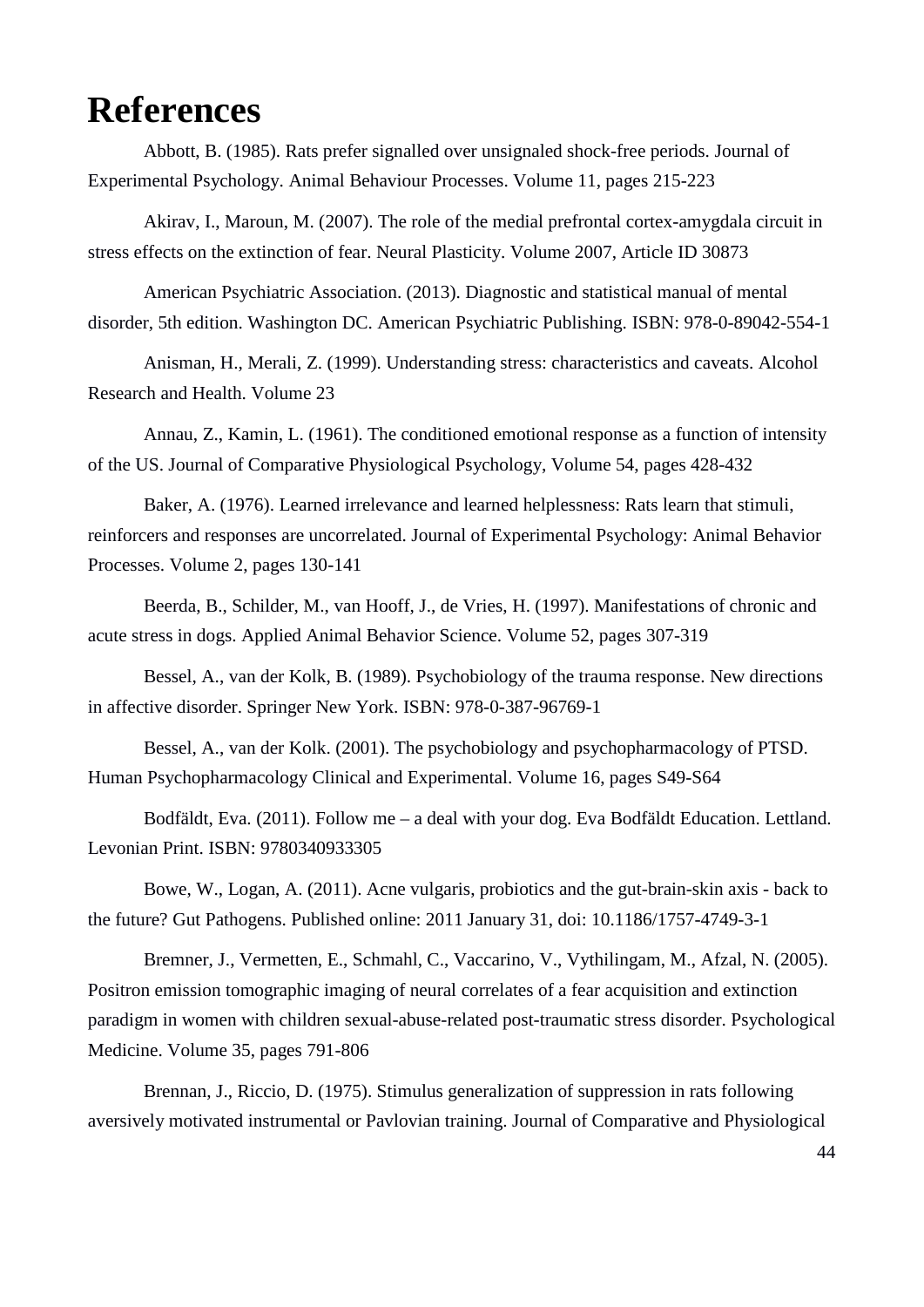Psychology. Volume 88, pages 570-579

Breslau, N., Davis, G., Andreski, P., Peterson, E. (1991). Traumatic events and posttraumatic stress disorder in an urban population of young adults. Archive of General Psychiatry. Volume 48, pages 216-222

Breslau, N., Kessler, R. (2001). The stressor criterion in DSM-IV posttraumatic stress disorder: an empirical investigation. Biological psychiatry. Volume 50, pages 699–704

Bryant RA. (2006). Recovery after the tsunami: timeline for rehabilitation. Journal of Clinical Psychiatry. Volume 67, pages 50-55

Bufalari, A., Adami, C., Angeli, G., Short, C.E. (2007). Pain assessment in animals. Veterinary Research Communications. Volume 31, pages 55–58

Chemtob, C., Roitblat, H., Roger, S., Hamada, R., Carlson, J. (1988). Cognitive Action Theory of post-traumatic Stress Disorder. Journal of Anxiety Disorder. Volume 2, pages 253-175

Cohen, H., Jotkowitz, A., Buskila, D., Pelles-Avraham, S., Kaplan, Z., Neumann, L., Sperber, A.D. (2006). Posttraumatic stress disorder and other comorbidities in a sample population of patients with irritable bowel syndrome. European Journal of Internal Medicine. Volume 17, pages 567-571

Cohen, H., Matar, M., Zohar, J. (2014). Maintaining the clinical relevance of animals models in translational studies of post-traumatic stress disorder. Institute of Laboratory Animal Research Journal. Volume 55, pages 233-245

Dao, James. (2011). The Dogs of War, Suffering Like Soldiers. The New York Times. 02 Dec. 2011. Page A16 http://www.nytimes.com/2011/12/02/us/more-military-dogs-show-signs-ofcombat-stress.html?pagewanted=all&\_r=0

Davidson, JRT., Swartz, M., Storek, M., Hammett, EB., Krishnan, K. (1985). A family and diagnostic study of PTSD. American Journal of Psychiatry. Volume 142, pages 90-93

Duckworth, MP., Follette, VM. (2012). Retraumatization: assessment, treatment and prevention. Madison Avenue New York. Routledge, Taylor and Francis group. ISBN: 978-0-415- 87275-1

Dunmore, E., Clark, D., Ehler, A. (1999). Cognitive factors involved in the onset and maintenance of post-traumatic stress disorder (PTSD) after physical and sexual assault. Behaviour Research and Therapy. Volume 37, pages 809-829

Eysenck, H. J. (1979). The conditioning model of neurosis. The Behavioural and Brain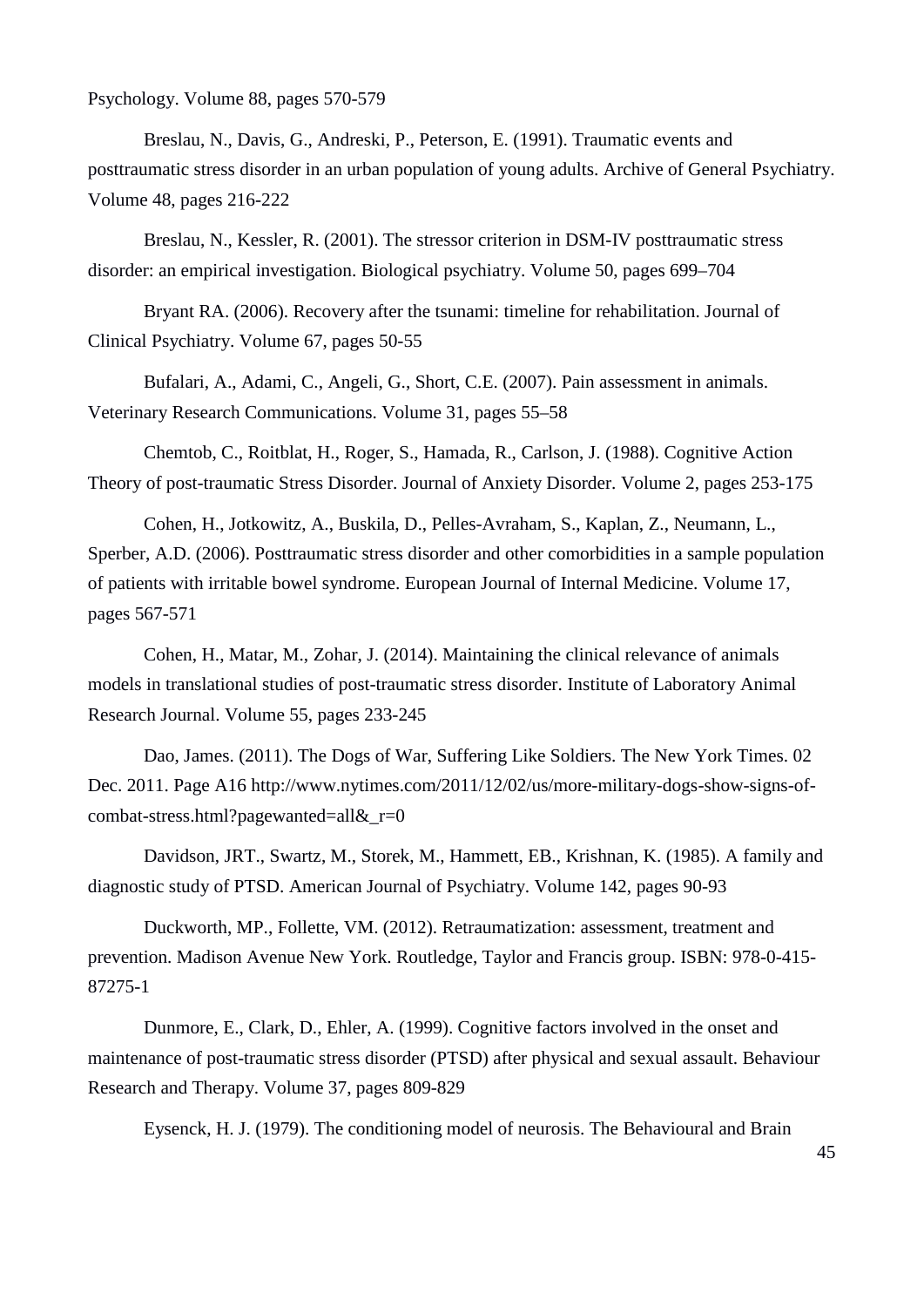Sciences. Volume 2, pages 155-199

Fanslow, M., Baackes, M. (1982). Conditioned fear-induced opiate analgesia on the formalin test: Evidence of two aversive motivational systems. Learning and Motivation. Volume 13, pages 200-221

Foa, B. Stein, D., McFarlane, A. (2006). Symptomatology and psychopathology of mental health problems after disaster. Journal of Clinical Psychiatry Volume 67, pages 15-25

Foa, B., Rothbaum, B., Zinbarg, R. (1992). Uncontrollability and unpredictability in posttraumatic stress disorder: an animal model. Psychological Bulletin. Volume 112, pages 218-238

Heim, C., Wagner, C., Maloney, E., et al. (2005). Early Adverse Experience and Risk for Chronic Fatigue Syndrome, results from a population-based study. Arch Gen Psychiatry. Volume 63, pages 1258-1266

Herron, M., Shofer, F., Reisner, I. (2009). Survey of the use and outcome of confrontational and non-confrontational training methods in client-owned dogs showing undesired behaviors. Applied Animal Behaviour Science, Volume 117, pages 47-54

Hiby, E., Rooney, N., Bradshaw, J. (2004). Dog training methods: their use effectiveness and interaction with behaviour and welfare. Animal Welfare. Volume 13, pages 63-69

Hollis, K., Overmier, J. (1973). Effects of inescapable shock on efficacy of punishment of appetitive instrumental responding by dogs. Psychological Reports. Volume 33, pages 903-906

Irwin, C., Falsetti, S., Lydiard, R., Ballenger, J., Brock, C., Brenner, W. (1996). Comorbidity of posttraumatic stress disorder and irritable bowel syndrome. Journal of Clinical Psychiatry. Volume 57, pages 576-578

Jovanovic, T., Kazama, A., Bachevalier, J., Davis, M. (2012). Impaired safety signal learning may be a biomarker of PTSD. Neuropharmacology. Volume 62, pages 695–704

Kardiner, A. (1941). The traumatic neurosis of war. Hoeber, New York. National Research Council. ISBN: 1614273332

Kessler, R., Sonnega, A., Bromet, E., Hughes, M., Nelson, C. (1995). Posttraumatic stress disorder in the national comorbidity survey. Archives of General Psychiatry. Volume 52, pages 1048-1060

Konturek, P., Brzozowski, T., Konturek, S. (2011). Stress and the gut: pathophysiology, clinical consequences, diagnostic approach and treatment options. Journal of Physiology and Pharmacology. Volume 62, pages 591-599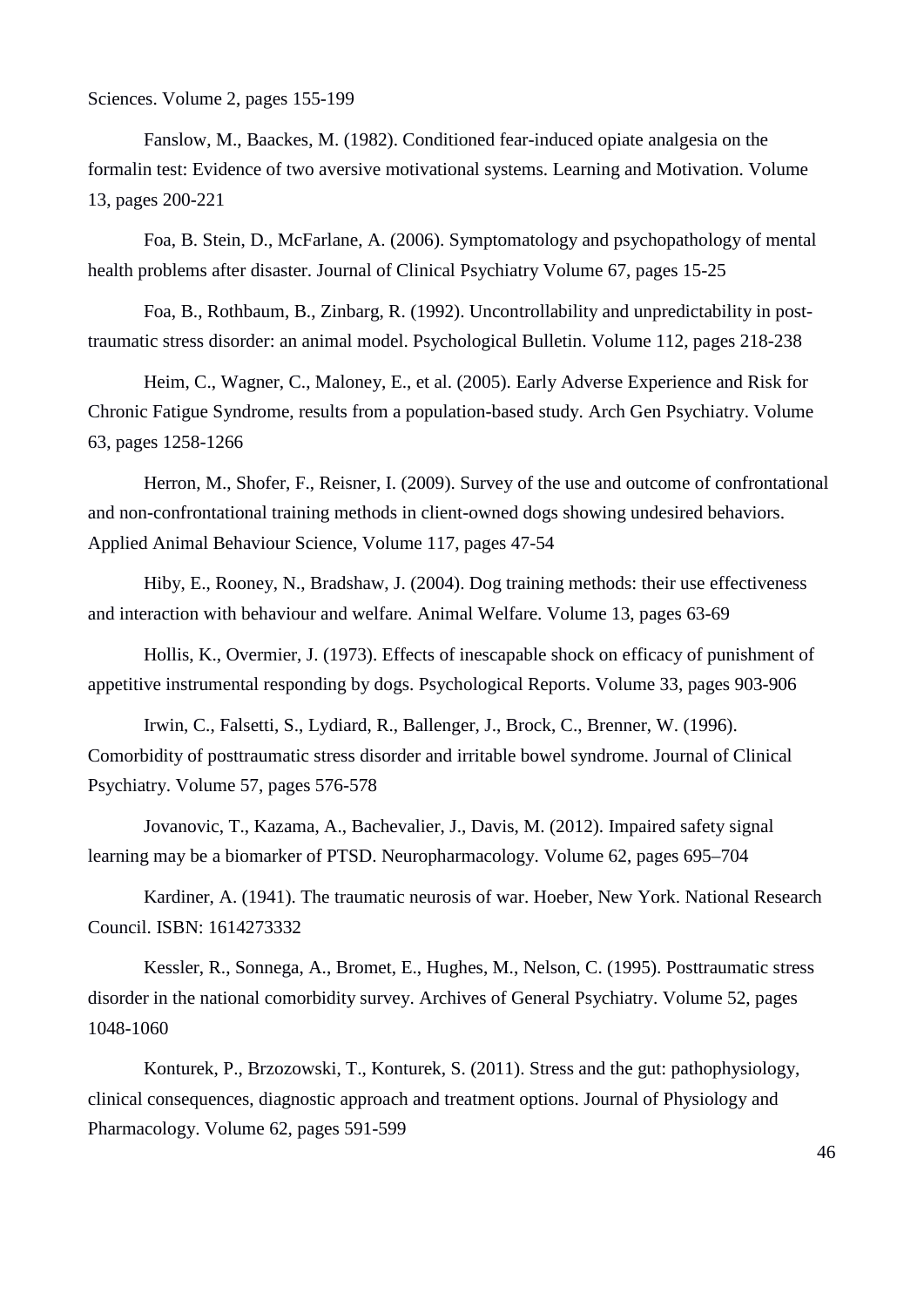Light, G., Hardie, E., Young, M., Hellyer, P., Brownie, C., Hansen, B. (1993). Pain and anxiety behaviors of dogs during intravenous catheterization after premedication with placebo, acepromazine or oxymorphone. Applied Animal Behaviours Science. Volume 37, pages 331-343

Long, V., Fanselow, M. (2012). Stress-enhanced fear learning in rats is resistant to the effects of immediate massed extinction. Published online 2012 January 24. Doi:10.3109/10253890.2011.650251

Lyte, M., Vulchanova, L., Brown, D. (2011). Stress at the intestinal surface: catecholamines and mucosa-bacteria interactions. Cell and Tissue Research. Volume 343, pages 23–32

Maier, S., Albin, R., Testa, T. (1973). Failure to learn to escape in rats previously exposed to inescapable shock depends on nature of escape response. Journal of Comparative and Physiological Psychology. Volume 85, pages 581-591

Maier, S., Keith, J. (1987). Shock signals and the development of stress-induced analgesia. Journal of Experimental Psychology: Animal Behavior Processes. Volume 13, pages: 226-238

Maren, S., Chang, C. (2006). Recent fear is resistant to extinction. Proceedings of the National Academy of Science. Volume 103, pages 18020-18025

Masserman, J. (1943). Behavior and neurosis: An experimental psychoanalytic approach to psychobiologic principles. Chicago. University of Chicago Press

Mauss, I., Robinson, M. (2009). Measures of emotion: a review. Cognition and Emotion. Volume 2, pages 209-237

McEwen, B. (2002). The neurobiology and neuroendocrinology of stress. Implications of posttraumatic stress disorder from a basic science perspective. Psychiatric Clinics of North America. Volume 25, pages 469-494

McLeer, S., Deblinger, E., Atkins, M., Foa, E., Ralphe, M. (1988). Post-Traumatic Stress Disorder in Sexually Abused Children. Journal of the American Academy of Child and Adolescent Psychiatry. Volume 27, pages 650-654

Milad, M., Orr, S., Lasko, N., Chang, Y., Rauch, S., Pitman, R. (2008). Presence and acquired origin of reduced recall for fear extinction in PTSD: results of a twin study. Journal of Psychiatric Research. Volume 42, pages 515-520

Milad, M., Pitman, R., Ellis, C., Gold, A., Shin, L., Lasko, N. (2009). Neurobiological basis of failure to recall extinction memory in posttraumatic stress disorder. Biological Psychiatry. Volume 66, pages 1075-1082

47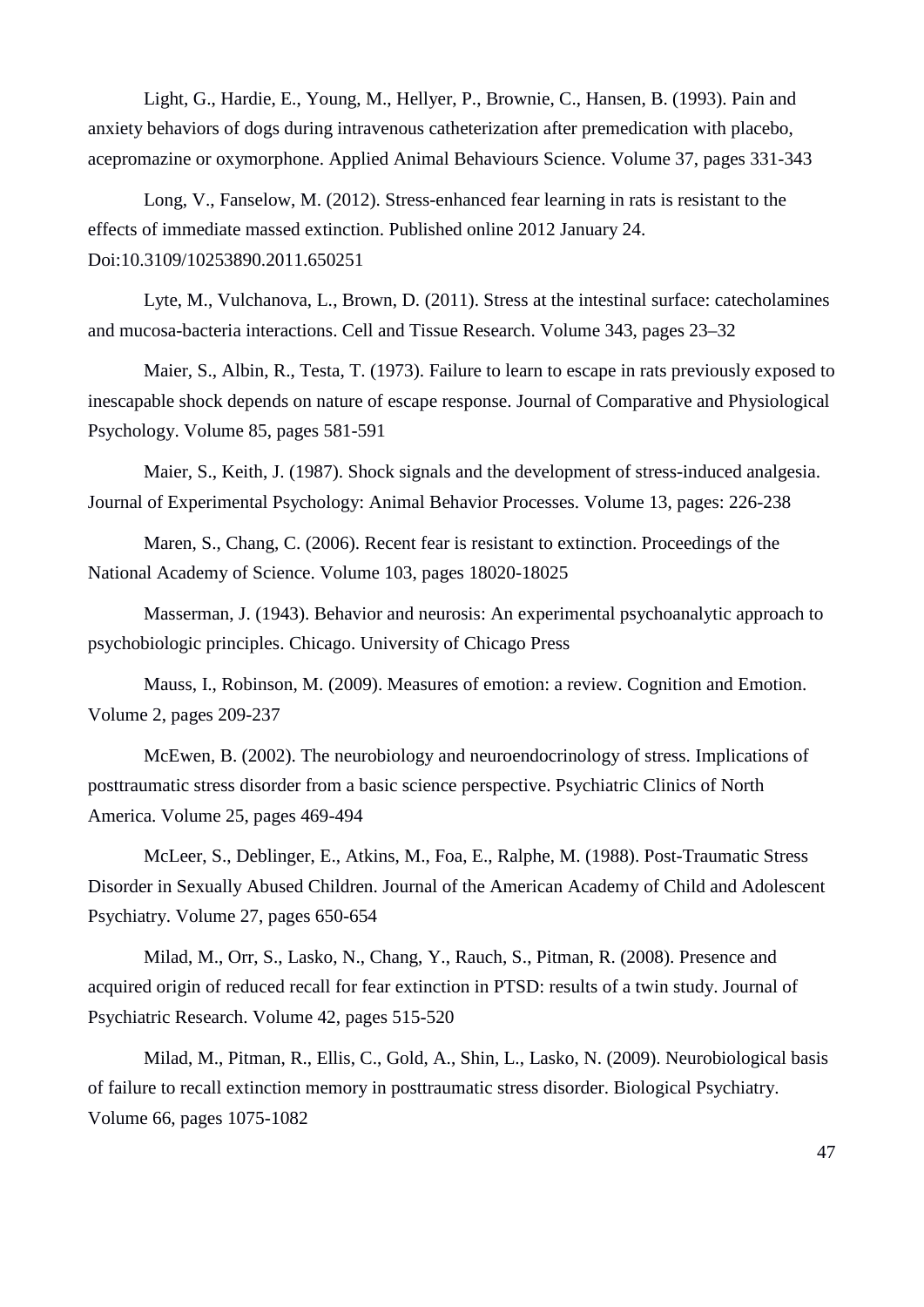Mineka, S., Hendersen R. (1985). Controllability and predictability in acquired motivation. Annual Review of Psychology. Volume 36, pages 495-529

Mineka, S., Kihlstrom, J. (1978) Unpredictable and uncontrollable events: a new perspective on experimental neurosis. Journal of Abnormal Psychology. Volume 2, pages 256-271

Morganstern, K. (1973). Implosive therapy and flooding procedures: A critical review. Psychological Bulletin. Volume 79, pages 318-334

Nagasawa, M., Mogi, K., Kikusui, T. (2012). Continued distress among abandoned dogs in Fukushima. Scientific Reports. Volume 2, pages 724

Osborne, F., Mattingly, B., Redmon, W., Osborne, J. (1975). Factors affecting the measurement of classically conditioned fear in rats following exposure to escapable versus inescapable signalled shock. Journal of Comparative and Physiological Psychology. Volume 63, pages 28-33

Overmier, B., Seligman, M. (1967). Effects of inescapable shock upon subsequent escape and avoidance responding. Journal of Comparative and Physiological Psychology. Volume 13, pages 28-33

Parson, R., Ressler, K. (2013). Implications of memory modulation for posttraumatic stress and fear disorder. Nature Neuroscience. Volume 16, pages 146-153

Pearce, J., Dickinson, A. (1975). Pavlovian counterconditioning: Changing the suppressive properties of shock by association with food. Journal of Experimental Psychology. Animal Behavior Processes. Volume 1, page 170-177

Peremans, K. (2009). Regional cerebral blood flow changes in dogs with anxiety disorder, measured with SPECT. Brain Imaging and Behaviour. Volume 3, pages 342-349

Peremans, K., Audenaert, K., Blanckaert, P., Jacobs, F., Coopman, F., Verschooten, F. (2002). Effects of aging on brain perfusion and serotonin-2A receptor binding in the normal canine brain measured with single photon emission tomography. Progress in Neuro-psychopharmacology and Biological Psychiatry. Volume 26, pages 1393-1404

Peri, T., Ben-Shakhar, G., Orr, SP., Shalev, AY. (2000). Psychophysiologic assessment of aversive conditioning in posttraumatic stress disorder. Biological Psychiatry. Volume 47, pages 512–519

Perloff, L. (1983). Perception of vulnerability to victimization. Journal of Social Issues. Volume 39, pages 41-61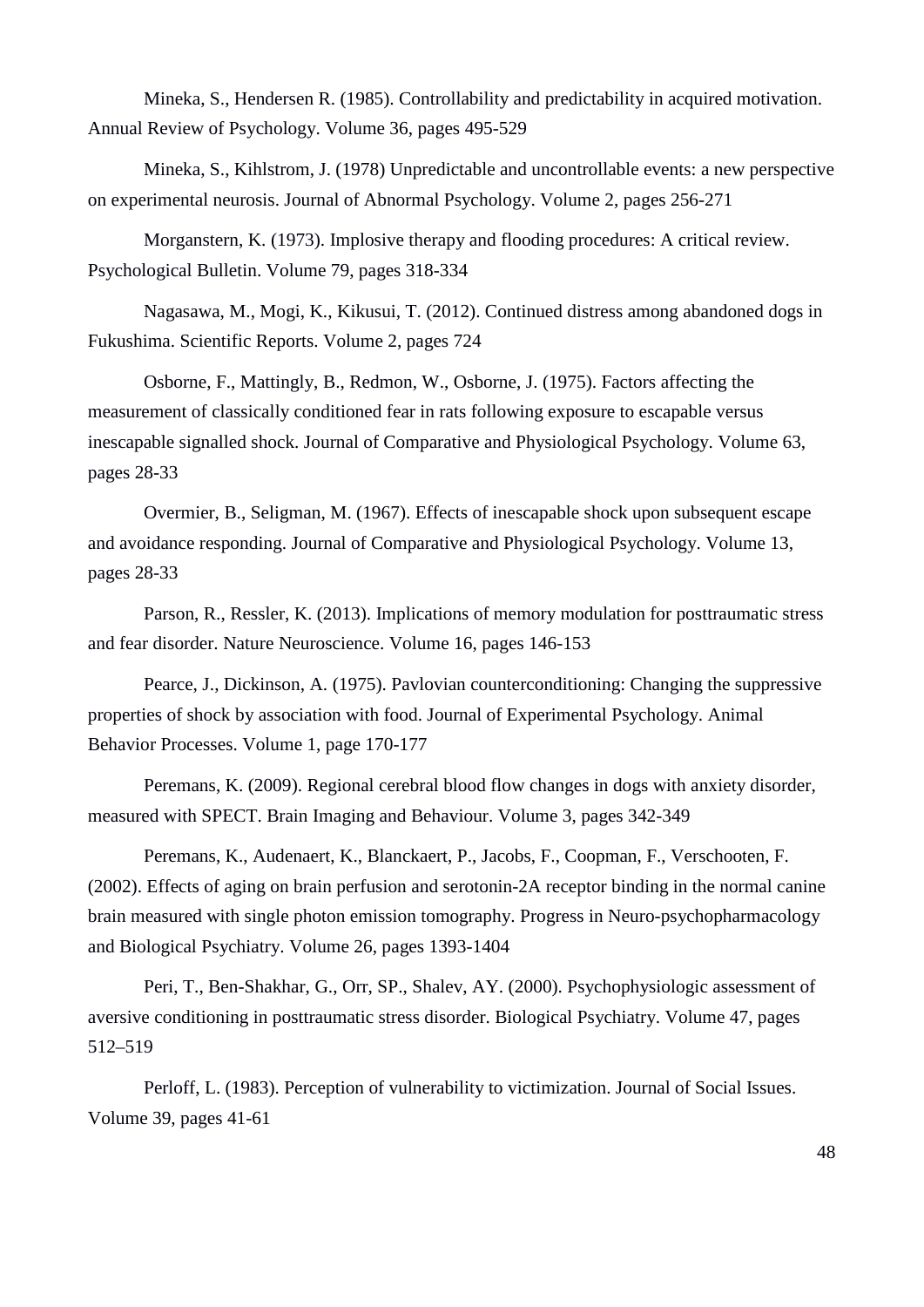Pitman, R., Orr, S. (1986). Test of the conditioning model of neurosis: differential aversive conditioning of angry and neutral face expressions in anxiety disorder patients. Journal of Abnormal Psychology. Volume 95, pages 208-213

Pitman, R., Orr, S., Shalev, A. (1993). Once bitten, twice shy: beyond the conditioning model of PTSD. Biological Psychiatry. Volume 33, pages 145-146

Rauch, S., van der Kolk, B., Fisler, R., Alpert, N., Orr, S., Savage, C., Fischman, A., Jenike, M., Pitman, R. (1996). A Symptom Provocation Study of Posttraumatic Stress Disorder Using Positron Emission Tomography and Script-Driven Imagery. Arch Gen Psychiatry. Volume 53, pages 380-387

Rosalez-Ruiz, J., Snider, K. (2007). Constructional aggression treatment (CAT) - shaping your way out of aggression, 3rd edition. Eagle. Tawzer Dog Videos/TAWZ. ISBN: #200600

Ross, R., Ball, W., Caroff, S. (2013). Sleep disturbance as the hallmark of posttraumatic stress disorder. American Journal of Psychiatry. Volume 146, pages 697-707

Ross, R., Ball, W., Dinges, D., Kribbs, N., Morrison, A., Silver, S., Mulvaney, F. (1994). Rapid eye movement sleep disturbance in posttraumatic stress disorder. Biological Psychiatry. Volume 35, pages 195-202

Rush, D., Mineka, S., Suomi, S. (1982). The effects of control and lack of control on active and passive avoidance in Rhesus monkeys. Behaviour Research and Therapy. Volume 20, pages 135-152

Schilder, M., Van der Borg, J. (2004). Training dogs with the help of the shock collar: short and long term behavioural effects. Appl Anim Beh Sci. Volume 85, pages 319-344

Schneiderman, N., Ironson, G., Scott, D. (2005). Stress and health - psychological, behavioural and and biological determinants. Annual Review of Clinical Psychology. Volume 1, pages 607-628

Seligman, M. (1968). Phobias and preparedness. Behaviour therapy. Volume 2, pages 307- 320

Seligman, M., Maier, S. (1967). Failure to escape traumatic shock. Journal of Experimental Psychology. Volume 74, pages 1-9

Skinner, B. F. (1951). How to teach animals. Freeman

Stewart, G. (2016). Behavior Adjustment Training 2.0: New Practical Techniques for Fear, Frustration, and Aggression in Dogs. Wenatchee, WA. Dogwise Publishing. ISBN: 9781617811746

49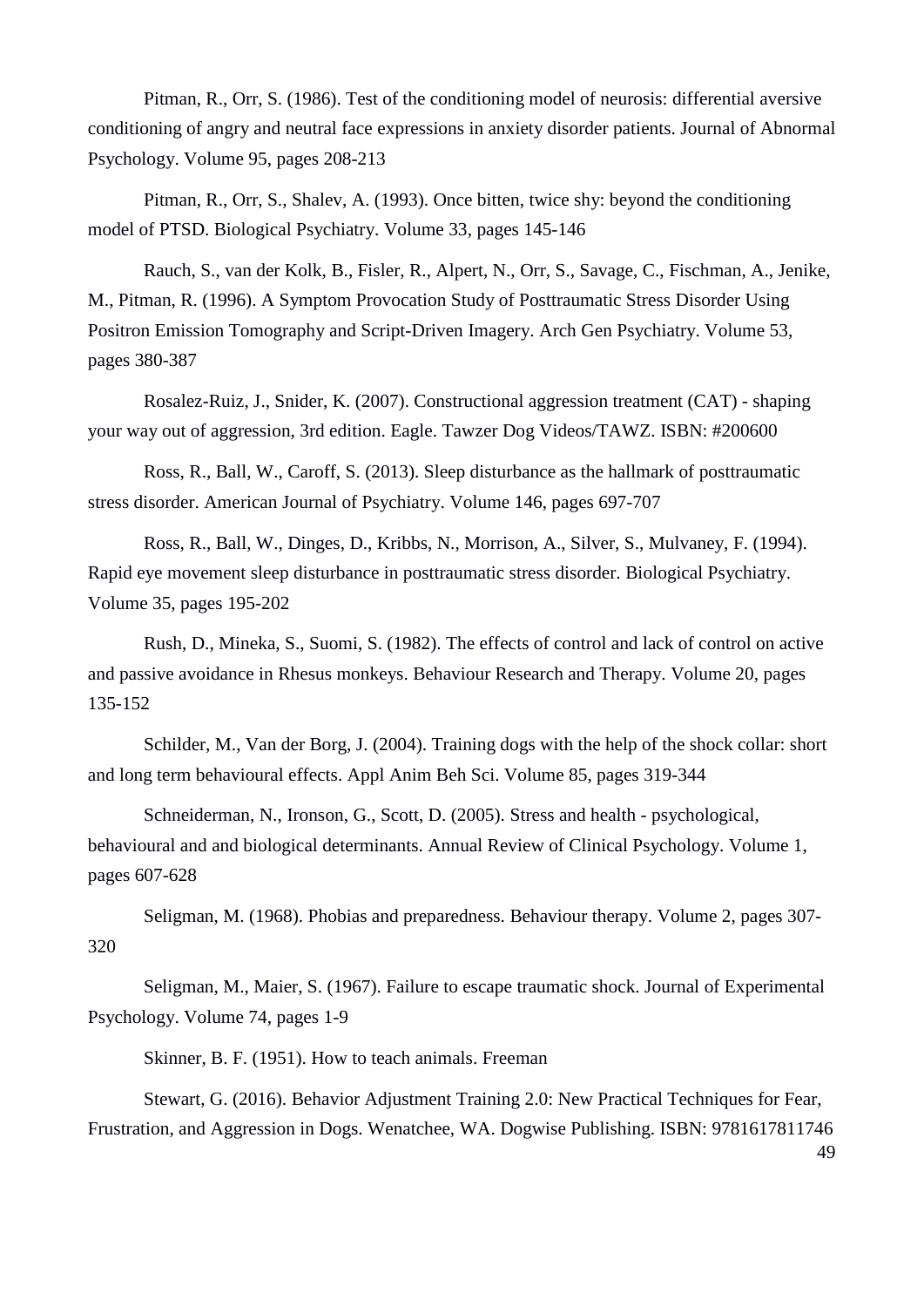Tsuda, A., Hirai, H. (1975). Effects of the amount of required coping response tasks on gastrointestinal lesions in rats. Japanese psychological research. Volume 17, pages 119-132

Tuber, D., Sanders, S., Hennessy, M., Miller, J. (1996). Behavioural and glucocorticoid responses of adult domestic dogs to companionship and social separation. Journal of Comparative Psychology. Volume 110, pages 103-8

Van der Kolk. (1987). Psychological Trauma. Washington DC, American Psychiatric Press.

Van Elzakker, M., Dahlgren, K., Davis, C., Dubois, S., Shin, L. (2014). From Pavlov to PTSD: The extinction of conditioned fear in rodents, humans and in anxiety disorder. Neurobiology of Learning and Memory. Volume 113, pages 3-18

Vermeire, S., Audenaert, K., Dobbeleir, A., De Meester, R., Vandermeulen, E., Waelbers, T., Wagner, R. (1979). Habituation and memory. In A, Dickinson and R. A. Boakes (Eds). Mechanisms of learning and motivation. Volume 2, pages 53-82

Wagner, R. (1981). SOP: A model of automatic memory processing in animal behavior. In N. Spear and R. Miller (Eds). Information processing in Animals: memory mechanisms. Pages 5-47

Weiss, J. (1970). Somatic effects of predictable and unpredictable shock. Psychosomatic Medicine. Volume 32, pages 397-408

Weiss, M. (1971). Effects of coping behavior in different warning signal conditions on stress pathology in rats. Journal of Comparative and Physiological Psychology. Volume 77, pages 1-13

Winson, J. (1972). Interspecies differences in the occurrence of theta 1. Behavioural Biology. Volume 7, pages 479-487

Winson, J. (1993). The Biology and function of rapid eye movement sleep. Current Opinion in Neurobiology. Volume 3, pages 243-248

Yamamoto, T. (2003). Unusual behaviour and a post-traumatic stress like syndrome (PTSD) in dogs after a vigorous earthquake on a seismic scale of 5+. Journal of Veterinary Medicine. Volume: 56, pages 535-541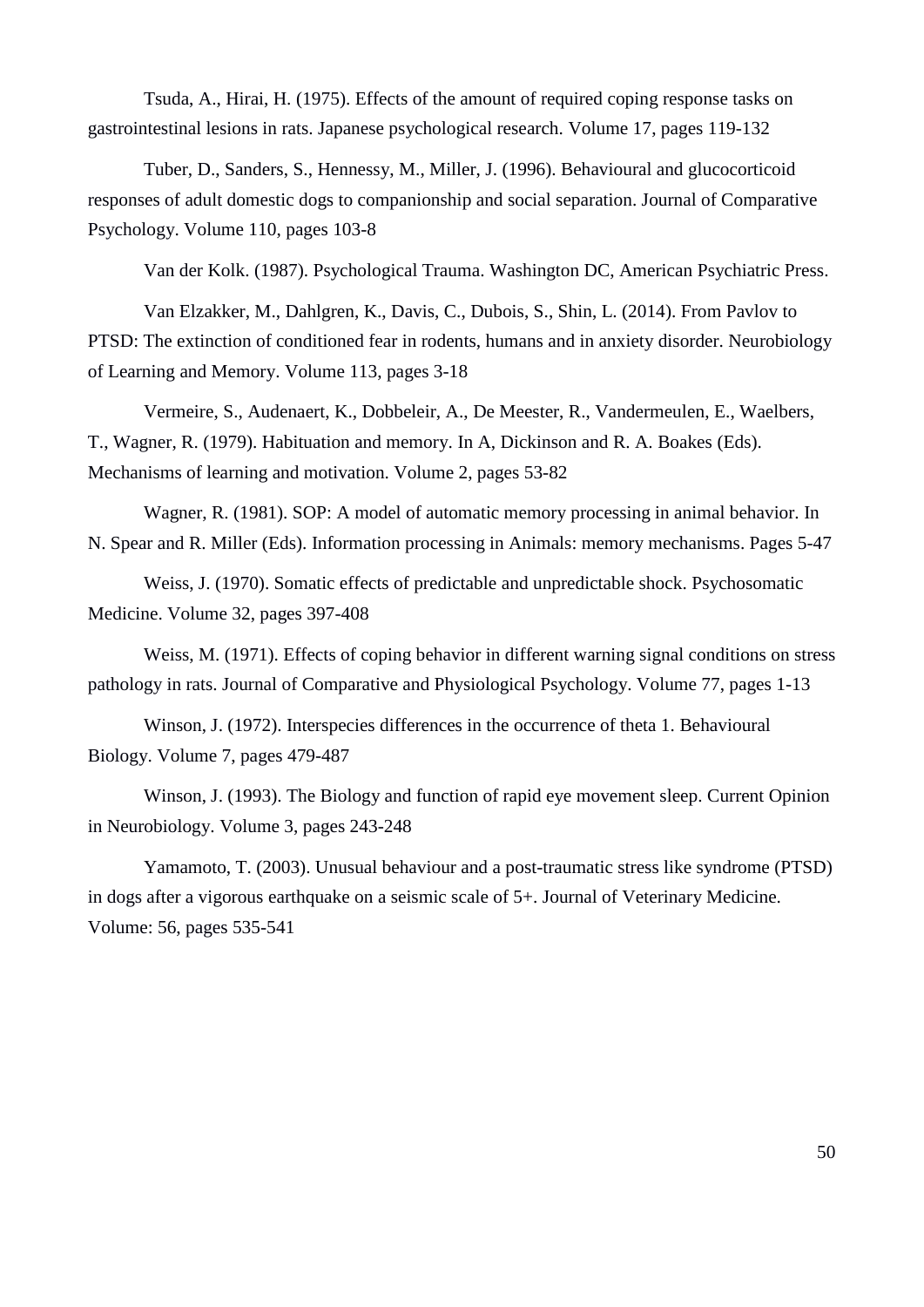# <span id="page-50-0"></span>**Appendix 1**

### **DSM-Vs criteria for PTSD**

*From the American Psychiatric Association. (2013) Diagnostic and statistical manual of mental s, (5th ed.). Washington, DC: Author.*

### **Criterion A: stressor**

The person was exposed to: death, threatened death, actual or threatened serious injury, or actual or threatened sexual violence, as follows: (one required)

- 1. Direct exposure.
- 2. Witnessing, in person.
- 3. Indirectly, by learning that a close relative or close friend was exposed to trauma. If the event involved actual or threatened death, it must have been violent or accidental.
- 4. Repeated or extreme indirect exposure to aversive details of the event(s), usually in the course of professional duties (e.g., first responders, collecting body parts; professionals repeatedly exposed to details of child abuse). This does not include indirect non-professional exposure through electronic media, television, movies, or pictures.

### **Criterion B: intrusion symptoms**

The traumatic event is persistently re-experienced in the following way(s): (one required)

- 1. Recurrent, involuntary, and intrusive memories. Note: Children older than six may express this symptom in repetitive play.
- 2. Traumatic nightmares. Note: Children may have frightening dreams without content related to the trauma(s).
- 3. Dissociative reactions (e.g., flashbacks) which may occur on a continuum from brief episodes to complete loss of consciousness. Note: Children may re-enact the event in play.
- 4. Intense or prolonged distress after exposure to traumatic reminders.
- 5. Marked physiologic reactivity after exposure to trauma-related stimuli.

### **Criterion C: avoidance**

Persistent avoidance of distressing trauma-related stimuli after the event: (one required)

- 1. Trauma-related thoughts or feelings.
- 2. Trauma-related external reminders (e.g., people, places, conversations, activities, objects, or situations).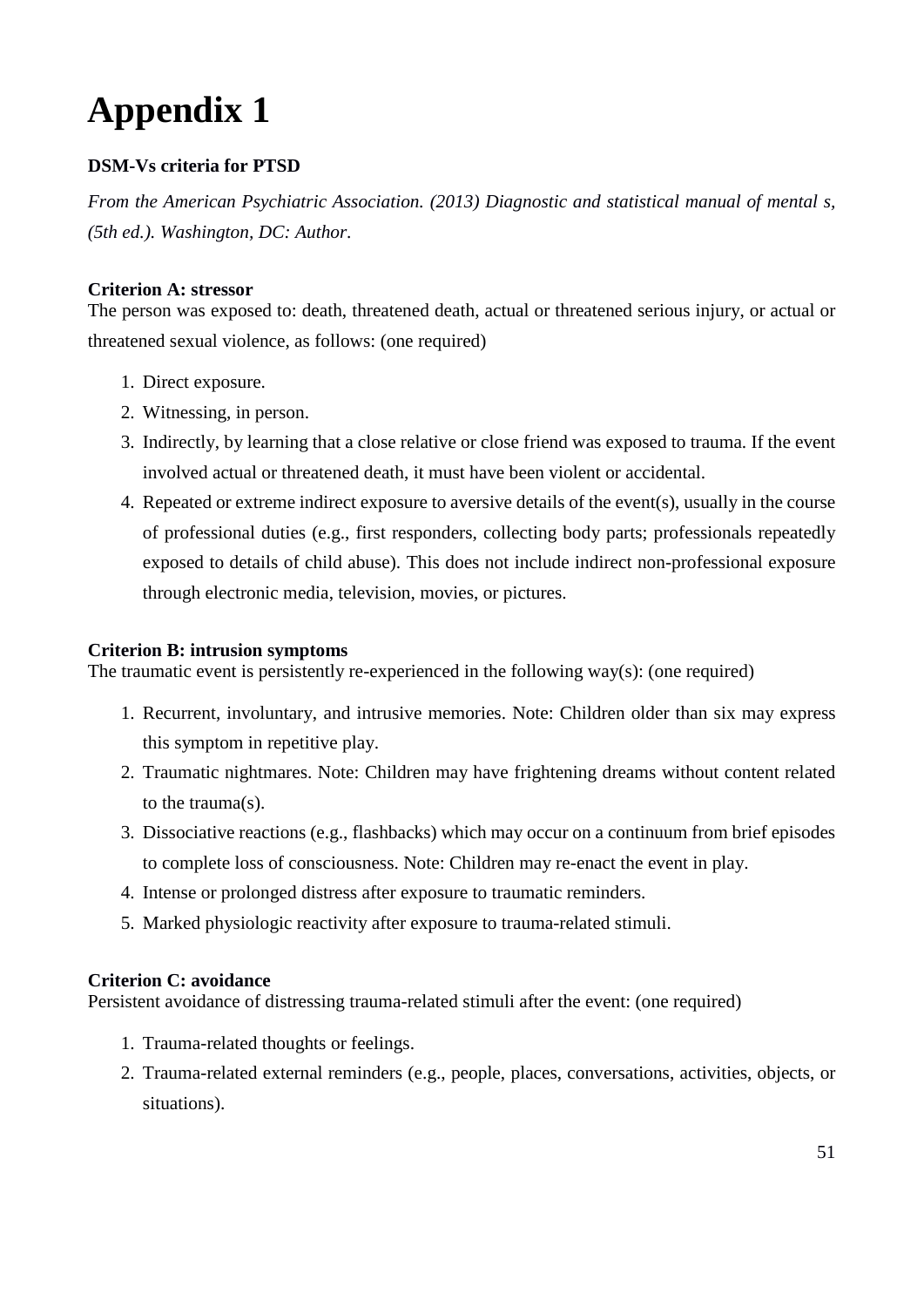### **Criterion D: negative alterations in cognitions and mood**

Negative alterations in cognitions and mood that began or worsened after the traumatic event: (two required)

- 1. Inability to recall key features of the traumatic event (usually dissociative amnesia; not due to head injury, alcohol, or drugs).
- 2. Persistent (and often distorted) negative beliefs and expectations about oneself or the world (e.g., "I am bad," "The world is completely dangerous").
- 3. Persistent distorted blame of self or others for causing the traumatic event or for resulting consequences.
- 4. Persistent negative trauma-related emotions (e.g., fear, horror, anger, guilt, or shame).
- 5. Markedly diminished interest in (pre-traumatic) significant activities.
- 6. Feeling alienated from others (e.g., detachment or estrangement).
- 7. Constricted affect: persistent inability to experience positive emotions.

### **Criterion E: alterations in arousal and reactivity**

Trauma-related alterations in arousal and reactivity that began or worsened after the traumatic event: (two required)

- 1. Irritable or aggressive behavior
- 2. Self-destructive or reckless behavior
- 3. Hypervigilance
- 4. Exaggerated startle response
- 5. Problems in concentration
- 6. Sleep disturbance

#### **Criterion F: duration**

Persistence of symptoms (in Criteria B, C, D, and E) for more than one month.

### **Criterion G: functional significance**

Significant symptom-related distress or functional impairment (e.g., social, occupational).

### **Criterion H: exclusion**

Disturbance is not due to medication, substance use, or other illness.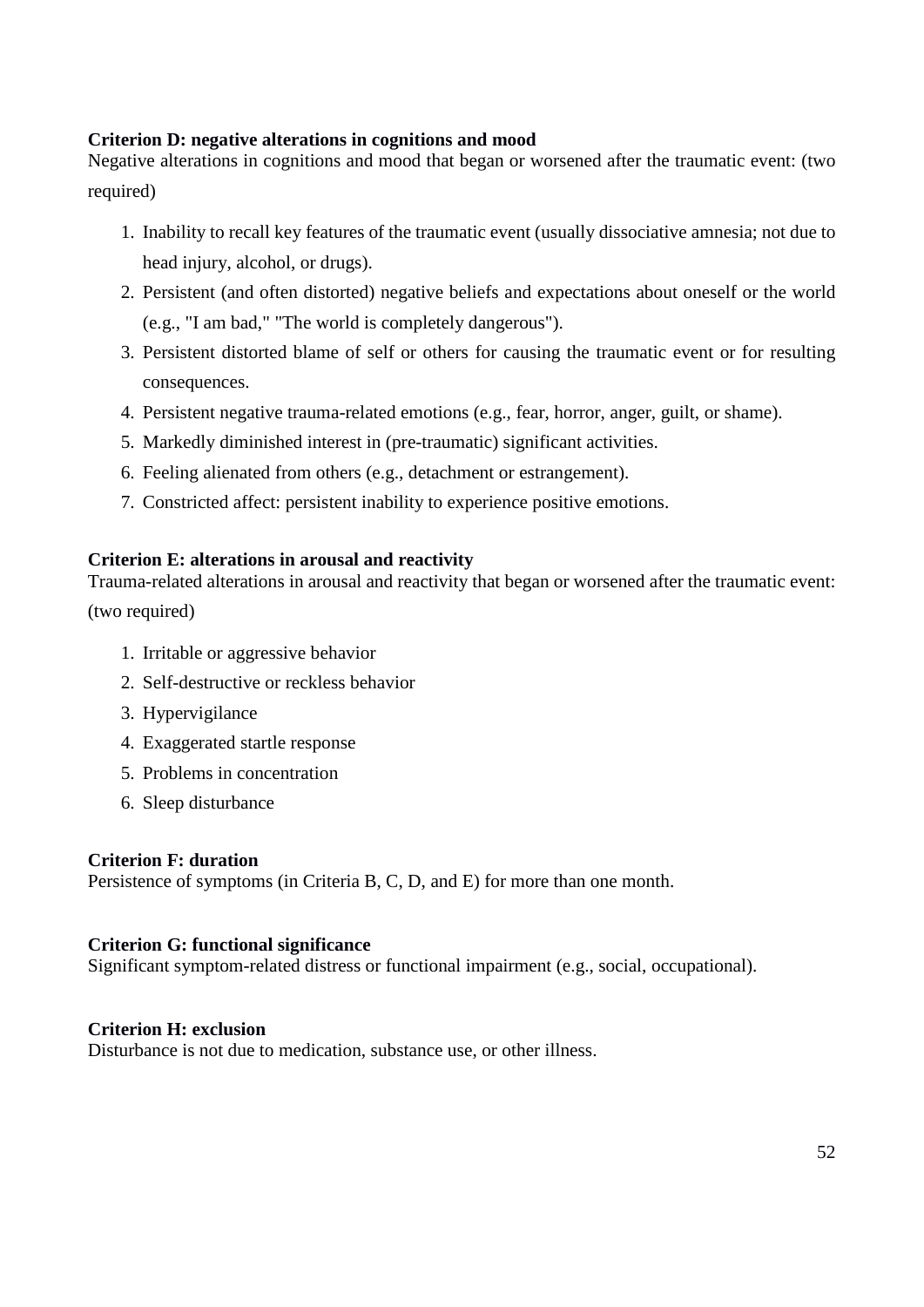### **Specify if: With dissociative symptoms.**

In addition to meeting criteria for diagnosis, an individual experiences high levels of either of the following in reaction to trauma-related stimuli:

- 1. Depersonalization: experience of being an outside observer of or detached from oneself (e.g., feeling as if "this is not happening to me" or one were in a dream).
- 2. Derealization: experience of unreality, distance, or distortion (e.g., "things are not real").

### **Specify if: With delayed expression.**

Full diagnosis is not met until at least six months after the trauma(s), although onset of symptoms may occur immediately.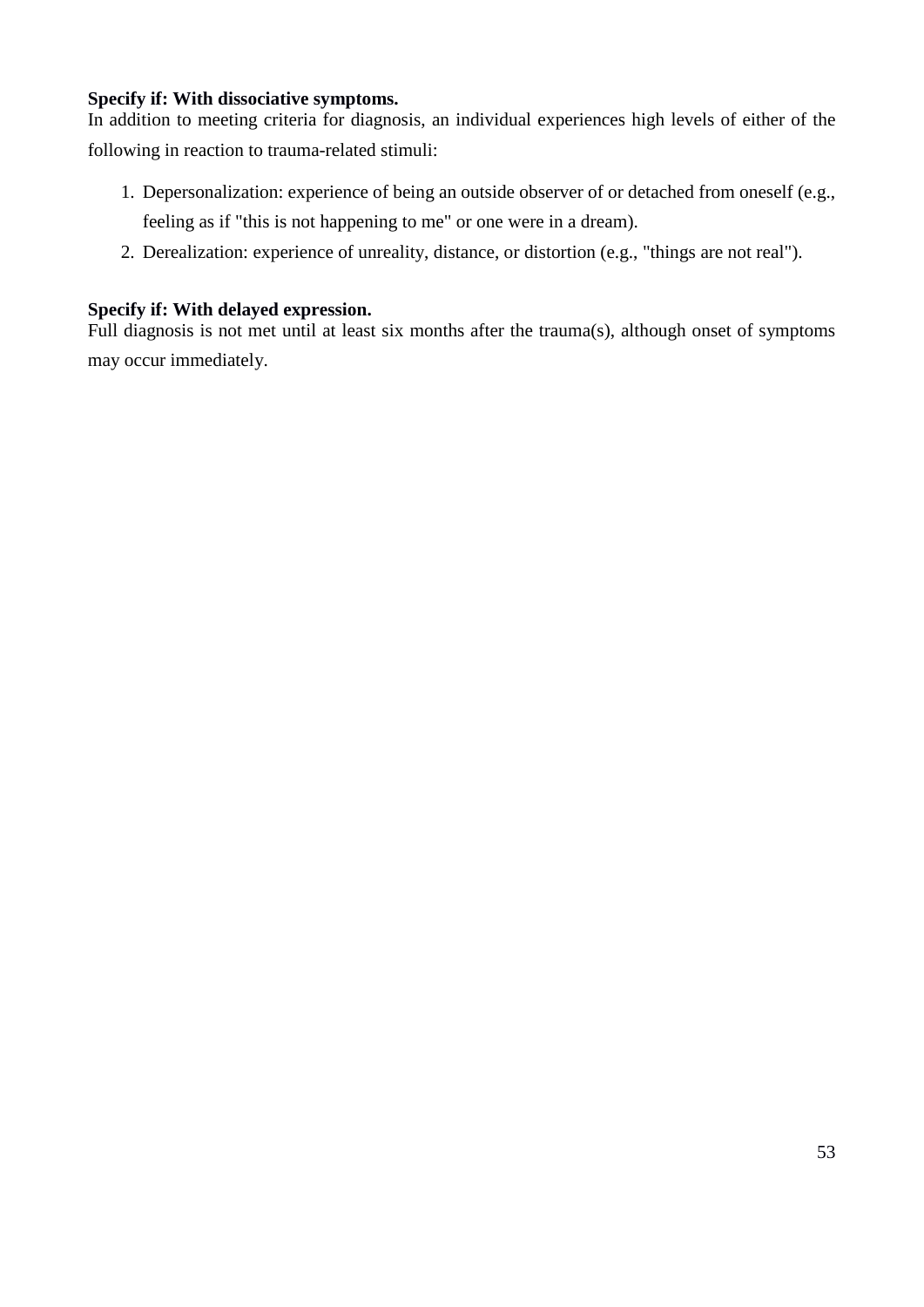# <span id="page-53-0"></span>**Appendix 2**

### **The inquiry**

*Thank you for your commitment and participation in this study!*

*Please fill in the questionnaire below. It contains 65 questions and will take you approximately 40 minutes to go through.*

- State your dog's behaviour and well-being the three last month if nothing else is stated.

- State month and year, when information regarding time is asked for.
- Questions you do not have answers to you leave blanc.
- Answer truthfully. If unsure do not answer

### **GLOSSARY**

You will come across vocabulary such as:

*Traumatic event:* referring to when an individual experiences one or more situations that are overwhelming and perceived impossible to effect and constitutes a vast psychological stress for the individual. This can be a singular incident or repeated happenings.

*Psychological trauma:* a psychological harm affecting one who has experienced a traumatic event interpreting it as an uncontrollable crisis. The emotional distress is to vast for the individual to recover on its own.

*Event:* refers to the event that traumatised the dog

*Trigger:* a stimuli generating an emotional distress. In this sense coupled to the memory of the trauma. For example the sound of fireworks creating distress in a dog traumatised by fireworks. The sound triggers the fear.

### **QUESTIONS**

1) Your name

1:2) Are you male/female

- 2) You civic number
- 3) Your phone number
- 4) Your email address
- 5) The dogs name
- 6) The dog's date of birth (year and month)
- 7) The dog's gender, male/bitch
- 8) Is your dog hormonally altered?
- No
- Neutered
- Hormone microchip (such as suprelorin)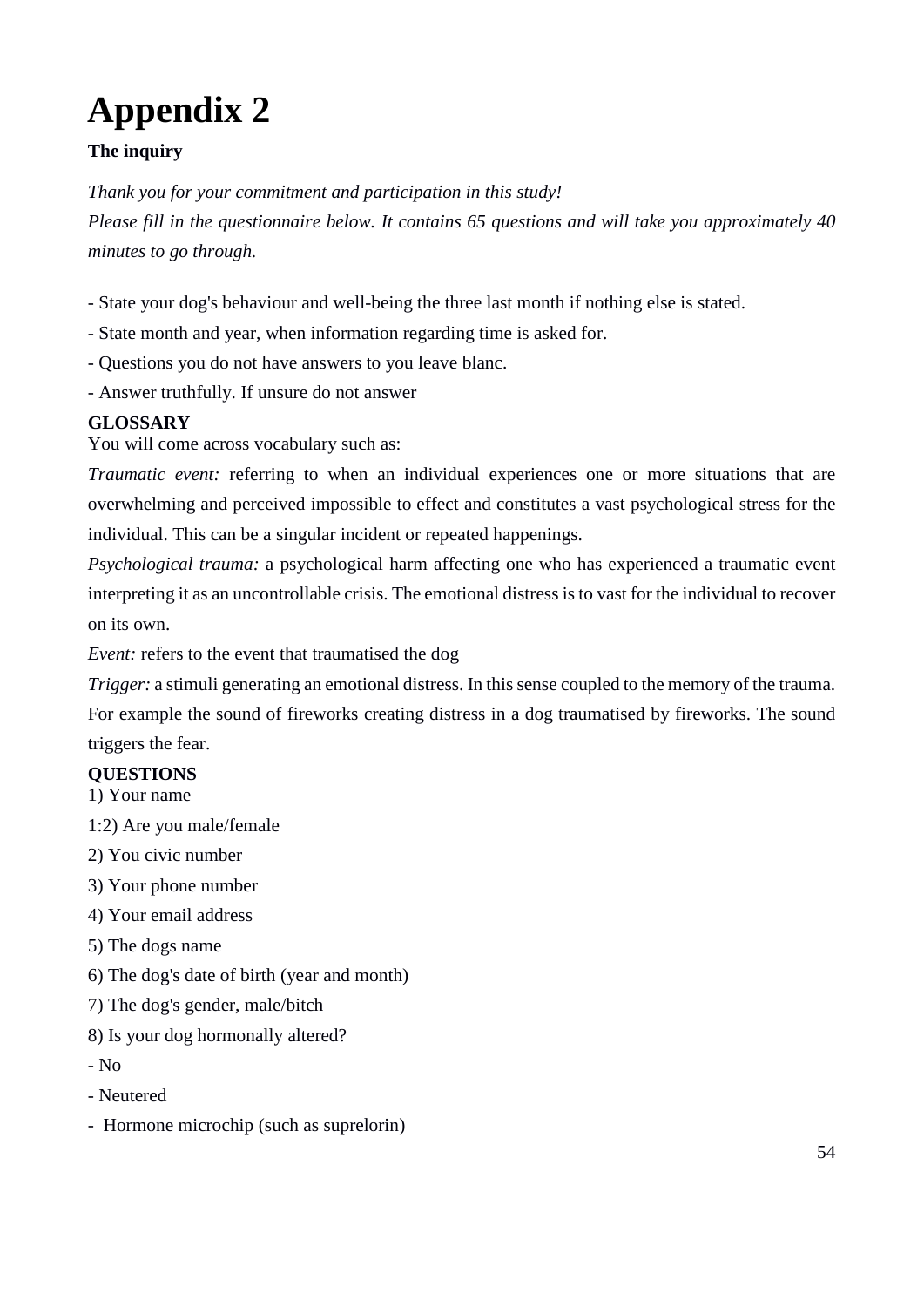- Chemical castration (hormone injection)
- 9) When was the dog hormonally altered? (month and year)
- 10) The dog's breed or breeds?
- 11) What do you believe has traumatised you dog? Describe the incident.
- 12) When did this happen? (month, year)
- 13) When, post the event, did you experience changes in your dog? (month, year) And in what ways?
- 14) If you experienced a change in your dog's mood post trauma, describe it.
- 15:1) Do you believe that you dogs dreams nightmares? Yes No Unsure Other

15:2) If other, describe

15:3) If you believe your dog to have nightmares, how do you notice this? And how often do you think your dog has these nightmares?

- 16) Do you think your dog over reacts in some/many situations? If yes, describe how.
- 17:1) Is there anything your dog avoids after the event? (situations, environments, people, things)

Yes No Unsure Other

- 17:2) If yes describe what and how your dog reacts
- 18:1) Does your dog show any signs of aggression after the event?

Yes No Unsure Other

- 18:3) If so, towards what/who and in what situations?
- 18:4) Describe your dog's behaviour in these situations (posture, vocalisation, actions etc.)
- 19:1) Does your dog show any signs of fear after the event? Yes No Unsure Other
- 19:2) If so, what is your dog scared of and in which situations does this show?

19:3) Describe your dog's behaviour in these situations?

(posture, vocalisation, actions etc.)

20) Do you consider your dog being more stressed (in general) after than before the event? Yes No Unsure Other

21) Do you consider your dogs as more insecure (in general) after than before the event?

- Yes No Unsure Other
- 22:1)Has your dog changed his/her sleeping pattern after the event?

Yes No Unsure Other

22:2) If yes, in what way?

23:1) How would you grade your dog's vigilance (in general) the time before the event?

1,2,3,4,5,6,7,8,9,10 1=low, 5=average, 10=high

- 23:2) How would you grade your dog's vigilance (in general) the time after the event?
- 1,2,3,4,5,6,7,8,9,10 1=low, 5=average, 10=high
- 24:1) How would you grade your dog's reactivity (in general) the time before the event?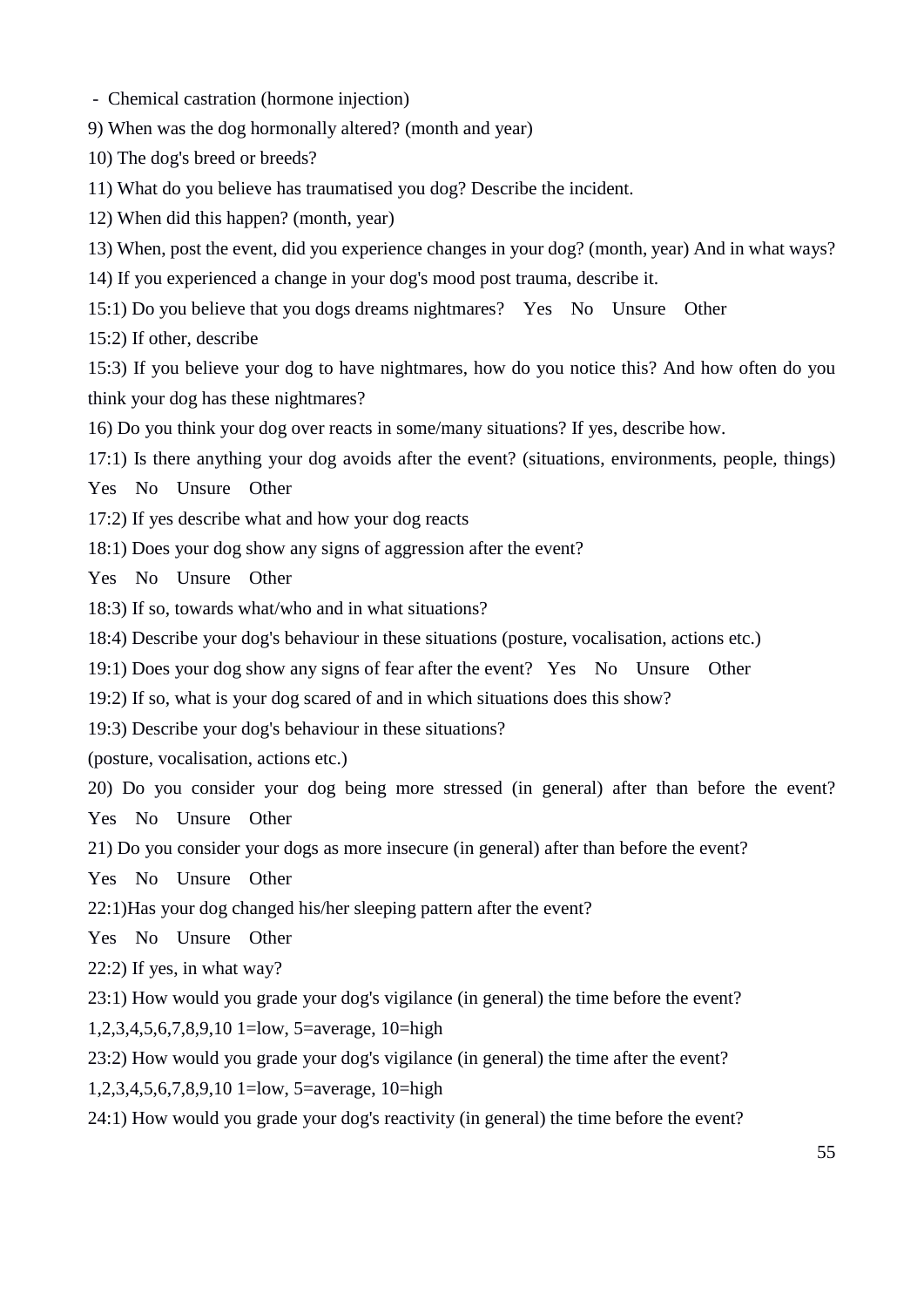1,2,3,4,5,6,7,8,9,10 1=low, 5=average, 10=high

24:2) How would you grade your dog's reactivity (in general) the time after the event?

1,2,3,4,5,6,7,8,9,10 1=low, 5=average, 10=high

25) How many hours of sleep does your dog get per day and night? (this involves sleep, not rest)

| $<$ 4 hours | $13-15$ hr |
|-------------|------------|
| 4-6 hr      | $16-18$ hr |
| $7-9hr$     | $19-21$ hr |
| $10-12$ hr  | $>21$ hr   |

26) Describe your dog's physical health, any history of disease or injury?

27:1) Does your dog suffer from stomach issues? (diarrhea, constipation, bloated stomach, undigested foods in faeces or other digestion problems)

Yes No Unsure Other

27:2) If yes, describe your dog's stomach issue?

28) How would you grade your dog's level of energy?

- Low key - Pendulating between low key and hyperactive

- Normal considering breed and age - Other

- Hyper active

29:1)Has your dog's level of energy changed since the event?

Yes No Unsure Other

29:3) If yes, grade the change.

1,2,3,4,5,6,7,8,9,10 1=low, 5=average, 10=high

30) Are there any obvious stimuli that seem to remind your dogs of the traumatic event and triggers stress? Describe. (It can be people, objects, environments etc.)

31) When did you first notice the symptoms you consider to be caused by the traumatic event? (month, year)

32:1) Can you find your dog to be numb, staring out into space? (this can be perceived as mentally

blocked, hard to reach) Yes No Unsure Other

32:3) If yes, in which situations does this happen?

32:4) How often does it happen?

33) What has previously been done to solve your dog's problems?

34) Of the attempted treatments/training, what has rectified the symptoms, and what has had no effect?

35) Of the attempted treatments/training, has anything worsened the symptoms or helped momentarily?

36) Grade your dog's stress tendency before the event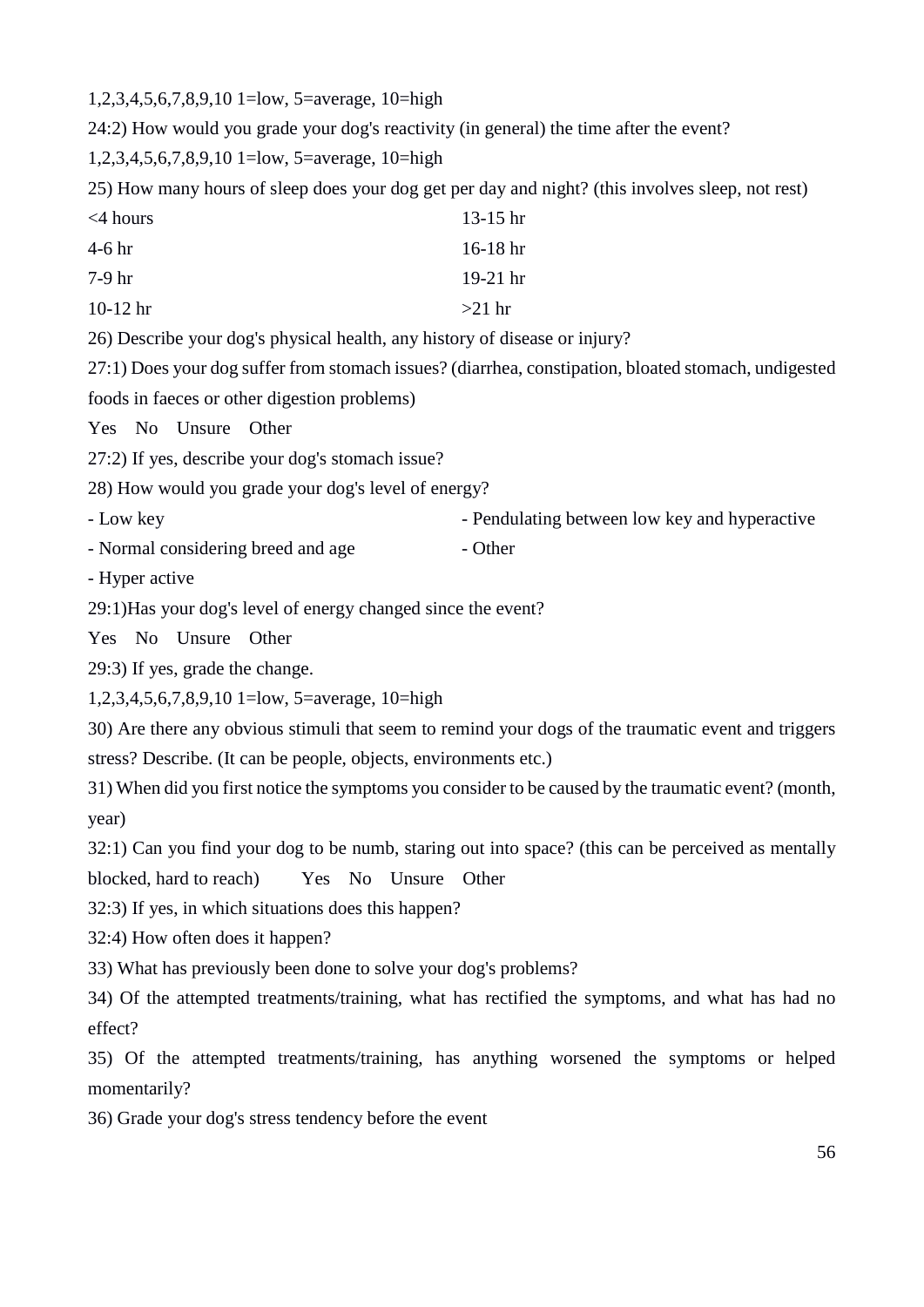### 1,2,3,4,5,6,7,8,9,10

 $1=$  my dog is calm and collected in most situations

5= my dogs gets worked up in situations that are stressful, but is calm in general

10= my dog gets stress easily and has difficulties winding down

37:1) Does your dog exhibit any of the following:

The behaviours can be elicited in specific situations or in general. Choose the behaviours your dog show, regardless of the extent.

- has difficulties winding down indoors
- has difficulties winding down outdoors
- blocks out, dissociate
- stiffens up easily and freezes
- has a compressed and constrained posture
- shakes a lot
- itches a lot
- urinates and/or defecates indoors
- is self-destructive

(bites, gnaws, licks, pulls fur)

- destroys furniture, objects
- holds ears pinned back often
- licks his/her mouth or nose often
- has diarrhea often
- has a bad apatite
- is avoidant
- trembles a lot
- shows aggression
- whines a lot
- bark and/or howls a lot
- chases shadows
- chases sunspots
- chases his/her tail
- licks his/her paws a lot
- sheds fur often
- has dandruff
- yawns a lot
- pants a lot

37:2) Do you wish to explain or add something in regards of the questions above.

38:1) Does you dog have other behavioural problem or divergent behaviour noticed post-traumatic event?

38:2) Did your dog have any behavioural problems before the traumatic event? Specify what kind.

39) Are you the dogs first owner? Yes No

40) If your dogs is a rescue dog or has been re-homed into your care, when did you take over the dog? (Month and year)

41:1) Do you think your dog is easily frightened? Yes No Unsure Other

41:2) If other, describe

42) How much exercise does your dog get per day?

(exercise meaning an outdoor activity aiming to activate the dog physically, walks in addition to short pee and poop rounds)

- 5-30 minutes - 35-55 min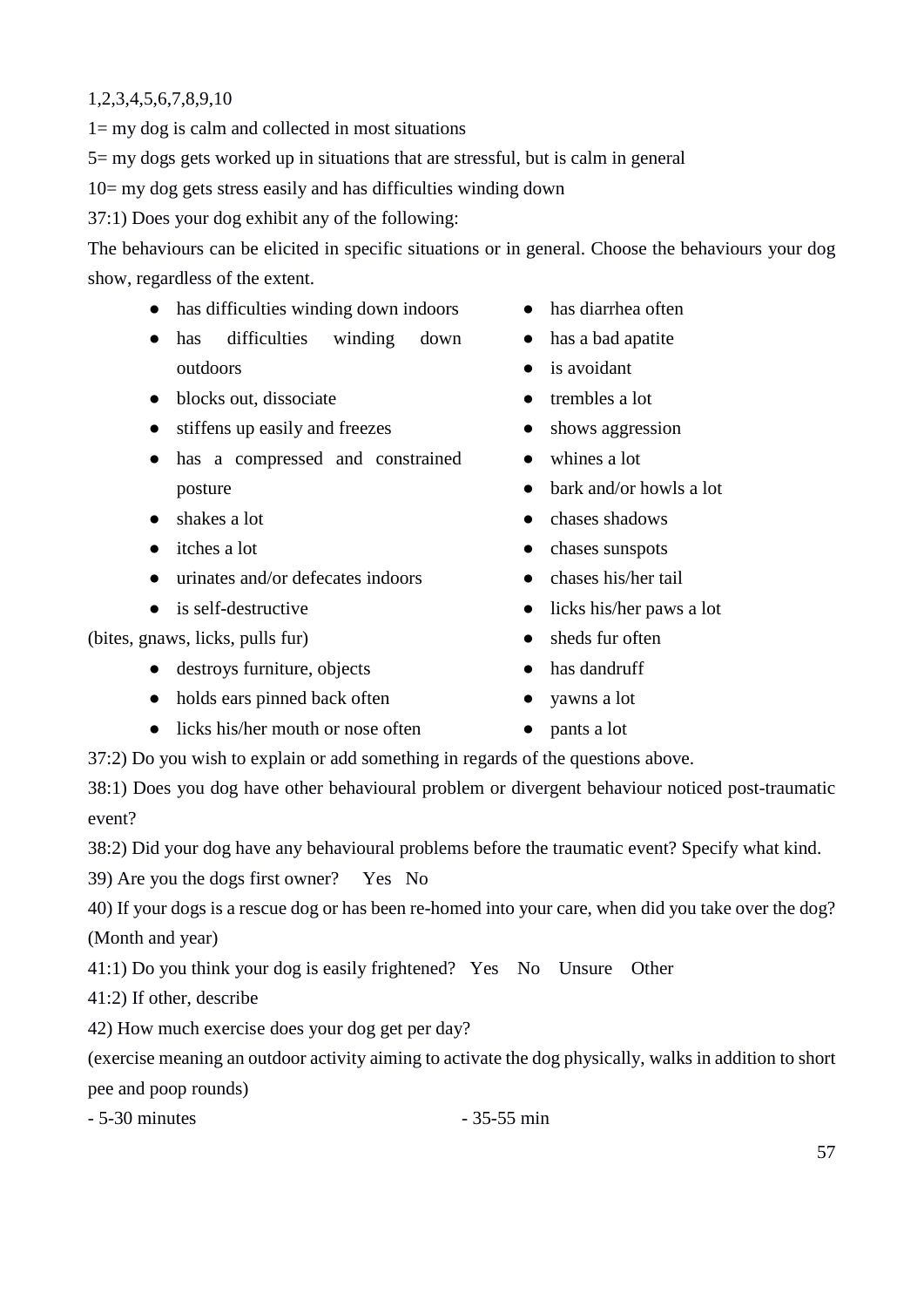- 1-2 hours

- 2,5-3 hours

43:1) Does your dog get any sort of mental activation? Yes No Unsure Other

43:2) If others, describe.

43:2) If yes, what sort and how often and for how long? Describe.

44) Do you think that your dog's issues have become better or worse over time? Describe what you

- 3,5-4 hours

 $-$  > 4 hours

think can have improved or worsened the dog's problems.

45:1) Have you tried to solve your dog's problems using counter conditioning?

(a training method were you associate triggers with something rewarding. The aim is to change the

dog's feelings in relation to triggers). Yes No Unsure Other

45:2) State your perception of the effect of counter conditioning.

1,2,3,4,5,6,7,8,9,10 1= bad effect,  $5=$  no effect,  $10=$  very effective

46:1) Have your tried to punish the dog's behavioural problems?

(have you used an aversive methods, physical or psychological to try to control or stop the

problematic behaviour) Yes No Unsure Other

46:2) If yes, describe in what way.

46:3) Grade your perception of the effect of punishment.

1,2,3,4,5,6,7,8,9,10 1=bad effect, 5= no effect, 10= very effective

47:1) If your dogs, as an effect of the event, has developed fear or aggression towards dogs, have you tried "tattling"?

(the dog is trained to ta contact with you when spotting another dog)

My dog has no such problems Yes No Unsure Other

47:2) Grade your perception of the effects of tattling

 $1,2,3,4,5,6,7,8,9,10$  1= bad effect, 5= no effect, 10= very effective

48:1) If your dogs, as an effect of the event, has developed fear or aggression towards dogs, have you tried Behavioural Adjustment Training (BAT)? (the dog experiences how the exhibition of neutral or calm signals are reinforced by an increased distance to the other dog)

My dog has no such problems Yes No Unsure Other

48:3) Grade your perceived effect of BAT?

1,2,3,4,5,6,7,8,9,10 1= bad effect,  $5=$  no effect,  $10=$  very effective

49:1)If your dog as an effect of the event, has developed fear or aggression toward dogs, have you tried Constructional Aggression Treatment (CAT)?

(the dogs is subjected to a dog and fear or aggression is elicited, when the behaviour ends the dogs is reinforced by an increase of distance to the other dog)

My dog has no such problems Yes No Unsure Other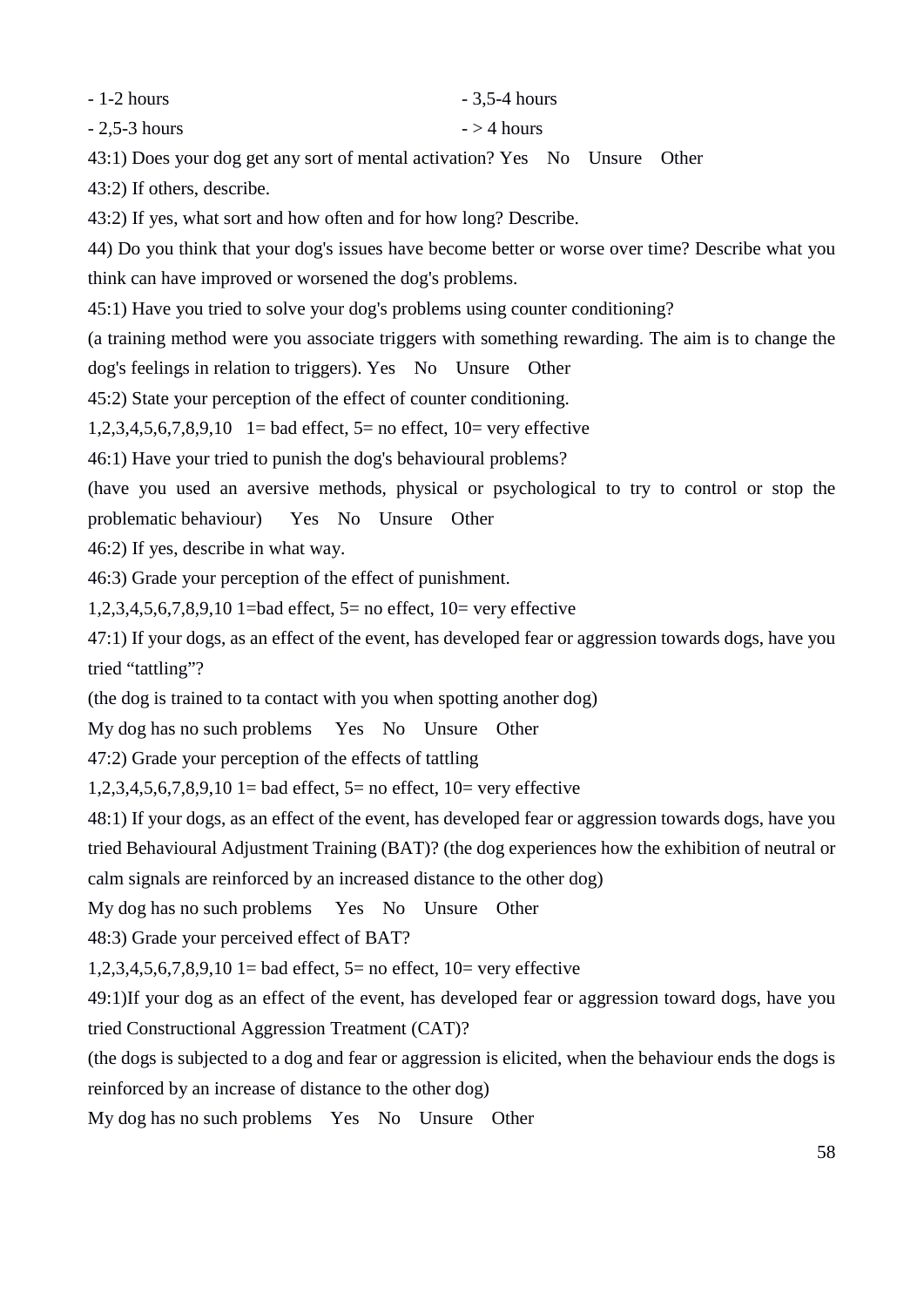49:2) Grade your perceived effect of CAT?

 $1,2,3,4,5,6,7,8,9,10$  1= bad effect, 5= no effect, 10= very effective

50:1) Have you tried to solve the problem using corrections of any kind?

(any aversion to try to diverge the dog's behaviour) Yes No Unsure Other

50:2) If yes, describe how.

50:2) If yes, grade you perceived effect of correction training.

1,2,3,4,5,6,7,8,9,10 1= bad effect,  $5=$  no effect,  $10=$  very effective

51:1) Have your treated your dog with homoeopathic remedies to try to solve your dog's issues?

Yes No Unsure Other

51:2) If yes, with what sort and what dosage and potencies? What effect did you experience?

52:1) Has your dog's been treated with any other natural remedies to solve the dog's issues? Yes No Unsure Other

52:3) If yes, what sort and which dosage and potencies? What effect did you experience?

53:1) Has your dog been treated with any veterinary medicines?

Yes No Unsure Other

53:3) If yes, what sort and which dosage and potencies? What effect did you experience?

54) Is your dog currently on any medication? (veterinary medicine or natural remedies)

Yes No In periods Unsure Other

55:1) Does your dog perform any sort of activity including balancing exercises? (such as dog parkour, balancing on tree trunk, benches, agility etc.)

Yes No Unsure Other

55:3) If yes, how often? Daily basis Weekly Once a week A few times a month 56) Do you consider your dog to be quiet or to bark a lot?

- Never barks - Barks only with apparent purpose (to alarm,

guard, communicate)

- Barks seldom
- Quiet - Barks a lot

- Barks occasionally

57) Does your dog appreciate games of tug and war with your or anyone else?

(pulling and yanking on a toy or other object with you as counter force)

Never Seldom Occasionally Often Always

58:1) Is there any situations you avoid due to your dog's problems?

Yes No Unsure Other

58:2) If yes, describe which scenarios?

59:1) Have your or anybody else used one or more of the methods below on your dog?

- Grabbing the dog's cheeks, staring into dog's eyes and verbal scolding

59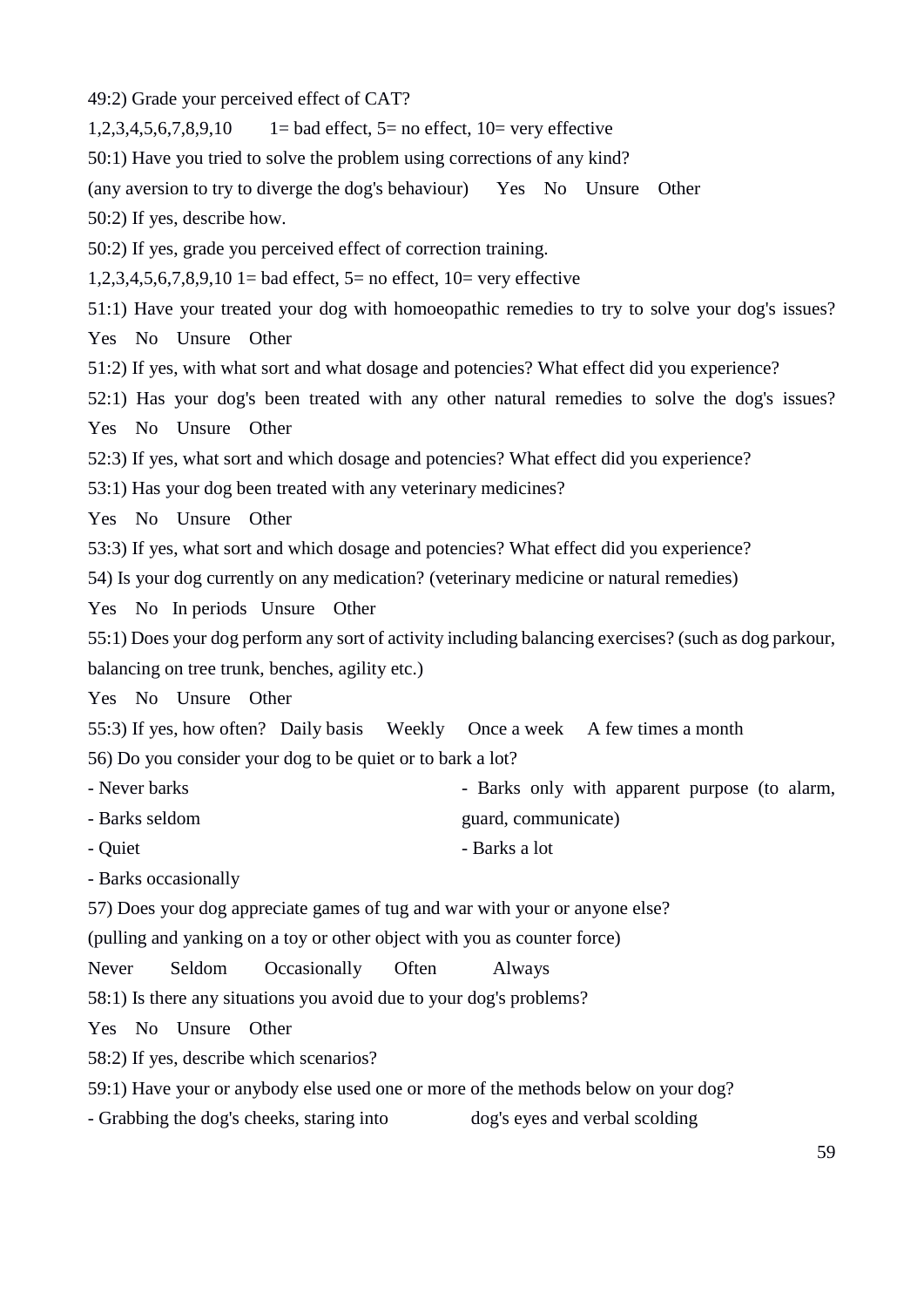- Grabbing/yanking/shaking dog by the scruff of the neck
- Pressing the dogs down towards the ground/floor
- Alpha role
- Hit
- Kick
- Whip
- Twist/pull ear
- Grab/pull on tail
- Yank on lead
- Lifting dog of the ground by collar
- Pressing the dogs head to the ground/floor
- Scolding until submissive
- Social isolation
- Thrown dog to the ground/floor
- 59:2) When was the above carried out:
- before the event
- after the event
- 59:3) Who carried out the methods mentioned above?

(do not state name, state relation to you/your dog for example: my partner, neighbour, our dog trainer etc.)

60:1) Does your dog's behaviour vary depending on who is present, holds the lead?

(for example; does your dog lunch towards other dogs when on walks with you partner but not with your daughter) Yes No Other

60:2) If yes/other, describe the change in your dog's behaviour dependent on who is present.

61:1) Have you tried flooding to treat your dog's behavioural problems?

(a form of therapy were the dogs is subjected to stress/fear/aggression triggers to great extent, the aim

is to reach behaviour extinction) Yes No Other

61:2) If yes, how was the training conducted, describe.

61:3) If yes, grade you perceived effect of the flooding.

1,2,3,4,5,6,7,8,9,10 1= bad effect, 5= no effect, 10= very effective

62:1) Does the dogs live together with other dogs? Yes No Other

62:2) If yes, how many?

62:3) Do you believe that the other dog/dogs in the family have been affected by your dog's problem?

- Pushed dog away

- Locked away
- Shouted at
- Laid on top of
- Grabbed by the nasal bridge
- Use of bark control collar
- Use of prong collar
- Ignored the dog
- Choked with chain or rope
- Thrown water at
- Thrown a chain at
- Thrown rattling cans at
- Growled at
- Poked
- Pinched
- independent of the event
- other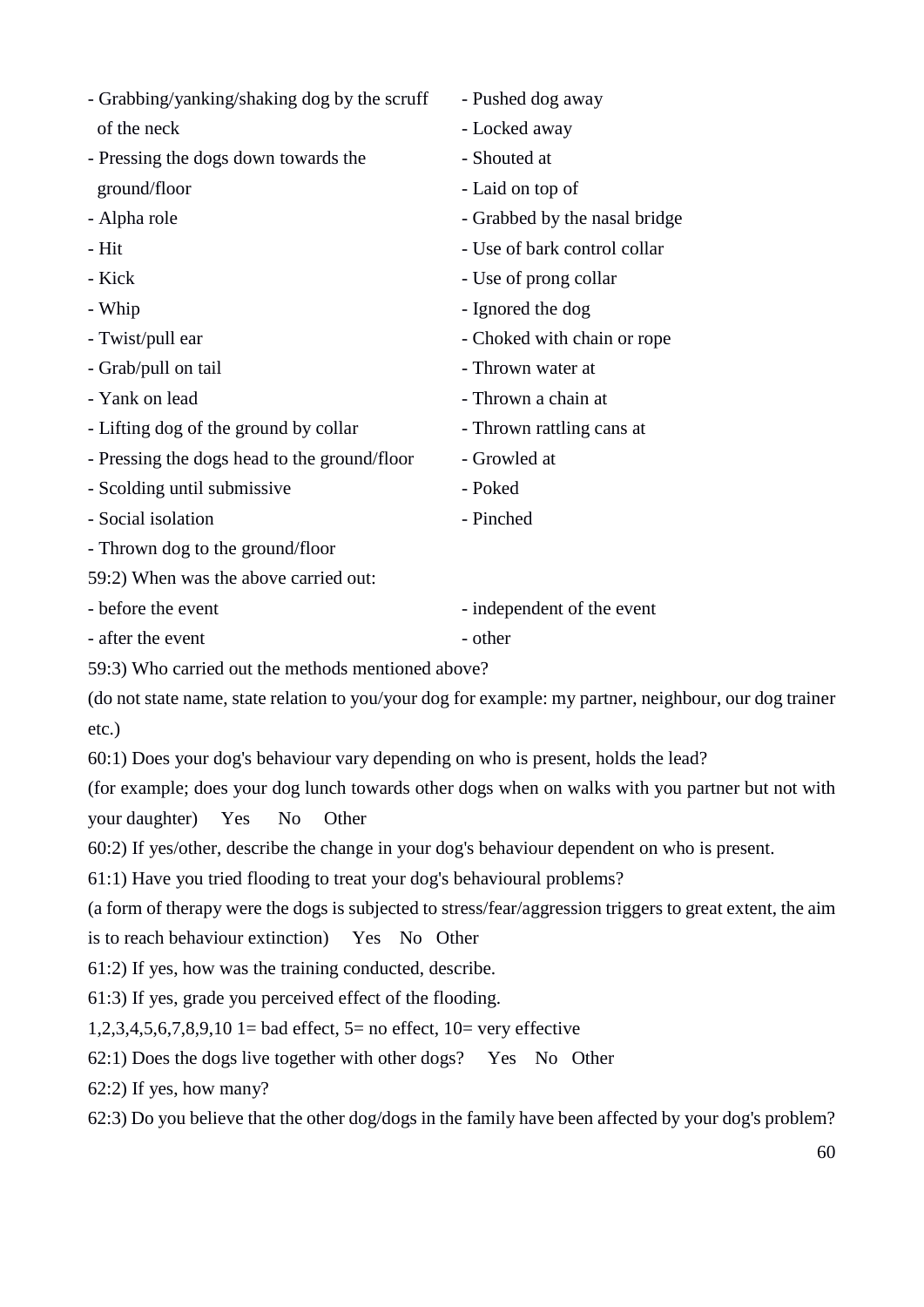63:1) Do you believe your dog to suffer from the current situation?

Yes No Unsure Other

63:2) If other, describe.

64) How often is your dog trauma triggered?

(how often do you believe your dog to be reminded/triggered of the traumatic event causing stress, fear, aggression, worry and so forth)

| - daily               | - occasionally/monthly |
|-----------------------|------------------------|
| - many times a day    | - many times a month   |
| - occasionally/weekly | - seldom               |
| - many times per week | - never                |

65) Other: feel free to inform us of anything else you feel can be of importance

### *Thank you for your participation and time!*

*You have contributed to the development of knowledge in the field of canine psychology.*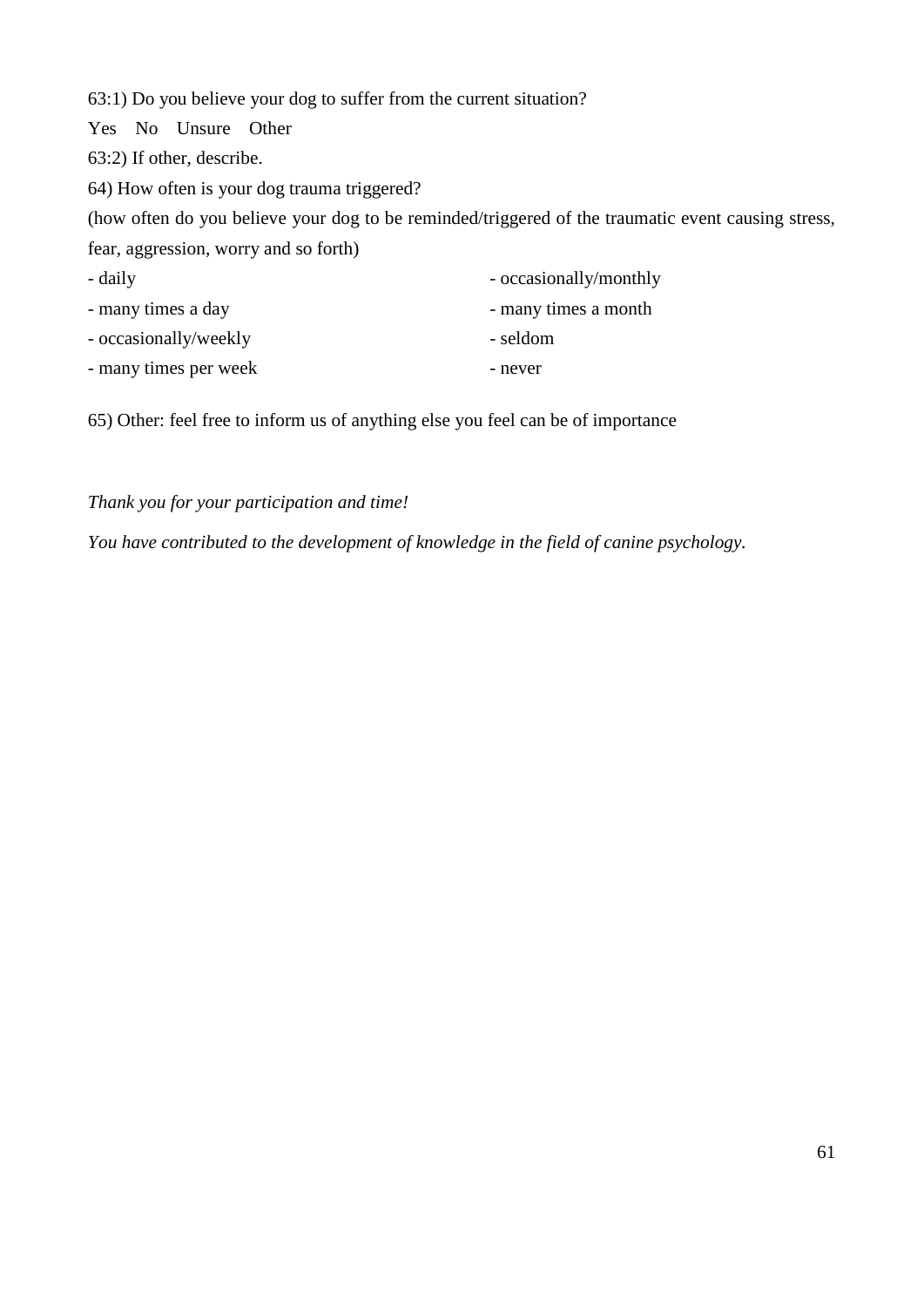## <span id="page-61-0"></span>**Appendix 3**

### **Description of training methods**

**Counter conditioning:** a training technique aimed to change the response to a stimuli. In the case of dogs emotional rehabilitation a bad or unpleasant emotional response to a stimulus is attempted to be replaced with a more pleasant, adaptive response (Pearce and Dickinson 1975). This can result in changing an unwanted behavioural response to a stimulus into a wanted behaviour or response. The trigger (for instance a dog) is introduced at a sub-threshold level and classically condition the sight of the dog with a desired treat (if eating the treat emits a feeling of pleasure for the dog being trained).

If the sight of a dog makes our dog growl, the growl being the unwanted response, counterconditioning can result in a calm state with the decoy dog still in sight. The emotional state behind the growl is replaced with a new feeling, perhaps a feeling of positive anticipation. This process is called conditioned emotional response (Pearce and Dickinson 1975).

**BAT:** Behavior Adjustment Training was first introduced in 2009 by Grisha Stewart, and uses systematic desensitisation together with a functional reward such as moving away from the triggering decoy dog when the trained dog displays calm behaviour. Again the dog is made aware of his/hers coping strategies and functional rewards is key. The functional rewards is more often a removal of the dog being trained instead of the removal of the decoy dog. In comparison to CAT, BAT advices you to stay sub-threshold-level (Figure 1) at all times to create an emotionally safe interaction with minimal intrusion. The absence of distress is a critical component to BAT.

If the dog becomes reactive the training is aborted by taking the trained dog out of the environment or by



Figure 1. Dog reactivity chart by Grisha Stewart

removing the triggering dog. When training according to BAT you start the training session at such a distance that your dog can not see the decoy dog, the training environment chosen should inspire the dog to explore the surroundings, the dog handler moves forward preferably by following the dogs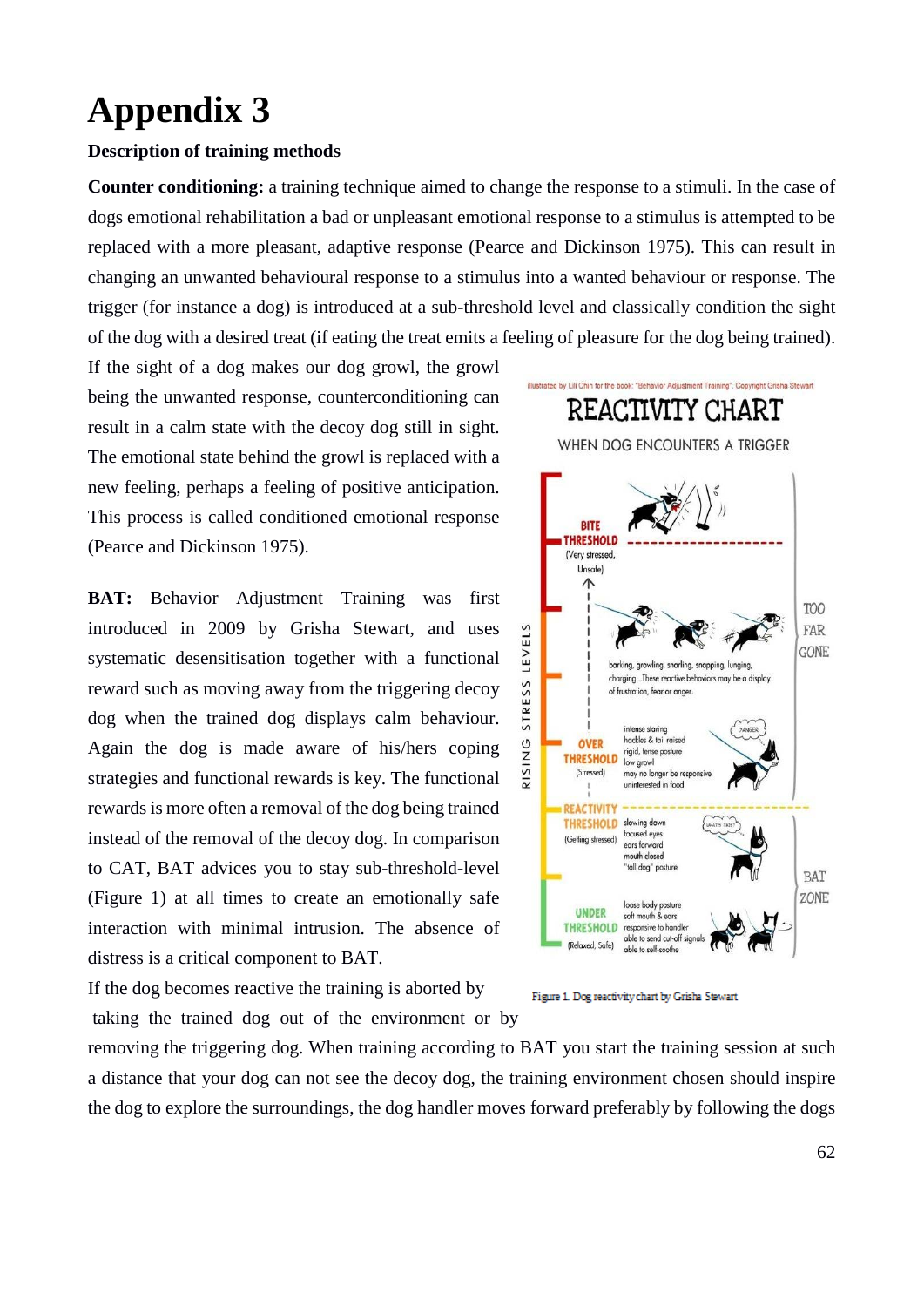initiatives to roam the grounds (Stewart

2016). This is done until the trained dog sees the decoy dog and mildly reacts to it. As soon as the trained dogs shows calm body language such as looking away, leaning back, lowering tail to neutral position, sniffing the ground and so forth the dog is rewarded by being encouraged to move away from the trigger (Stewart 2016). Setting of a sense of relief, and control over the exposure of the trigger. BAT also uses desensitisation to advance training results by making the environment successively more challenging to desensitise the dogs gradually. The trainers main focus is on assessing the dog's behaviour and stress level, striving to minimise it. Grisha Stewart revised the techniques in 2014, for current information on B.A.T. see the second edition of the published book (Stewart 2016). BAT is all about giving the dog control over the situation a key component in PTSD rehabilitation. It is not just about marking and reinforcing social behaviour but also about arranging the context and training environment so that the dog is inspired to explore and revise his or her perspective and alter the emotional state of conflict into one based on a sense of regained security.

**CAT:** Constructional Aggression Treatment was first presented in 2007 by Dr. Jesus Rosales-Ruiz and Kellie Snider, M.S. at the University of North Texas. The training is a form of operant conditioning as the dog needs to act to gain a reward, and is therefore thought to be made aware of his/her strategies. How the dog tries to resolve the perceived conflict is key in the this type of training. It is all about functional rewards, the trigger is removed when the dogs chooses to handle the situation in a new and improved way.

The dog's aggressive behaviour stops being reinforced as the trigger stays in place if aggressive behaviour or tendencies such as; intensified breathing, erect ears and stiff highly held tail, stiffening of the body, intense eyeing are displayed (Ruiz and Schnider 2007). If the trained dog reaches reactivity-threshold-level (Figure 1) training is not aborted, instead the dog is continuously exposed to the trigger until an alternative behaviour is displayed (such as sniffing the ground, looking away, shifting his/her weight back). If aggressive behaviour or arousal increase as the triggering dog walks away the decoy dog will turn back and stop at the last practicable distance from the trained dog and again a shift in behaviour is awaited (Ruiz and Schnider 2007). The goal is however to keep the trained dog at lowest level of arousal possible. Preferably aggression is prevented by rewarding desired behaviour (like relaxation) before reactivity occurs.

63 **Tattling:** A training method introduced by Eva Bodfäldt, in 1998 based on operant conditioning and the dogs spontaneous tendency to startle and stop when a trigger is in sight (Bodfäldt 2011). Counter conditioning is the initial stage of training changing the dog's emotional state of mind in relation to the trigger. Thus resulting in an expectancy of a reward when a trigger is seen. Stage two uses this expectancy behaviour by reinforcing the dogs inclination to return to his/her handler for a reward